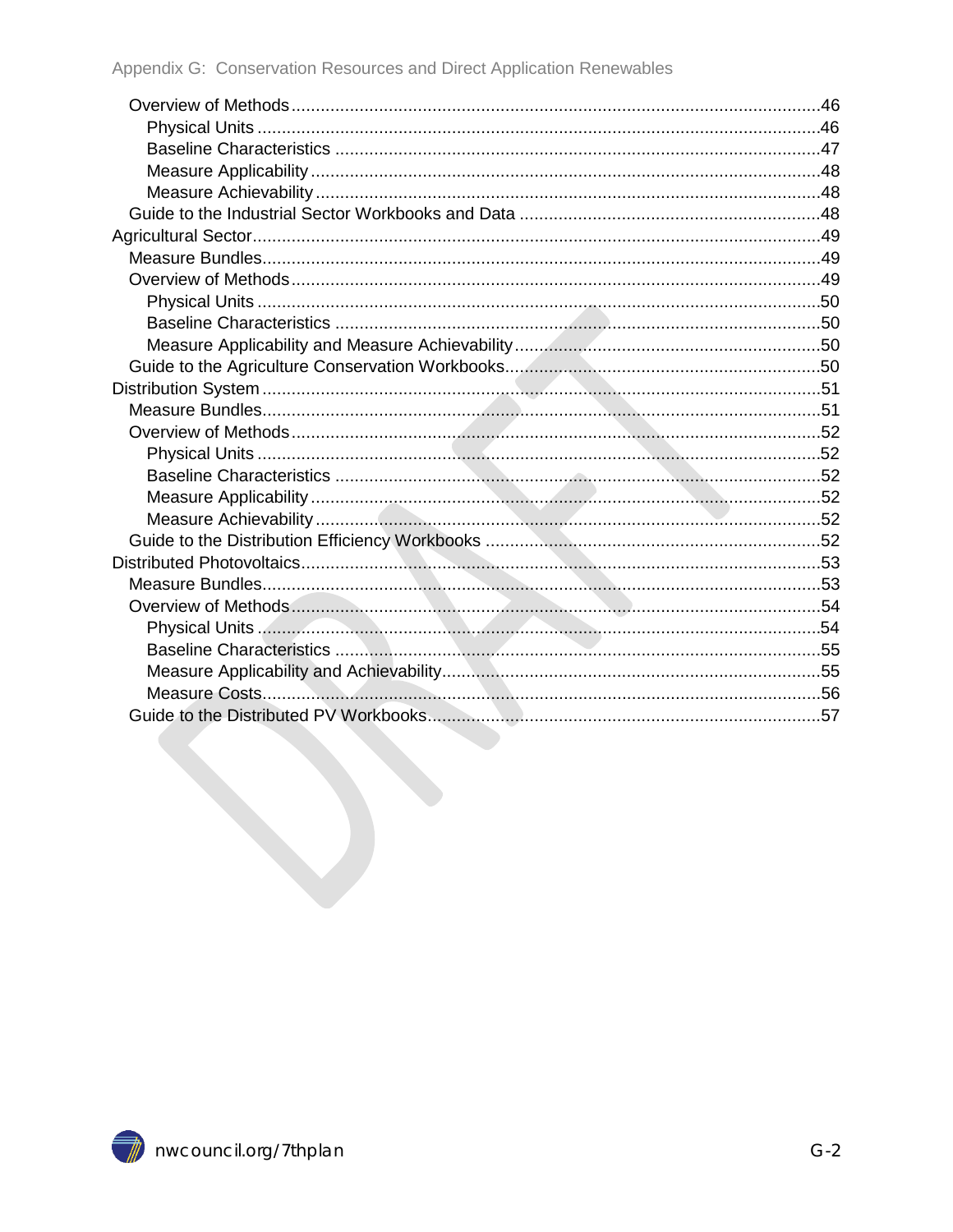### **List of Figures and Tables**

<span id="page-2-0"></span>

| Figure G - 1: Overview of Council Conservation Analysis and Methodology  5                 |  |
|--------------------------------------------------------------------------------------------|--|
|                                                                                            |  |
|                                                                                            |  |
|                                                                                            |  |
|                                                                                            |  |
|                                                                                            |  |
|                                                                                            |  |
|                                                                                            |  |
|                                                                                            |  |
|                                                                                            |  |
| Figure G - 5: Illustrative Hour Load Profile for Three Residential End Uses 17             |  |
| Figure G - 6: Monthly Savings Shape for All Measures during Heavy and Light Load Hours18   |  |
|                                                                                            |  |
|                                                                                            |  |
| Table G - 9: Estimated Cost-Effective Conservation Potential in Average Megawatts 2021 and |  |
|                                                                                            |  |
|                                                                                            |  |
|                                                                                            |  |
|                                                                                            |  |
|                                                                                            |  |
|                                                                                            |  |
|                                                                                            |  |
|                                                                                            |  |
|                                                                                            |  |
|                                                                                            |  |
|                                                                                            |  |
|                                                                                            |  |
|                                                                                            |  |
|                                                                                            |  |
|                                                                                            |  |
|                                                                                            |  |
|                                                                                            |  |
|                                                                                            |  |
|                                                                                            |  |
|                                                                                            |  |
|                                                                                            |  |
|                                                                                            |  |
| Figure G - 13: Monthly Energy from Typical 5.3 kW Residential PV System 57                 |  |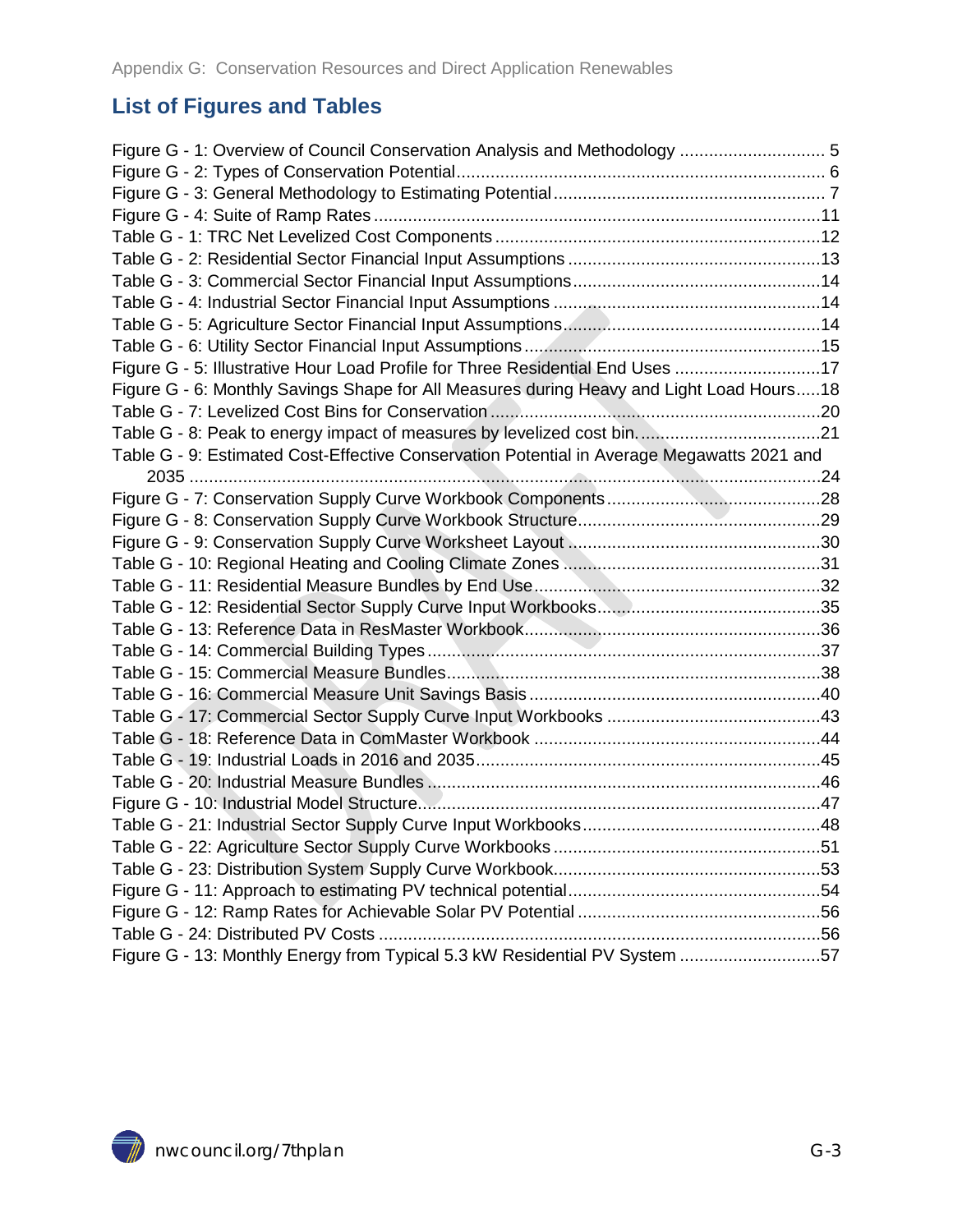# **OVERVIEW**

This appendix provides an overview of the general methodology used by the Council for estimating the conservation resource potential in the region and describes the major sources of information used to prepare that analysis. It also provides a description of the spreadsheet workbooks containing the detailed input assumptions and specific source data used for each of the measures in the Council's conservation supply curves. The workbooks are available on the Council's Seventh Power Plan web site [http://www.nwcouncil.org/energy/powerplan/7/technical.](http://www.nwcouncil.org/energy/powerplan/7/technical)

The Council structures this work by examining many conservation measures. A conservation "measure" is any device or method that results in electricity savings compared with its baseline. The Council estimates costs and savings for over [1](#page-0-0),600 measure permutations.<sup>1</sup> These costs and savings, coupled with savings shape over time, capacity impacts, and estimates of the possible pace of deployment, are used to develop supply curves of conservation potential available by year. The supply curves represent the amount, daily and seasonal shape, and capacity characteristics of conservation available at different cost levels by year. Costs are expressed as TRC (Total Resource Cost) net levelized costs, in 2012 dollars, so they can be compared to the costs of power purchases and the costs of new resource development.<sup>[2](#page-3-0)</sup> The Council uses an in-house model called ProCost to calculate measure-level TRC net levelized cost, estimate the hourly, daily and seasonal savings, and identify capacity impact of efficiency measures. The levelized cost and savings potential amount, by season and year, and the capacity impacts are inputs to the Regional Portfolio Model.

The Regional Portfolio Model determines the amount of energy efficiency to be developed to achieve least-cost and least-risk adequate electric system for the region. Findings from the Regional Portfolio Model include year-by-year conservation development goals, expressed in average megawatts of energy, to achieve a least-cost and least-risk system. Regional Portfolio Model findings are also used to establish conservation cost-effectiveness methodologies to guide conservation program development. The methodology for cost-effectiveness is based on a benefit-to-cost ratio rather than a levelized cost. The benefit-to-cost ratio provides a means to assure that both the shaped energy and capacity savings of the measures are taken into account.

[Figure G -](#page-4-1) 1 describes the overall process. The first tier of [Figure G -](#page-4-1) 1 includes the development of inputs for the conservation assessment which is the subject of this appendix.

<span id="page-3-1"></span><span id="page-3-0"></span><sup>2</sup> "TRC Net Levelized Cost" is computed based on all costs minus all benefits regardless of which sponsor incurs the cost or accrues the benefits. TRC Net Levelized Cost includes all applicable costs and all benefits. In addition to energy system costs and benefits, TRC Net Levelized Cost includes non-energy, other-fuel, O&M, periodicreplacement and risk-mitigation benefits and costs. TRC Net Levelized Cost corresponds to TRC B/C ratios with regard to the costs and benefits included. Benefits are subtracted from costs, and then levelized over the life of the program.



 $\ddot{\phantom{a}}$ 

 $1$  A measure permutation includes different applications and different efficiencies for a given measure. For example, a 1.5 GPM showerhead in single family homes with electric water heating is a unique permutation for the low-flow showerhead measure. Other measure permutations would change the segment (multifamily, manufactured), the flowrate of the showerhead (1.0 GPM), or the water heater type (heat pump water heater).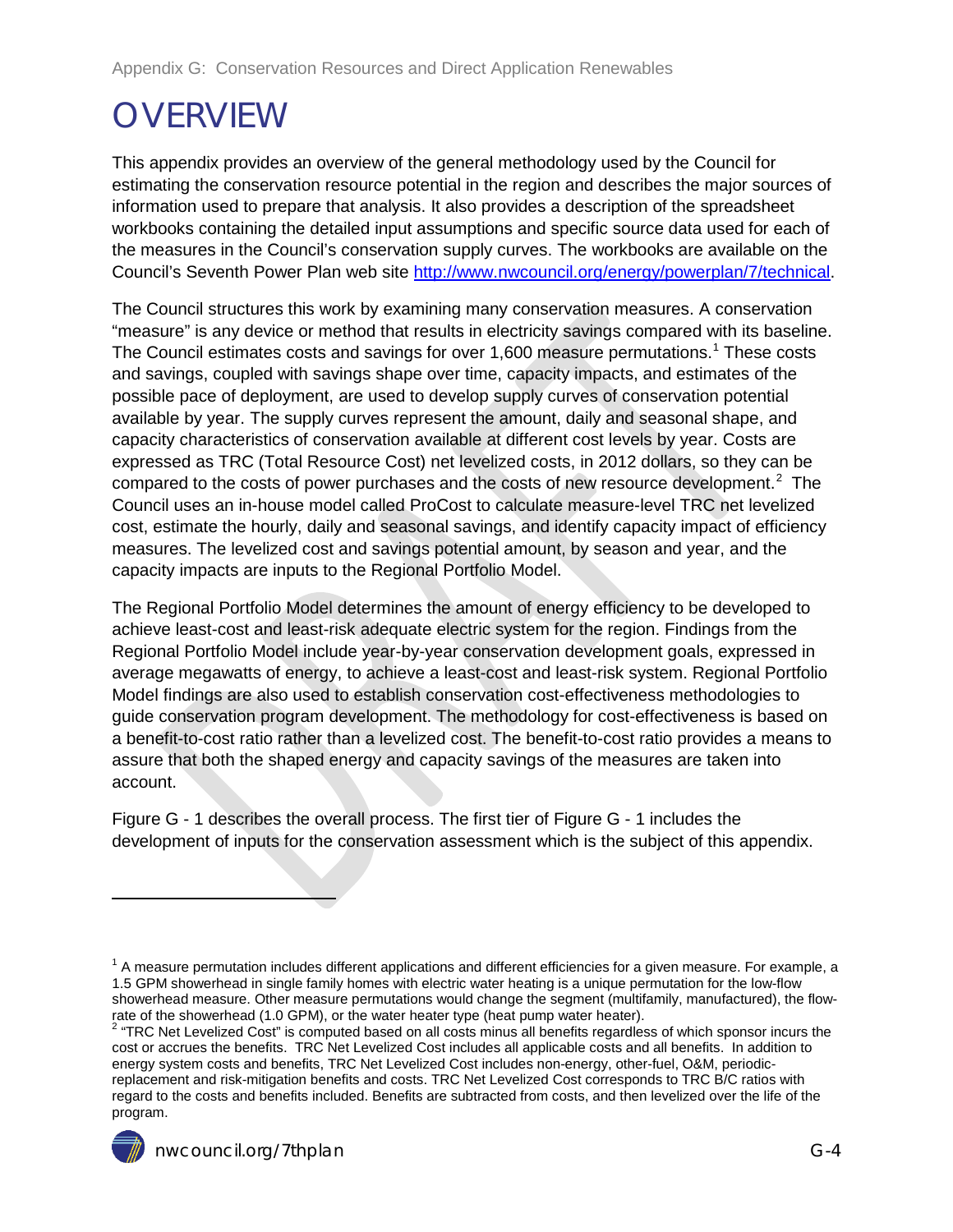The second tier of [Figure G -](#page-4-1) 1 describes the analysis and process to set the conservation targets for the region. That analysis is described in Chapter 15 and Appendix L.



<span id="page-4-1"></span>

The following sections describe the "global" inputs and methodology used by the Council in its assessment of regional conservation resource potential. Later the appendix describes the conservation cost-effectiveness methodology.

# <span id="page-4-0"></span>GENERAL CONSERVATION RESOURCE METHODOLOGY

The three types of conservation resource potential considered are Technical Potential, Technical Achievable Potential, and Economic Achievable Potential. An illustrative description of what each represents and their interrelationship is provided in [Figure G -](#page-5-0) 2.

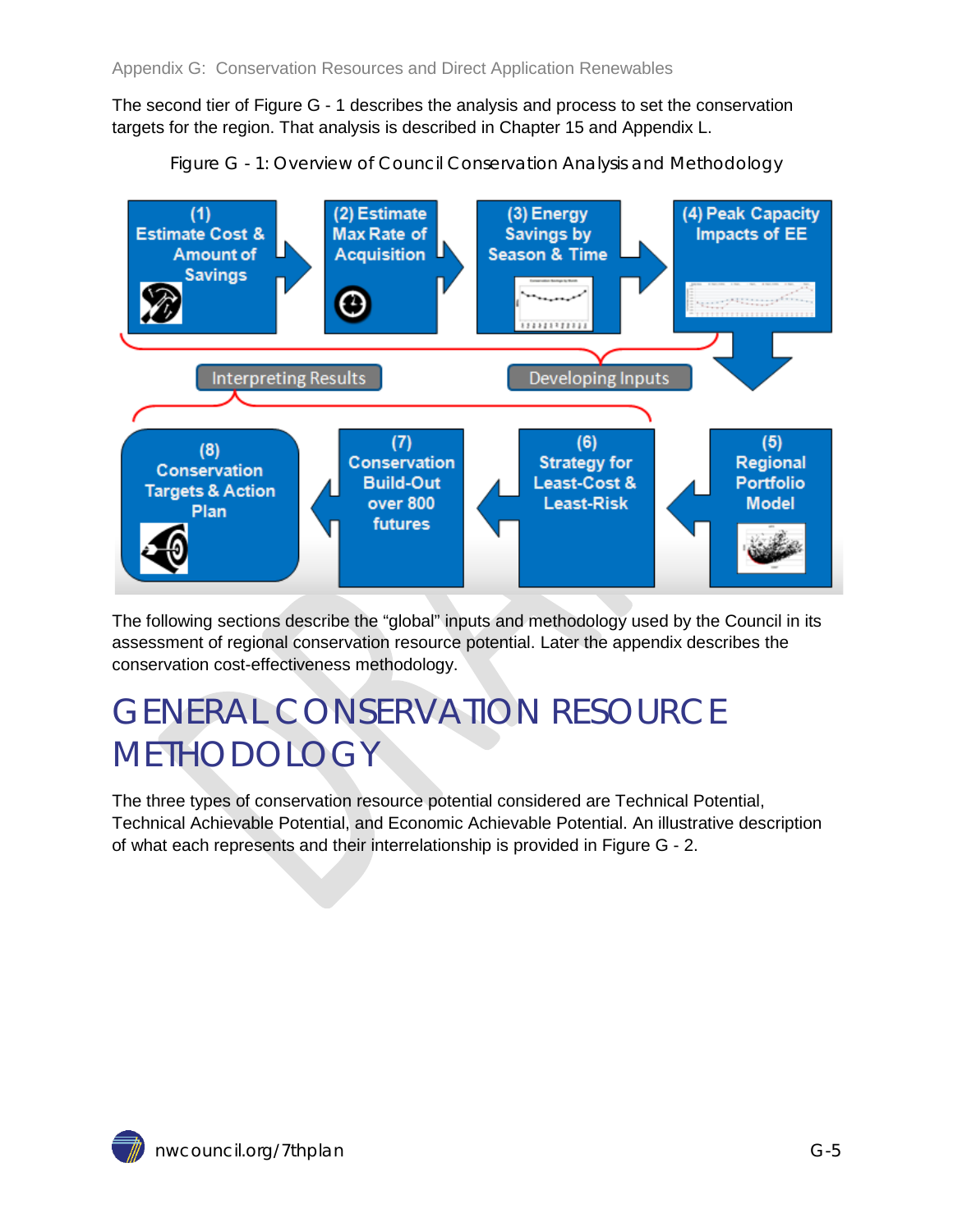

<span id="page-5-0"></span>

Adapted from the National Action Plan for Energy Efficiency<sup>[3](#page-3-1)</sup>

The general methodology for developing the potential is considered a bottom-up method. This means that the total regional potential estimates are built up from individual conservation measures (e.g., efficient light bulbs, motors, refrigerators) multiplied by the number of applicable units in the region. These are then summed by bundle, category, and sector to reach the total regional conservation potential. The overall steps for estimating the different types of potential are illustrated in [Figure G -](#page-6-0) 3.



<sup>3</sup> National Action Plan for Energy Efficiency (2007). *Guide for Conducting Energy Efficiency Potential Studies*. Prepared by Philip Mosenthal and Jeffrey Loiter, Optimal Energy, Inc. <www.epa.gov/eeactionplan>

<span id="page-5-1"></span>-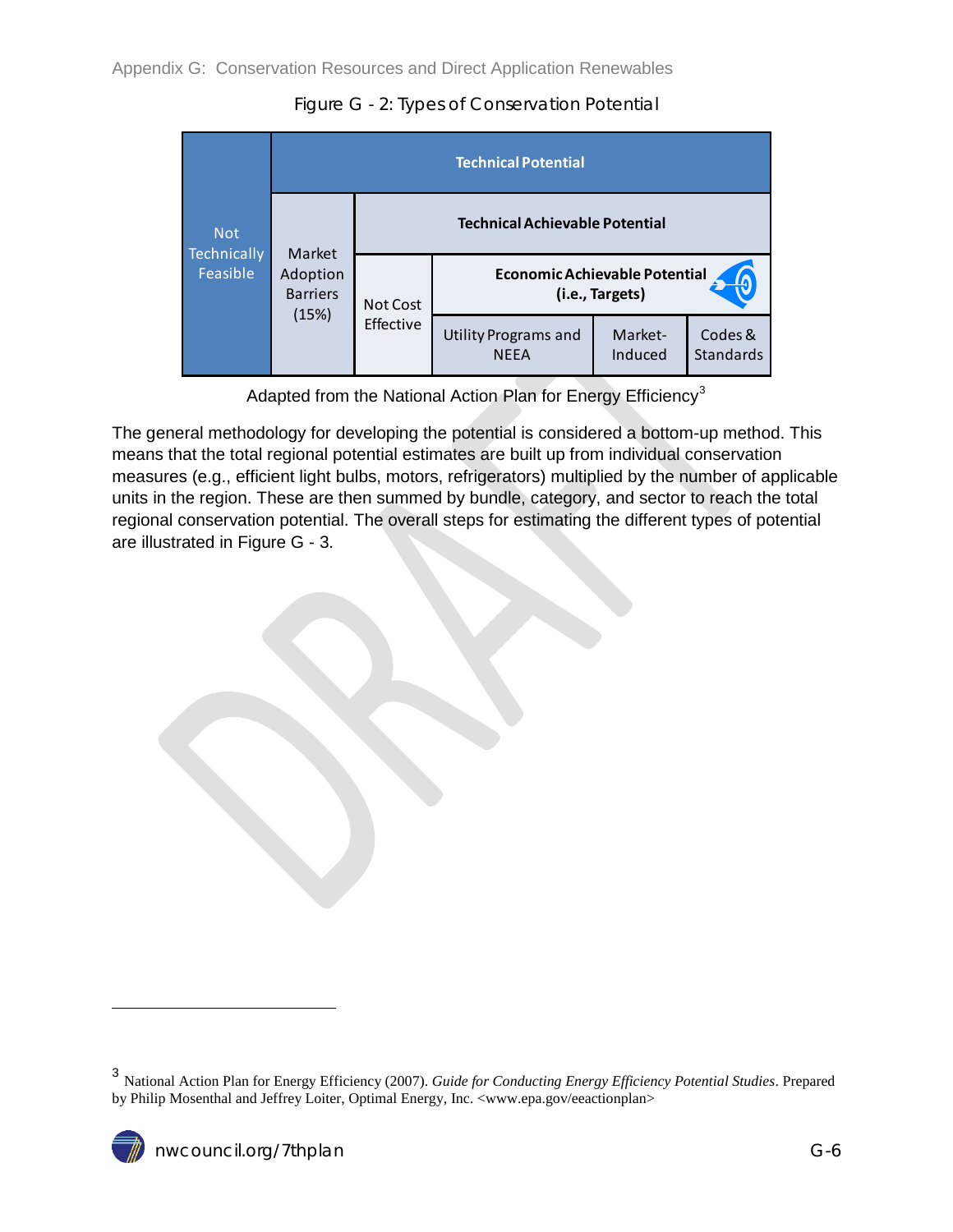<span id="page-6-0"></span>

Figure G - 3: General Methodology to Estimating Potential

Each of these components will be discussed further below.

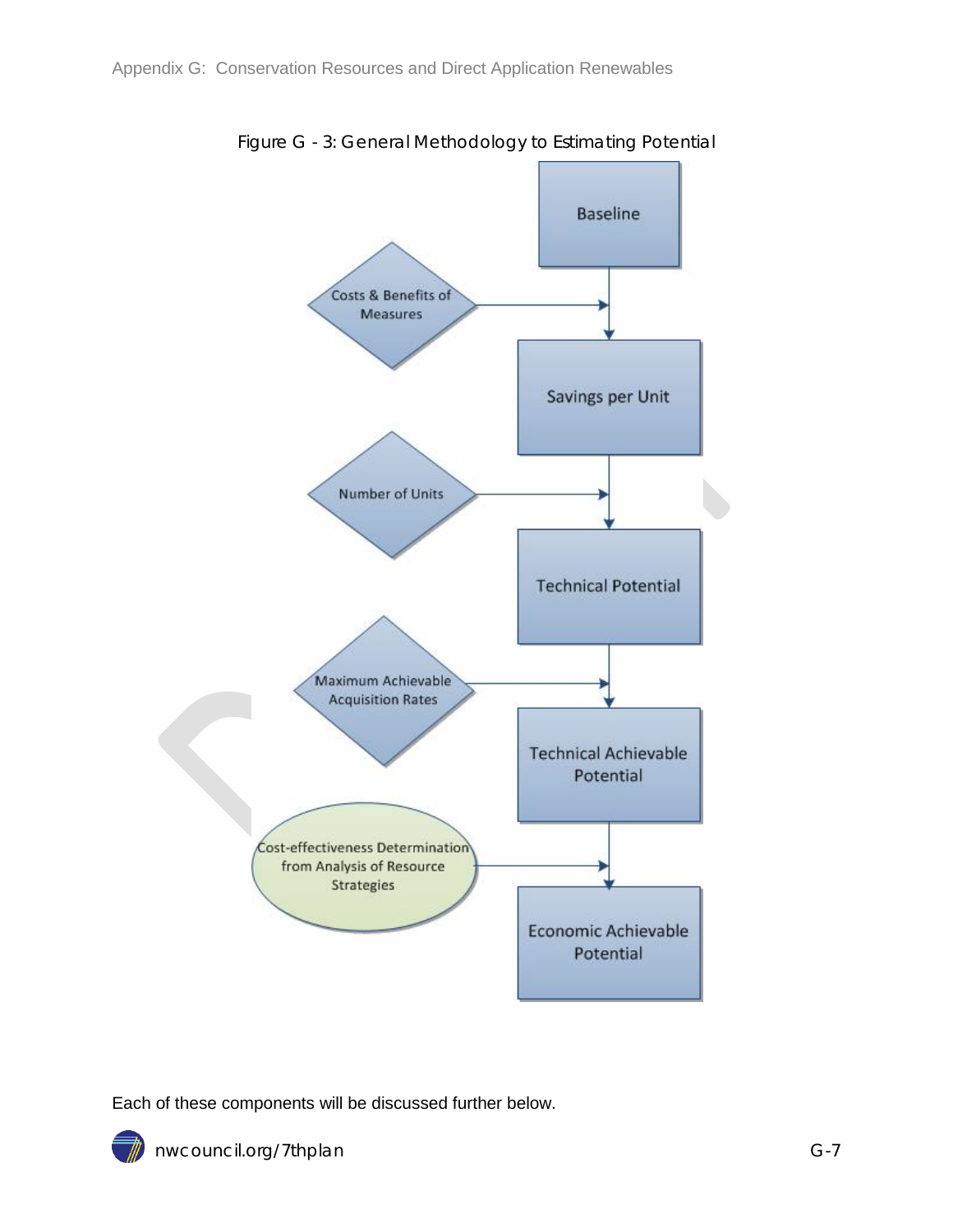## <span id="page-7-0"></span>Baseline

The "baseline" refers to the conditions of the electricity-using buildings, systems, and devices at the start of the plan. For conservation, the baseline is what the energy efficiency is measured against. The baseline estimate is a critical factor in determining both energy savings and forecast energy demand. The Council uses a frozen efficiency baseline forecast described in Chapter 7. Estimates of current market conditions and characteristics of the building stock come from several sources. Key among these are the residential, commercial, and industrial stock assessments completed by the Northwest Energy Efficiency Alliance (NEEA), selected studies from utilities, Bonneville, Energy Trust of Oregon, and other sources.

For new and replacement equipment, baseline conditions are the more efficient of either (1) minimum applicable code or standard or (2) market conditions at the start of the planning period. State building codes and federal and state standards for equipment are continually being upgraded. The baseline assumptions codes and standards used in the Seventh Power Plan are those that were adopted at the end of 2014, with few exceptions. Some of these include standards that were adopted before the end of 2014, but with effective dates that occur in the future. For such codes or standards, both savings estimates and the demand forecast reflect the effective dates of adopted standards. If current market practice is more efficient than code, baselines are generally estimated using the average efficiency as typically taken from available sales data. Lacking sales data, other sources are used such as retail stocking data (such as the California Energy Commission appliance database), ENERGY STAR market share data, distributor sales data, and store shelf surveys. The Council estimates current market practice as of the beginning of the planning period which is 2016. Cost data are from utility program data, US DOE National Impact Assessment workbooks, or on-line retail stores. There is a baseline assumption for each measure in the Council analysis. These baseline assumptions are described in the measure workbooks.

### <span id="page-7-1"></span>**Units**

Coupled with the baseline efficiencies are the counts of buildings/systems/devices. In all cases, the number of units is tied to the demand forecast. In development of the forecast (see Chapter 7), the Council projects the total number of units (e.g. households, by state and segment, or commercial square feet, by state and segment) over the 20-year planning horizon. These quantities, multiplied by the saturations and electric fuel shares, give the total number of units available. For example, the number of refrigerators is equal to the number of households times the average number of refrigerators per home. Within the sector-specific sections below, more details are provided on the sources for number of units.

## <span id="page-7-2"></span>Technical Potential

Technical potential is the amount of conservation that is technically feasible. It considers conservation measures and the number of these measures that could physically be installed, without regard to achievability or cost. It can be viewed as the upper limit of what conservation potential is available.

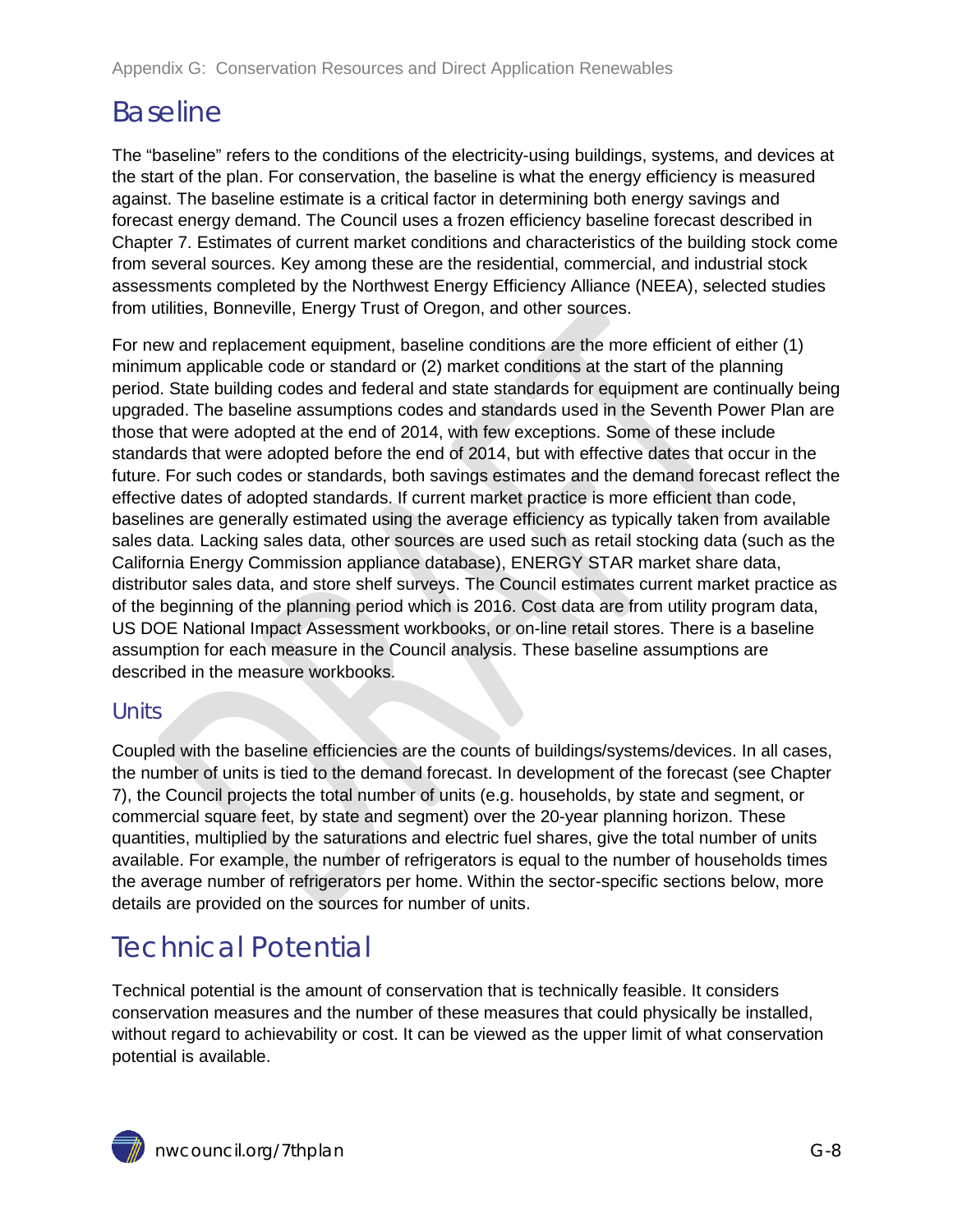A conservation "measure" is any device or method that results in electricity savings compared with its baseline. The Power Act defines conservation as "any reduction in electric power consumption as a result of increases in the efficiency of energy use, production, or distribution".<sup>[4](#page-5-1)</sup> For a measure to constitute conservation under the Act, it has to meet both parts of the definition. That is, the measure must reduce electric power consumption and the reduced consumption must result from an increase in the efficiency of energy use, production, or distribution. A measure that does just one or the other – for example, reduce electricity consumption but not through an efficiency increase – does not qualify as "conservation" under the Act.

Measures are identified from the range of measures currently in utility programs, as well as a broad search of utility potential assessments, emerging technology research, and input from local, regional, and national experts. Once the measures are identified, Council staff seeks to identify adequate and reliable savings and cost data. Costs and savings are based both on engineering estimates, as well as estimates based on results from the operation of existing programs. Note that although the Council included a wide-ranging list of measures, no conservation assessment can include *all* efficiency measures that could be installed. Some measures were passed over due to lack of data or resources at the time of the supply curve development. The Council believes these omissions do not significantly impact results. A list of known missing measures is provided as part of the discussion about each sector. Also, as described in Chapter 12, there are additional measures only included in the emerging technology scenario, as the Council does not yet consider them currently available and reliable. If a measure is not in the Seventh Power Plan, this does not preclude program administrators from providing incentives for such a measure.

The efficiency measures are grouped into three bundles: new, natural replacement, and retrofit applications. There are three reasons to distinguish these application modes. First, costs and savings can be different by application mode. Second, in the case of new and natural replacement, the available stock for the measure depends on the forecast of new additions and replacement rate for equipment. These opportunities are tracked separately over course of the forecast period and limit the annual availability of conservation opportunities. Third, the Council's portfolio model treats new and natural replacement applications as lost-opportunity measures that can only be captured at the time of construction or natural replacement.

Measure costs, savings, applicability, and achievability estimates are identified separately for each of the new, natural replacement, and retrofit application modes. The Council analyzes measure costs and savings on an incremental basis. Measure cost is the incremental cost over what would be done absent the measure or program. The same is true for savings. Incremental measure costs and savings can be different depending on the application mode. For example, incremental costs of high performance windows in a new application only include the additional cost of the windows required by code. In a retrofit application, the labor cost of removing and replacing the existing window are added to the measure cost.

<span id="page-8-0"></span> $4$  Northwest Power Act, §3(3), 94 Stat. 2698.



-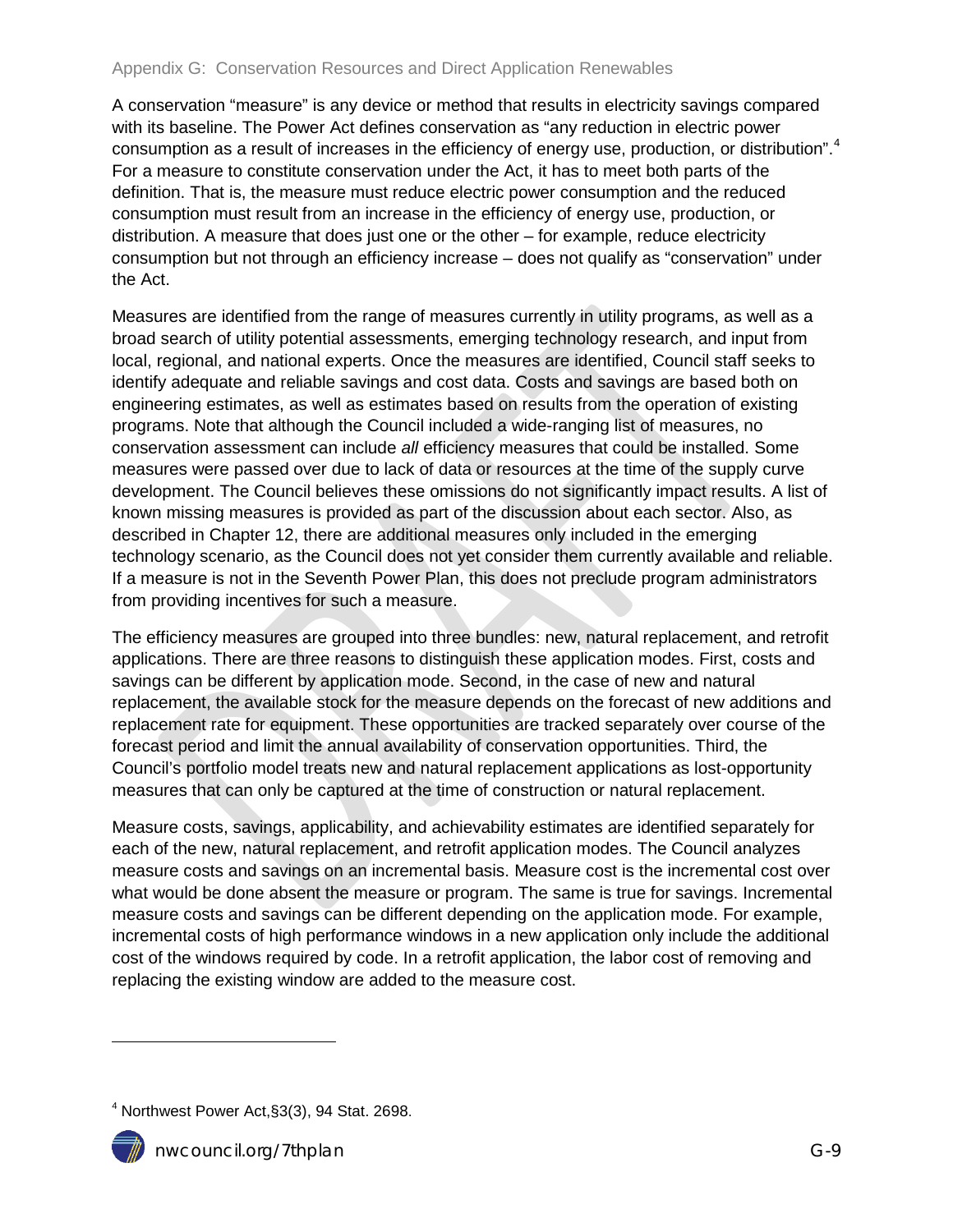Measure applicability reflects two major components: technical applicability and measure saturation. First is the technical applicability of a measure. Technical applicability includes what fraction of the stock the measure applies to. Technical applicability can be composed of several factors. These include the fraction of stock that the measure applies to, overlap with mutually exclusive measures, and the existing saturation of the measure. Existing measure saturation reflects the fraction of the applicable stock that has already adopted the measure and for which savings estimates do not apply. When the baseline is equivalent to the average market conditions, then the measure saturation is set to zero.

## <span id="page-9-0"></span>Technical Achievable Potential

The Council assumes that only a portion of the technically available conservation can be achieved. Ultimate achievability factors are limited to 85 percent of the technically available conservation over the twenty-year forecast period.<sup>[5](#page-8-0)</sup> In addition to a limit of 85 percent, the Council estimates near-term achievable penetration rates for bundles of conservation measures. For these estimates, conservation measures are bundled based on the characteristics of the measures and consideration of the likely delivery mechanisms. In the Seventh Power Plan, the Council uses a suite of typical ramp rates to reflect penetration rates, illustrated in [Figure G -](#page-10-2) 4. For example, measures involving emerging technology might start out at low penetration rates and gradually increase to 85 percent penetration. Measures suitable for implementation by a building code or a federal equipment standard might increase rapidly to 85 percent penetration in new buildings and major remodels. Measures requiring new delivery mechanisms might ramp up slowly. Simple measures with well-established delivery channels, like efficient showerheads, might take only half a dozen years to fully implement. Whereas retrofit measures in complex markets might take 20 years to reach full penetration. The Council also considers region wide conservation program accomplishments when developing these ramp rates to help align early year potential with recent historic accomplishments. Assumptions for the ramp rates applied to each measure are detailed in the conservation supply curve workbooks described by sector below.

<span id="page-9-1"></span><sup>&</sup>lt;sup>5</sup> See<http://www.nwcouncil.org/reports/2007/2007-13/> for more information on the source of 85%.



 $\overline{a}$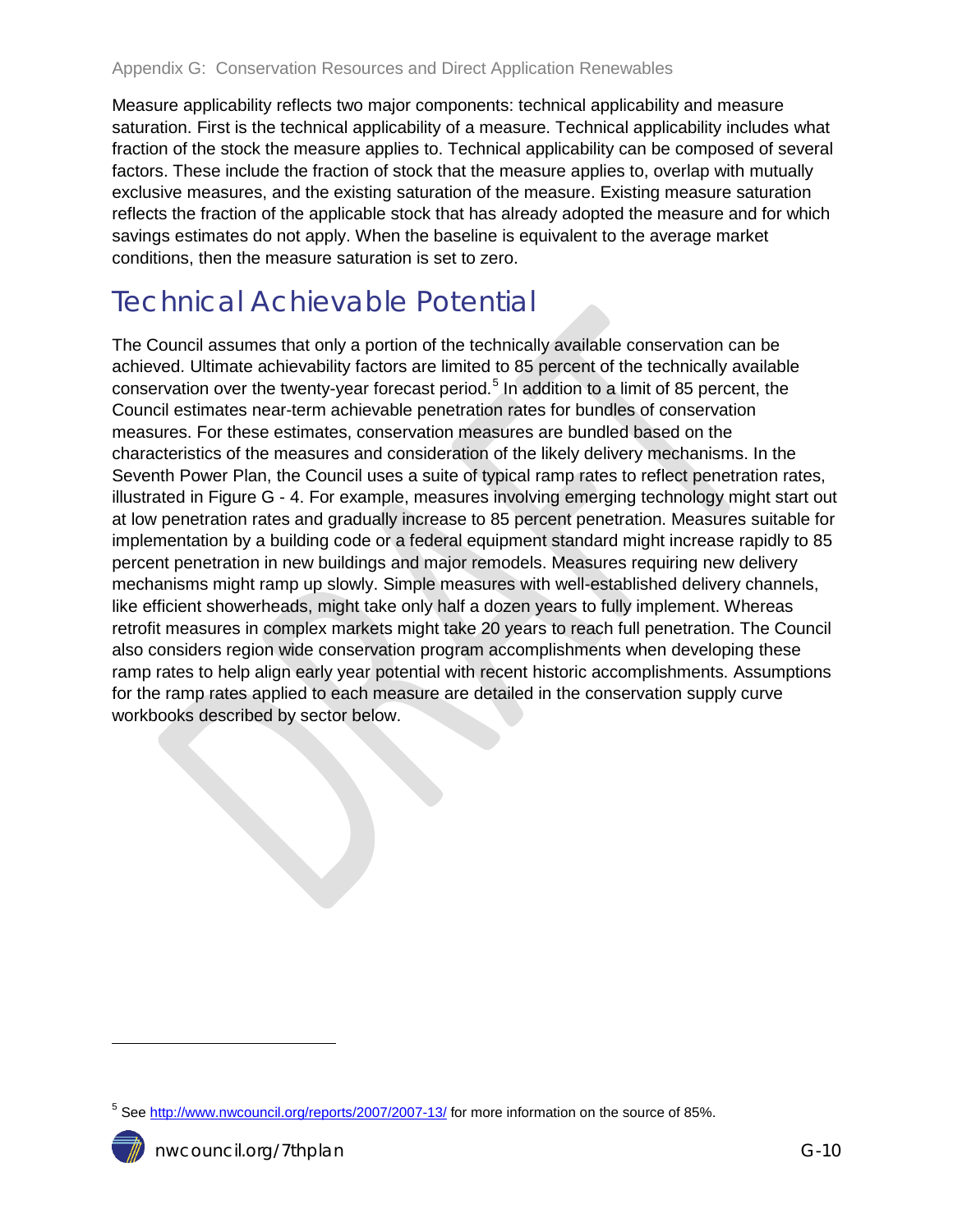<span id="page-10-2"></span>

Figure G - 4: Suite of Ramp Rates

### <span id="page-10-0"></span>Cost and Benefits of Conservation Resources

The Council estimates the cost and benefits of conservation by measure. The Council's analysis attempts to include all quantifiable costs of conservation measures including capital costs, labor and markup, finance costs maintenance, operations-fuel, non-energy consumables, other quantifiable non-energy costs, and program administrative costs. The net cost is the total cost of the measure less any non-electric impacts. Costs represent an increase in the required financial commitment relative to the baseline and are expressed as positive incremental effects. Benefits represent a reduction in the required financial commitment and are expressed as negative incremental effects.

Costs and non-electric impacts are tallied regardless of which sponsors incurs these costs or accrues the benefits. The details of the inputs are provided here. The following section provides an overview of the calculation methodology and ProCost, the tool used by the Council to estimate TRC net levelized cost.

### <span id="page-10-1"></span>Calculating Levelized Cost

The Council uses a levelized cost to compare conservation resources to supply resources. There are many definitions of levelized cost depending on what components are included. The Council uses the total resource net levelized cost (TRC net levelized cost) for its analysis of the cost of conservation measures, which is similar to the Societal Cost Test outlined in the National Action Plan for Energy Efficiency and the California Standard Practice Manual.<sup>[6](#page-9-1)</sup> This includes all of the costs and benefits described in the following sections to reflect the full cost of the measures, regardless of who is paying the costs. ProCost is the tool the Council uses to calculate the TRC net levelized cost for conservation measures.

<span id="page-10-3"></span><sup>&</sup>lt;sup>6</sup> <http://www.epa.gov/cleanenergy/documents/suca/cost-effectiveness.pdf> and [http://www.cpuc.ca.gov/NR/rdonlyres/004ABF9D-027C-4BE1-9AE1-](http://www.cpuc.ca.gov/NR/rdonlyres/004ABF9D-027C-4BE1-9AE1-CE56ADF8DADC/0/CPUC_STANDARD_PRACTICE_MANUAL.pdf) [CE56ADF8DADC/0/CPUC\\_STANDARD\\_PRACTICE\\_MANUAL.pdf](http://www.cpuc.ca.gov/NR/rdonlyres/004ABF9D-027C-4BE1-9AE1-CE56ADF8DADC/0/CPUC_STANDARD_PRACTICE_MANUAL.pdf)



 $\ddot{\phantom{a}}$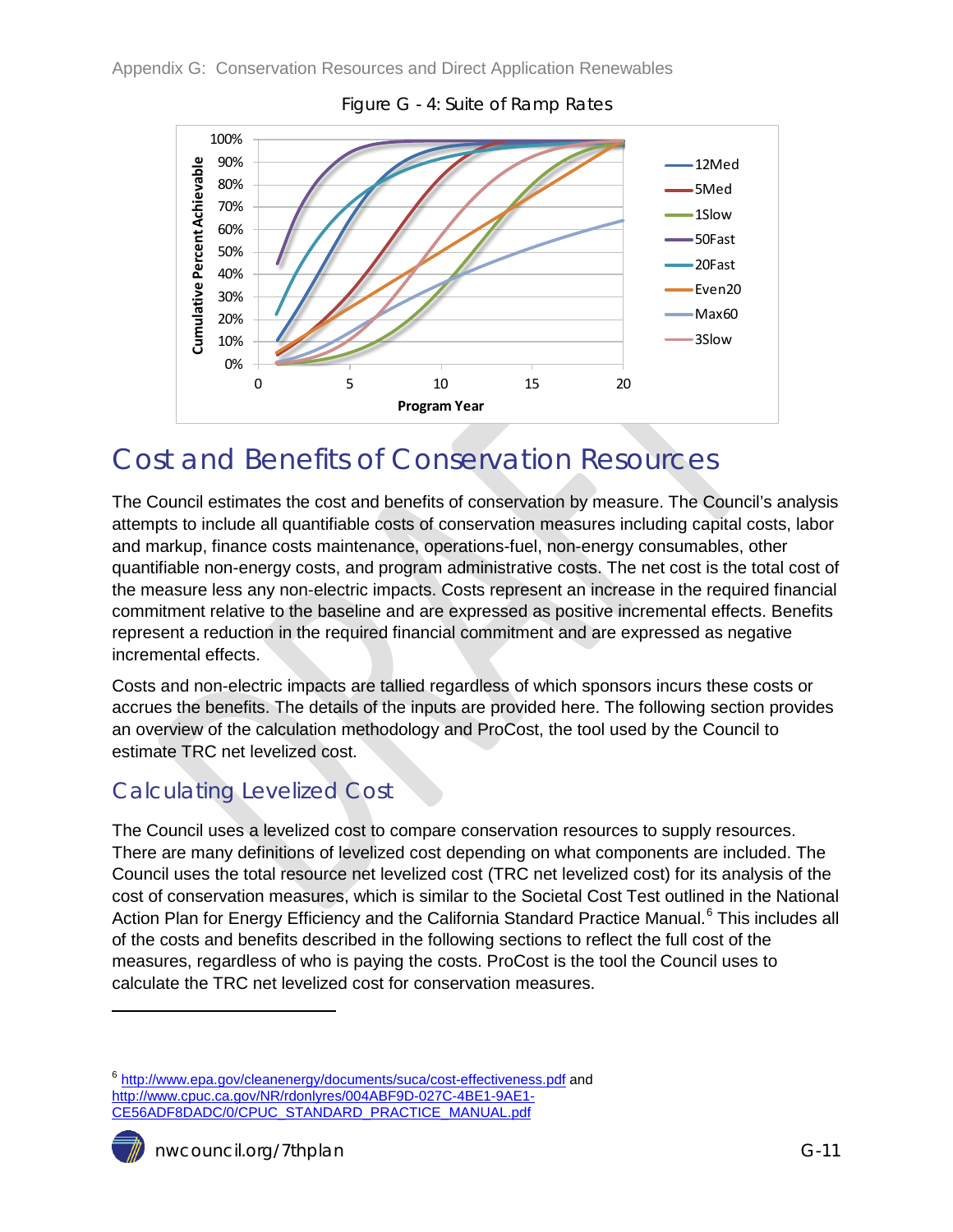The primary components of the TRC net levelized cost are the net present value (NPV) of the measure costs divided by the annual savings of the measure. Economic costs and benefits are converted to present value costs and benefits based the financing costs, sponsor cost shares, and discount rates. ProCost uses standard capital recovery factors and present value (PV) factors to calculate PV costs and benefits. Finance costs use sponsor-specific interest rates and terms as assigned by user input to calculate PV of capital costs of measures. Annual costs and benefits that are not financed are counted in the years they occur and discounted to present values using standard present value factors and the global discount rate of 4 percent used in all Council analysis for the Seventh Plan.

ProCost sums all of the present value costs and nets out benefits. This net present value is then amortized over the life of the program (20 years) using standard capital recovery factors and the discount rate. The resulting annual "levelized" cost is divided by the discounted annual energy savings adjusted for transmission and distribution line losses to produce a levelized cost per unit energy saved in dollars per kWh.

The TRC net levelized costs are all costs minus all benefits regardless of which sponsor incurs the cost or accrues the benefits. In addition to energy system costs and benefits, TRC net levelized cost includes non-energy, program administration, other-fuel, O&M, periodicreplacement benefits and costs. The ten percent Regional Act Credit is taken into consideration in the Regional Portfolio Model and thus not included in the TRC net levelized costs uses in the supply curve inputs. The costs and benefits included in the Seventh Power Plan are summarized on [Table G -](#page-11-1) 1. Each of these parameters is discussed in the following sections.

<span id="page-11-1"></span>

| <b>Benefits Netted Out</b>                |
|-------------------------------------------|
| Deferred T & D Expansion                  |
| <b>Regional Act Credit*</b>               |
| Deferred Generation Capacity Investment** |
| <b>Avoided Periodic Replacement</b>       |
| <b>Other Fuel Benefits</b>                |
| Non-Energy Impacts                        |
|                                           |

Table G - 1: TRC Net Levelized Cost Components

\*The 10 percent advantage for conservation in the Northwest Power Act is accounted for when comparing conservation and other resources in the RPM rather than in the levelized cost of conservation.

\*\* The value of deferred generation capacity is determined as part of the RPM analysis and is not included as part of the levelized cost input to the RPM analysis.

### <span id="page-11-0"></span>Cost of Conservation

The cost of conservation, as described above, is based on the incremental cost of the measure compared to the baseline case. The Council also includes a programmatic administration cost, approximated at 20 percent of the incremental cost. In addition to those up-front costs, a measure may have on-going operation and maintenance (O&M) costs (or benefits) compared to the baseline. For example, a heat pump water heater has maintenance costs to clean filters and discharge condensate compared to an electric resistance water heater. There may also be periodic replacement costs (or benefits) compared to the baseline. An example of the periodic replacement cost is the replacement of system component that was not present in the baseline system, like a compressor in a heat pump heating system that replaces an electric baseboard heating system. There may also be other fuel costs, such as additional gas heating required

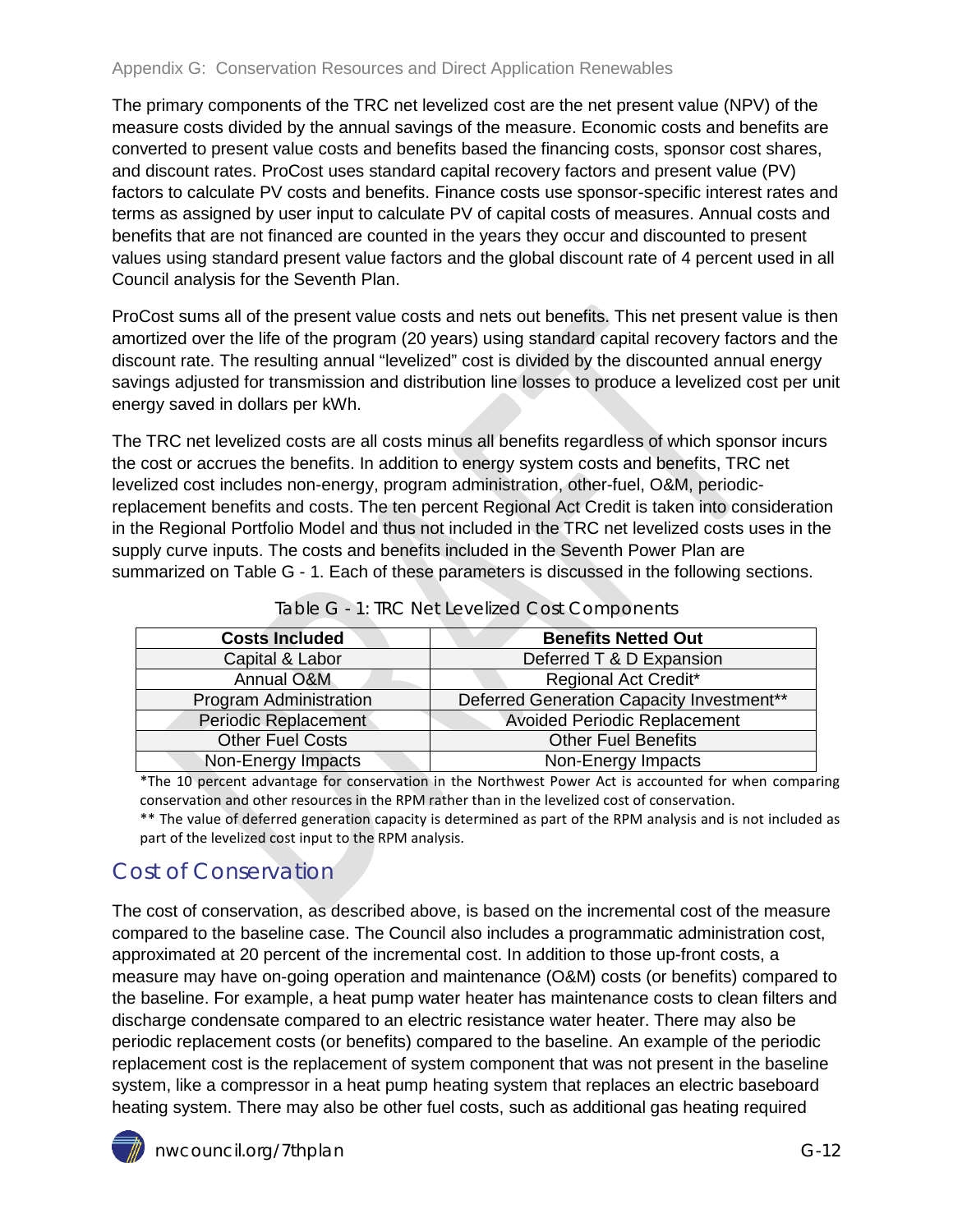when high-efficiency lighting (that produces less waste heat) is installed. Finally, other quantifiable non-energy costs are also included in the cost calculation if they can be sufficiently quantified. For example, an evaporative cooler might require significant water consumption and associated water costs compared to a vapor-compression system.

#### <span id="page-12-0"></span>Financial Input Assumptions

The present value cost of conservation is determined in part by who pays for it and how it is financed. The Regional Technical Forum (RTF) was asked to provide recommendations on the anticipated "cost-sharing" between utilities and consumers. Staff also developed estimates of the cost of capital and equity used to pay for conservation based on the mix of consumers in each of the major sectors. These costs shares and fin[ance costs are applied to each cost](#page-12-2)  source for each measure at the time they are incurred.

[Table G -](#page-12-2) 2 through [Table G -](#page-14-1) 6 show the financial assumptions used in the economic analysis of conservation opportunities in each of the five major economic sectors. Each sector table also provides the utility financial assumptions, where the portion of the initial capital cost is shared between the customer, the wholesale electric provider, the retail electric provider, and the natural gas utility. For the Seventh Power Plan, the Council assumes the natural gas utility will not bear any portion of the cost, but is included for completeness. The analysis assumes that end use customers directly pay 35 percent of measure capital cost and all of measure operational and maintenance costs. The cost of capital varies for among residential, commercial, and industrial customers. Financial life is the term over which a sponsor's share of capital cost is financed. A financial life of one year indicates that portion is expensed, rather than financed. For the Seventh Power Plan, the Council assumed the portion of capital cost paid by Bonneville, the wholesale utility, is financed at 4.39 percent over 12 years and retail utilities do not finance conservation investments, but expense them each year.

<span id="page-12-1"></span>

| <b>Sponsor Parameters</b>                    | <b>Customer</b> | Wholesale<br>Retail |                 | <b>Natural</b> |
|----------------------------------------------|-----------------|---------------------|-----------------|----------------|
|                                              |                 | <b>Electric</b>     | <b>Electric</b> | Gas            |
| <b>Real After-Tax Cost of Capital</b>        | 4.3%            | 4.39%               | 5.33%           | 5.45%          |
| <b>Financial Life (years)</b>                | $12 \,$         | 12                  |                 |                |
| <b>Sponsor Share of Initial Capital Cost</b> | 35%             | 20%                 | 46%             | $0\%$          |
| <b>Sponsor Share of Annual O&amp;M</b>       | $100\%$         | 0%                  | $0\%$           | 0%             |
| <b>Sponsor Share of Periodic Replacement</b> | 100%            | $0\%$               | $0\%$           | 0%             |
| Cost                                         |                 |                     |                 |                |
| <b>Sponsor Share of Administrative Cost</b>  | $0\%$           | 30%                 | 70%             | 0%             |
| Last Year of Non-Customer O&M &              |                 |                     | 20              |                |
| <b>Period Replacement</b>                    |                 |                     |                 |                |

<span id="page-12-2"></span>

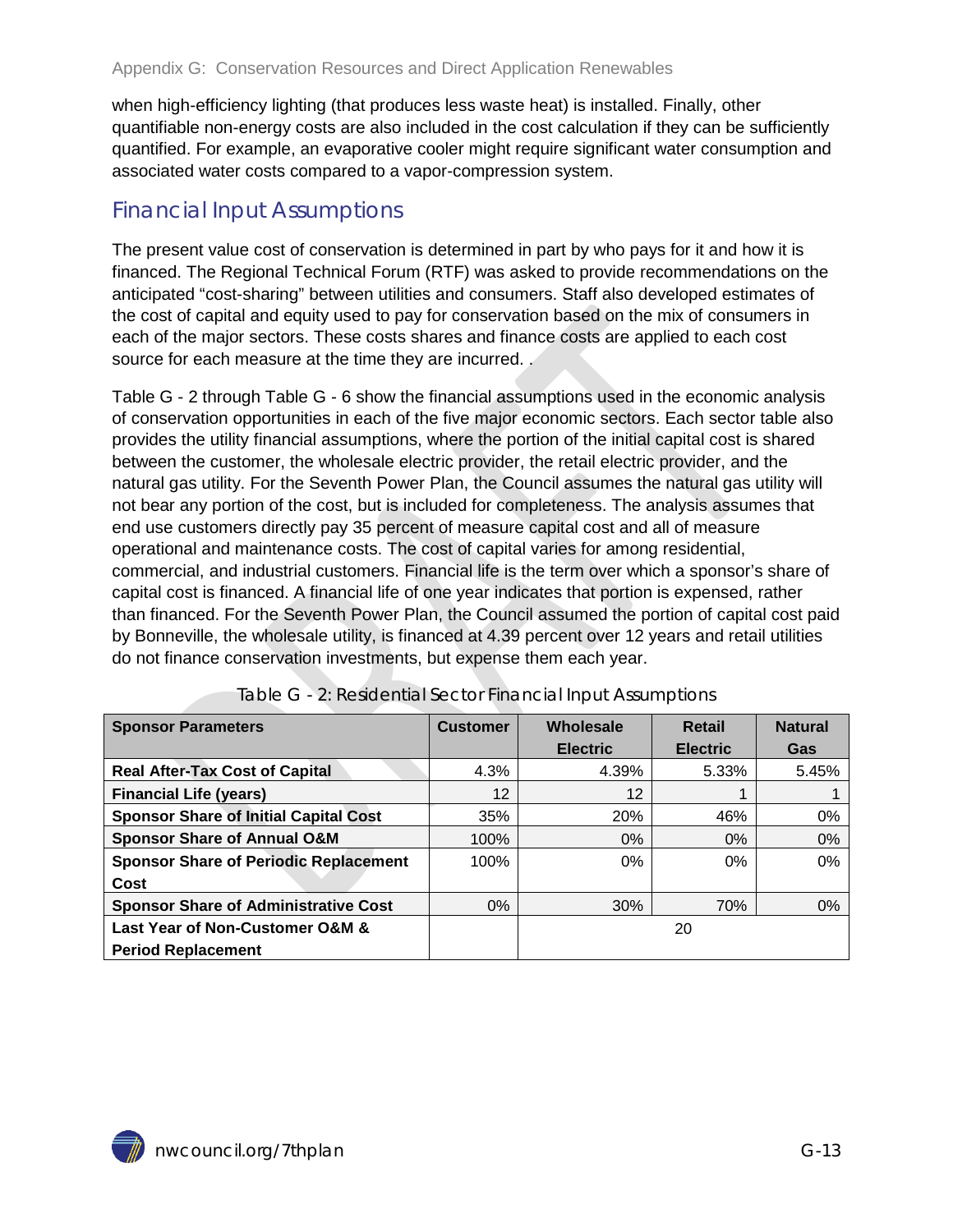<span id="page-13-0"></span>

| <b>Sponsor Parameters</b>                    | <b>Customer</b> | Wholesale       | Retail          | <b>Natural</b> |
|----------------------------------------------|-----------------|-----------------|-----------------|----------------|
|                                              |                 | <b>Electric</b> | <b>Electric</b> | Gas            |
| <b>Real After-Tax Cost of Capital</b>        | 6.8%            | 4.39%           | 5.33%           | 5.45%          |
| <b>Financial Life (years)</b>                | 12              | 12              |                 |                |
| <b>Sponsor Share of Initial Capital Cost</b> | 35%             | <b>20%</b>      | 46%             | $0\%$          |
| <b>Sponsor Share of Annual O&amp;M</b>       | 100%            | $0\%$           | $0\%$           | 0%             |
| <b>Sponsor Share of Periodic Replacement</b> | 100%            | 0%              | 0%              | 0%             |
| Cost                                         |                 |                 |                 |                |
| <b>Sponsor Share of Admin Cost</b>           | $0\%$           | 30%             | 70%             | 0%             |
| Last Year of Non-Customer O&M &              |                 |                 | 20              |                |
| <b>Period Replacement</b>                    |                 |                 |                 |                |

Table G - 3: Commercial Sector Financial Input Assumptions

#### Table G - 4: Industrial Sector Financial Input Assumptions

<span id="page-13-1"></span>

| <b>Sponsor Parameters</b>                    | <b>Customer</b> | Wholesale       | Retail          | <b>Natural</b> |
|----------------------------------------------|-----------------|-----------------|-----------------|----------------|
|                                              |                 | <b>Electric</b> | <b>Electric</b> | Gas            |
| <b>Real After-Tax Cost of Capital</b>        | 8.5%            | 4.39%           | 5.33%           | 5.45%          |
| <b>Financial Life (years)</b>                | 12              | 12              |                 |                |
| <b>Sponsor Share of Initial Capital Cost</b> | 35%             | 20%             | 46%             | 0%             |
| <b>Sponsor Share of Annual O&amp;M</b>       | 100%            | $0\%$           | $0\%$           | 0%             |
| <b>Sponsor Share of Periodic Replacement</b> | 100%            | $0\%$           | $0\%$           | 0%             |
| Cost                                         |                 |                 |                 |                |
| <b>Sponsor Share of Admin Cost</b>           | $0\%$           | 30%             | 70%             | $0\%$          |
| Last Year of Non-Customer O&M &              |                 |                 | 20              |                |
| <b>Period Replacement</b>                    |                 |                 |                 |                |

#### Table G - 5: Agriculture Sector Financial Input Assumptions

<span id="page-13-2"></span>

| <b>Sponsor Parameters</b>                    | <b>Customer</b> | Wholesale       | Retail          | <b>Natural</b> |
|----------------------------------------------|-----------------|-----------------|-----------------|----------------|
|                                              |                 | <b>Electric</b> | <b>Electric</b> | Gas            |
| <b>Real After-Tax Cost of Capital</b>        | 6.8%            | 4.39%           | 5.33%           | 5.45%          |
| <b>Financial Life (years)</b>                | 12              | 12              |                 |                |
| <b>Sponsor Share of Initial Capital Cost</b> | 35%             | <b>20%</b>      | 46%             | 0%             |
| <b>Sponsor Share of Annual O&amp;M</b>       | 100%            | 0%              | $0\%$           | 0%             |
| <b>Sponsor Share of Periodic Replacement</b> | 100%            | $0\%$           | $0\%$           | 0%             |
| Cost                                         |                 |                 |                 |                |
| <b>Sponsor Share of Admin Cost</b>           | $0\%$           | 30%             | 70%             | 0%             |
| Last Year of Non-Customer O&M &              |                 | 20              |                 |                |
| <b>Period Replacement</b>                    |                 |                 |                 |                |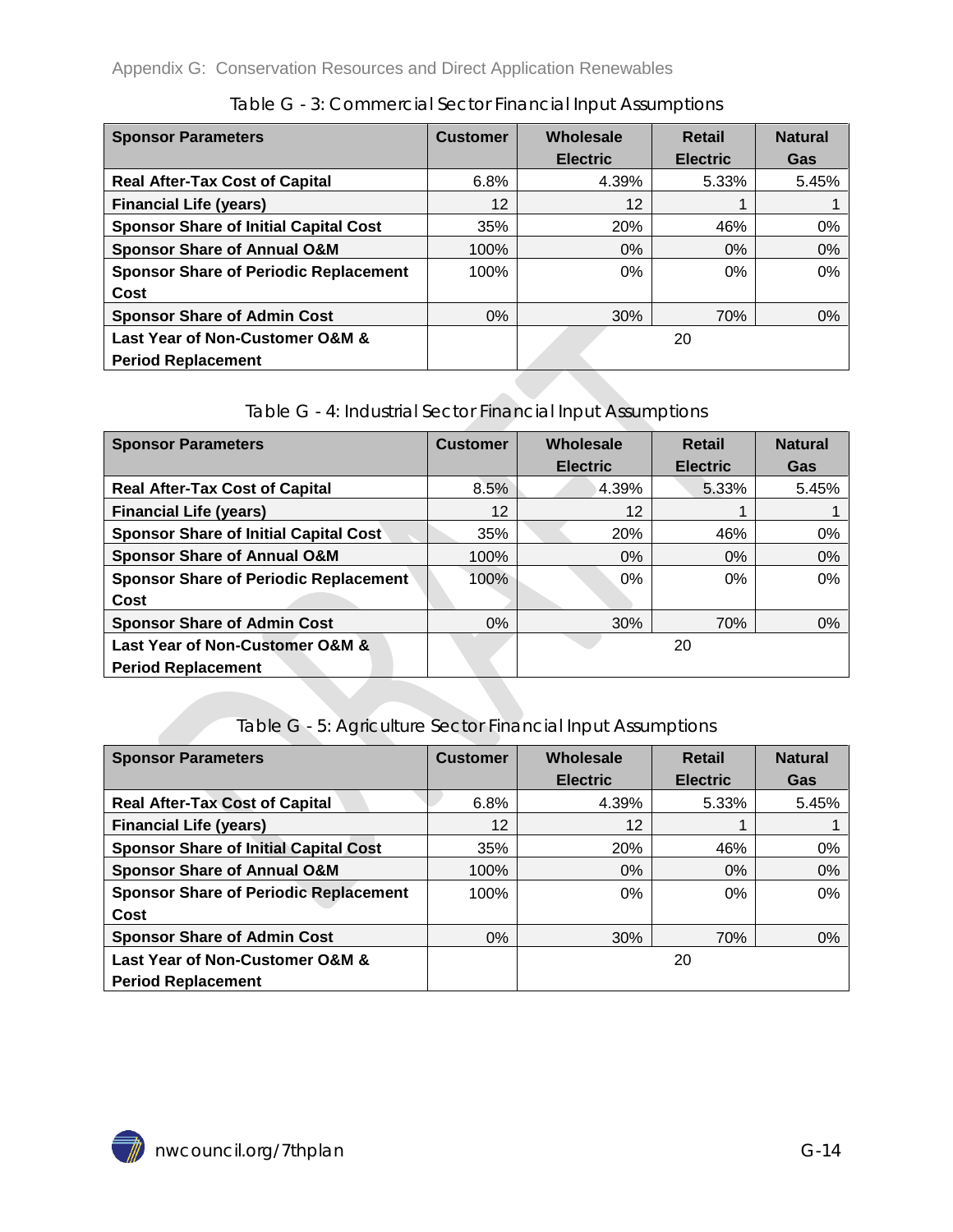<span id="page-14-1"></span>

| <b>Sponsor Parameters</b>                    | <b>Customer</b> | Wholesale<br><b>Electric</b> | <b>Retail</b><br><b>Electric</b> | <b>Natural</b><br>Gas |
|----------------------------------------------|-----------------|------------------------------|----------------------------------|-----------------------|
| <b>Real After-Tax Cost of Capital</b>        | 6.3%            | 4.39%                        | 5.33%                            | 5.45%                 |
| <b>Financial Life (years)</b>                | 12              | 12                           |                                  |                       |
| <b>Sponsor Share of Initial Capital Cost</b> | 0%              | 30%                          | 70%                              | 0%                    |
| <b>Sponsor Share of Annual O&amp;M</b>       | $0\%$           | 30%                          | 70%                              | 0%                    |
| <b>Sponsor Share of Periodic Replacement</b> | $0\%$           | 30%                          | 70%                              | $0\%$                 |
| Cost                                         |                 |                              |                                  |                       |
| <b>Sponsor Share of Admin Cost</b>           | $0\%$           | 30%                          | 70%                              | 0%                    |
| Last Year of Non-Customer O&M &              |                 |                              | 20                               |                       |
| <b>Period Replacement</b>                    |                 |                              |                                  |                       |

The analysis assumes three sponsors of measure cost; the end use customer, the wholesale utility, the retail utility. Gas utility sponsorship is not considered in the Council analysis. This analysis uses a discount rate of 4.0 percent, consistent with the all other resources analyzed in the Seventh Power Plan; see Appendix A for more details.

### <span id="page-14-0"></span>Benefits of Conservation

In addition to the energy saved by conservation, there are several benefits that reduce the cost of conservation. These contributors include: deferred transmission and distribution (T&D) capacity expansion, deferred generation capacity investment, avoided periodic replacement, other fuel benefits, value of non-power system impacts (also referred to as non-energy benefits), and the regional act credit.

The deferred T&D capacity is estimated from the contribution of conservation on winter peak loads, defined as 6 pm on a weekday in December, January, or February. By reducing the peak, upgrades or expansions to the T&D system and associated costs may be deferred. The Council recognizes that potential transmission and distribution systems cost savings are dependent upon local conditions. The Council used data from eight transmission utilities and eight distribution utilities to estimate this value: \$26/kW-yr for deferred transmission and \$31/kW-year for deferred distribution (both in 2012\$). These inputs are described in the workbooks T+D Costs on the Council's website <http://www.nwcouncil.org/energy/powerplan/7/technical>

ProCost has a new calculation for the deferred T&D capacity benefits since the Sixth Power Plan. In the Sixth Power Plan, ProCost used average losses to calculate the conservation T&D benefits, but for the Seventh Power Plan, ProCost was updated to calculate the losses based on the hour when they occur.

There are two types of losses on the transmission and distribution system. The first are noload/core losses, or the losses that are incurred just to energize the system – to create a voltage available to serve a load. Nearly all of these occur in step-up and step-down transformers. The second are resistive losses, which are caused by friction released as heat as electrons move on increasingly crowded lines and transformers. Typically, about 25 percent of the average annual losses are no-load or core losses, and about 75 percent are resistive losses.

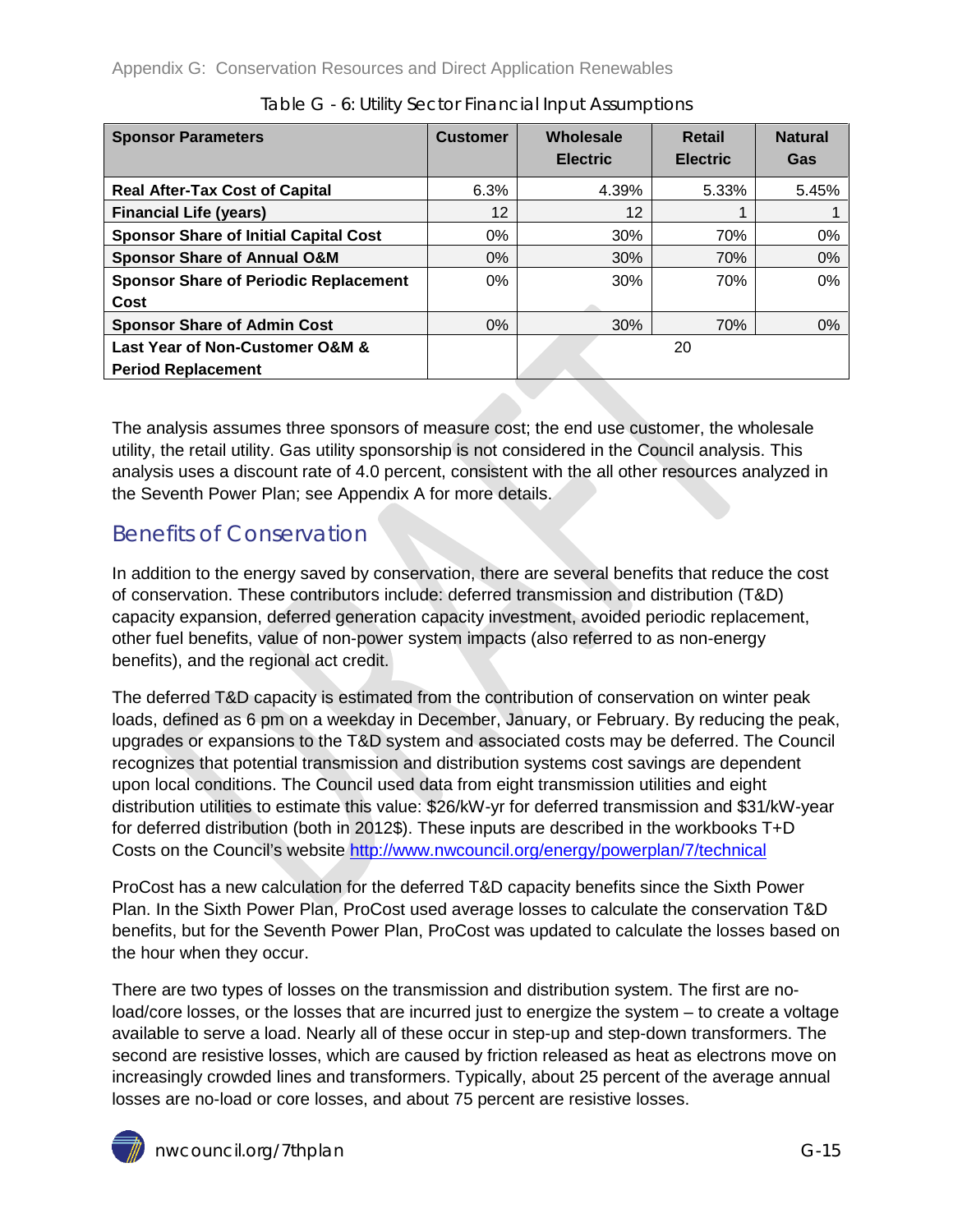Losses increase significantly during peak periods. ProCost uses the formula for the resistive losses,  $\beta R$ , where "*I*" is the amperage (current) on any particular transformer or distribution line, and "*R*" is the resistance of the wires through which that current flows. While the "*R*" is generally constant through the year, since utilities use the same wires and transformers all year long, the "*I*" is directly a function of the demand that customers place on the utility. Thus, resistive losses increase with the square of the current, meaning losses increase as load increases. Depending on the system load shape, the percentage of generation that is "lost" before it reaches loads is typically at least twice as high as the average annual losses on the system. During the highest critical peak hours (perhaps 5-25 hours per year) when the system is under stress, the losses may be four to six times higher than the average.

ProCost uses the system load shape and the conservation measure load shape to calculate the impact of the measure on system losses, accounting for both the core and resistive losses.<sup>[7](#page-10-3)</sup>

Conservation measures also have a deferred generation capacity value, though the economic value of this is derived from analysis of resource strategies in the Regional Portfolio Model rather than fixed as an input. As such, the economic value of deferred generation capacity was set to zero for the RPM inputs. Instead, the derived economic value of deferred generation capacity is captured in the determination of the plan conservation goals and for setting costeffectiveness levels for conservation measures and programs. Measure cost-effectiveness methodology is described in the section below titled "Determining the Cost-Effectiveness Limit for Conservation".

The other benefits of conservation included in the levelized cost calculation include the periodic replacement, other fuel, and quantifiable non-power system impacts. An example of the periodic replacement benefit is a high-efficiency LED light bulb that has a significantly longer life than a baseline halogen bulb. As such, by installing an LED that has a 12-year measure life, the user avoids replacing the halogen bulb five times (every two years).

The other fuel benefits are savings in natural gas or heating oil from, for example, increased insulation levels. The homeowner who has air conditioning and a gas furnace will save electricity in reduced cooling usage as well as saving gas from reduced heating usage by adding ceiling insulation.

In addition, the Council includes the value of quantifiable non-power system impacts. For example, by installing an efficient clothes washer, the homeowner will use less water than the baseline. The value of this water reduction is included as a benefit in the net levelized cost calculation.

Finally, the Northwest Power Act directs the Council and Bonneville to give conservation a 10 percent cost advantage over sources of electric generation.<sup>[8](#page-15-0)</sup> The Council does this by calculating the Act credit as 10 percent of the value of energy saved at wholesale market prices,

<span id="page-15-1"></span><span id="page-15-0"></span> ${}^{8}$ Northwest Power Act, $\S 3(4)$ (D), 94 Stat. 2699.



 $\ddot{\phantom{a}}$ 

 $7$  Overall conservation avoids line losses that range between 7 and 8 percent depending on the load shape of each measure's savings.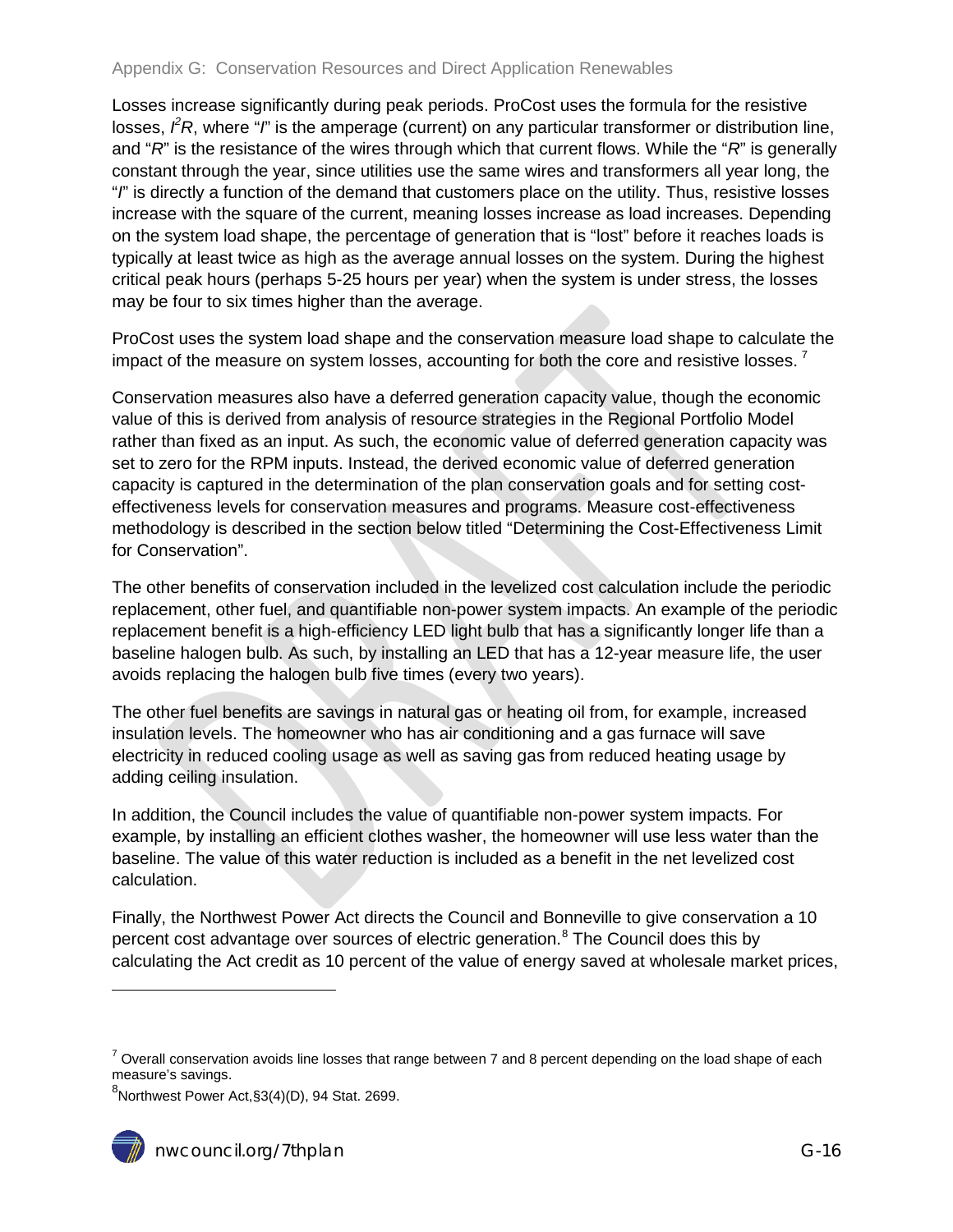plus ten percent of the value of savings from deferring electric transmission and distribution system expansion, deferred generation capacity investment, and risk avoidance. This credit is applied in the RPM and is thus not included in the TRC net levelized cost input data.

### <span id="page-16-0"></span>Value of Conservation with Respect to Time

The energy saved from conservation is generally not constant across every hour of the year. For example, efficient street lighting only saves energy from dusk-to-dawn, the hours of which vary over the year. [Figure G -](#page-16-1) 5 shows typical daily load shape of conservation savings for measures that improve the efficiency of space heating, water heating, and central air conditioning in a typical Northwest home. The vertical axis indicates the ratio (expressed as a percent) of each hour's electric demand to the maximum demand for that end use during over the course of the entire day. The horizontal axis shows the hour of the day, with hour "1" representing midnight.



<span id="page-16-1"></span>

As can be seen from inspecting [Figure G -](#page-16-1) 5, water heating savings increase in the morning when occupants rise to bathe and cook breakfast, then drop while they are away at work and rise again during the evening. Space heating savings also exhibit this "double-hump" pattern. In contrast, central air conditioning savings increase quickly beginning in the early afternoon, peaking in late afternoon and decline again as the evening progresses and outside temperatures drop. Measure savings can also vary seasonally and by day of the week. As the price of electricity varies by day and by season, the value of the conservation will also vary, depending on its savings shape.

The shape of the savings for the complete set of conservation measures in the supply curve during heavy and light load hours is provided in [Figure G -](#page-17-1) 6. As is shown, the energy savings are greater during the winter season than summer, in large part due to significant savings from conversion of electric resistance heating to more efficient heat pump technologies and increased use of lighting during the winter period. As such, the conservation measures have a greater impact on winter peak load requirements than summer peak requirements. Winter peak

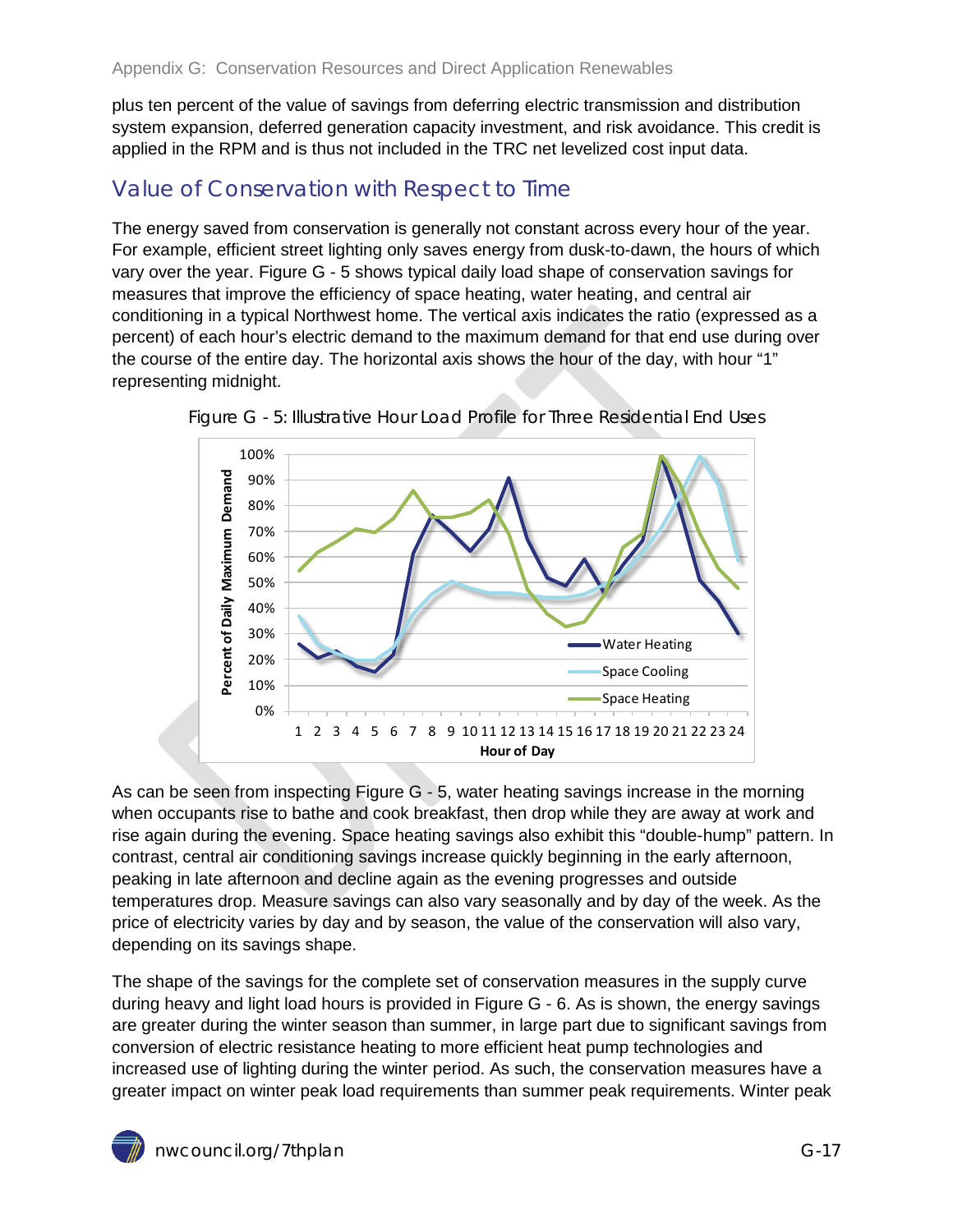hours are defined as 6pm on a weekday in December, January, or February. Summer peak hours are defined as 6pm on a weekday in July or August. The peak capacity factor<sup>[9](#page-15-1)</sup> varied from around 1.2 in summer to around 2.0 in winter, indicating that conservation measures have a fairly significant impact on peak loads, particularly in the winter. Of course each individual conservation measure analyzed by the Council have a unique shape, which will have an effect on its value as a resource option and on measure cost-effectiveness.



<span id="page-17-1"></span>Figure G - 6: Monthly Savings Shape for All Measures during Heavy and Light Load Hours

# <span id="page-17-0"></span>COST-EFFECTIVENESS ANALYSIS METHODOLOGY

The Council uses a multi-step process to evaluate the cost and amount of conservation to be developed for a least-cost and least risk resource strategy. Conservation supply curves are constructed based on cost and savings available from over 1,600 conservation measure permutations across the residential, commercial, industrial, agriculture, and the electric utility system sectors. The conservation supply curves, annual deployment limitations, and the seasonal and time of day availability of conservation data are provided as inputs to the RPM.

 $\ddot{\phantom{a}}$ 

<span id="page-17-2"></span> $9$  Capacity factor in this context is defined as the peak savings in megawatts divided by the annual energy savings in average megawatts.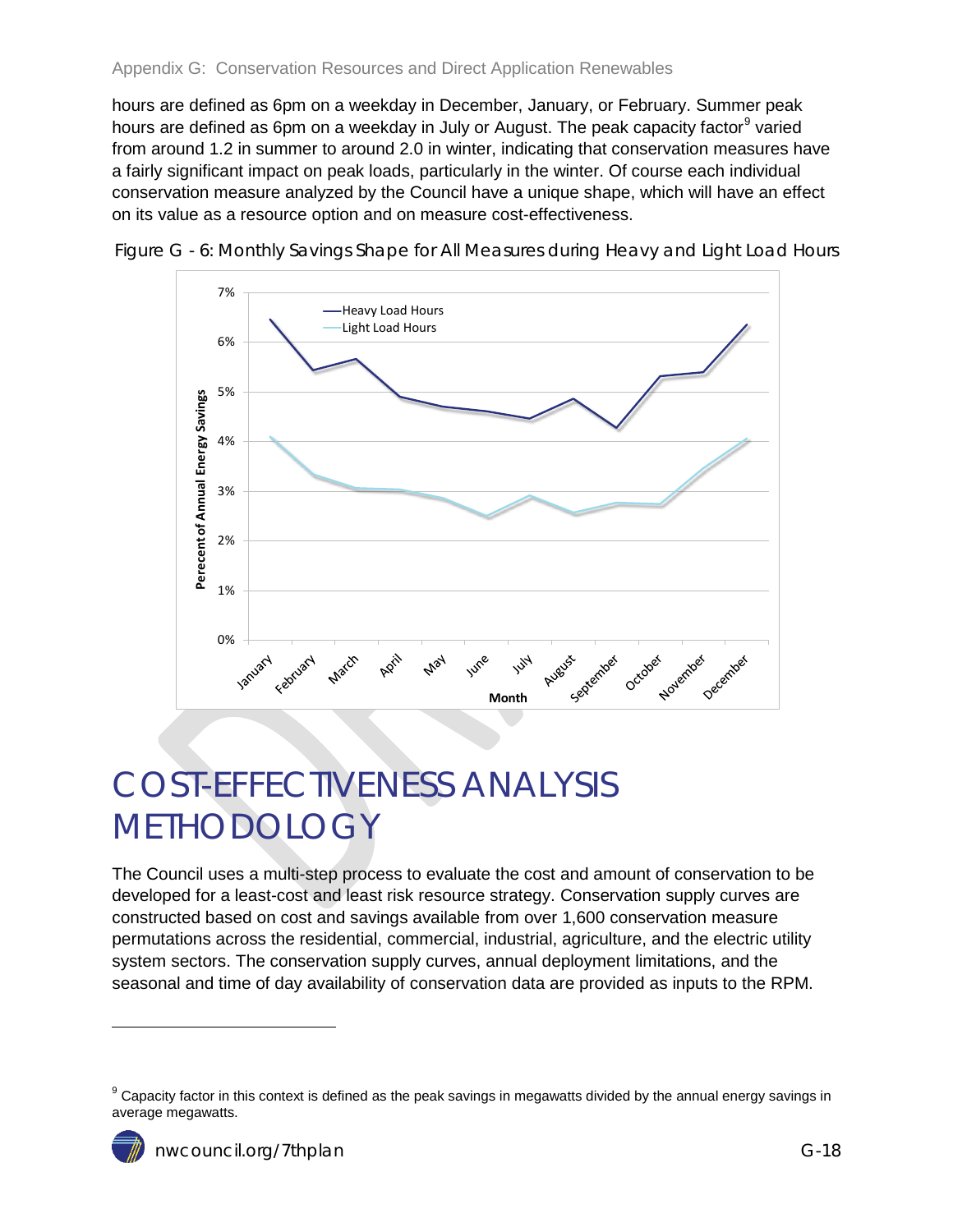Data on the cost and availability of generating resource options are also provided to the RPM. The RPM tests plans for the development of conservation and generation resources across 800 different futures. The RPM analysis produces strategies for conservation and generation resource development that have lowest cost and lowest economic risk outcomes for the region. The Council then considers the RPM conservation strategies, along with practical considerations, to develop near-term conservation targets and actions as well as costeffectiveness guidance for near-term conservation program decisions. The process is outlined in [Figure G -](#page-4-1) 1 above.

As with all other resources, the Council uses the RPM to determine how much conservation is cost-effective to develop.<sup>[10](#page-17-2)</sup> The RPM compares resources, including conservation on a "generic" level. That is, it does not model a specific combined cycle gas or wind project nor does it model specific conservation measures or programs. Run time constraints limit the number of conservation programs the RPM can consider. The RPM cannot consider individual programs for every measure and every specific load shape, and perform a measure-specific benefit-cost ratio for each sub-component of conservation. Therefore, the Council simplifies the set of conservation measures available to the portfolio model. In the case of conservation, the model uses two separate supply curves.

These two supply curves, one for retrofit resources and a second for lost opportunity resources, depict the amount of savings achievable at varying levelized costs. The lost opportunity measures incorporate those that are new or natural replacement applications. The estimates of costs and savings in the supply curves incorporate line loss savings, the value of deferred distribution capacity expansion, and the non-energy costs and benefits of the savings, as discussed above. The available savings are also allocated to heavy and light-load time periods to reflect the time-based value of savings and savings impact on capacity needs.

### <span id="page-18-0"></span>Decision Rules for Modeling Conservation Resource Acquisition in the Regional Portfolio Model

The reason the RPM uses separate lost-opportunity and retrofit supply curves is that if a lost opportunity conservation resource is not acquired when it is available, it cannot be acquired later (e.g., after the building is constructed) or cannot be cost-effectively acquired later (e.g., the cost of revisiting a home makes adding an increment of ceiling insulation non-cost effective). Thus, the maximum amount of lost opportunity resources is limited annually based on the new construction and equipment turnover. Since retrofit conservation resources do not have this restricted "window of opportunity," the maximum amount of conservation is limited by the total long-term potential. Deferring the purchase of high-cost conservation resources to periods when market costs are high reduces cost and risk. That is, a portfolio management strategy that acquires high-cost conservation resources early results in higher cost and risk than a strategy that defers their acquisition to periods in future when market prices are higher. If market prices

<span id="page-18-1"></span> $10$  A full explanation of how the RPM arrives at the cost-effective amount of conservation is described in Appendix L in the section entitled "The Sources of Increased Conservation".



 $\overline{a}$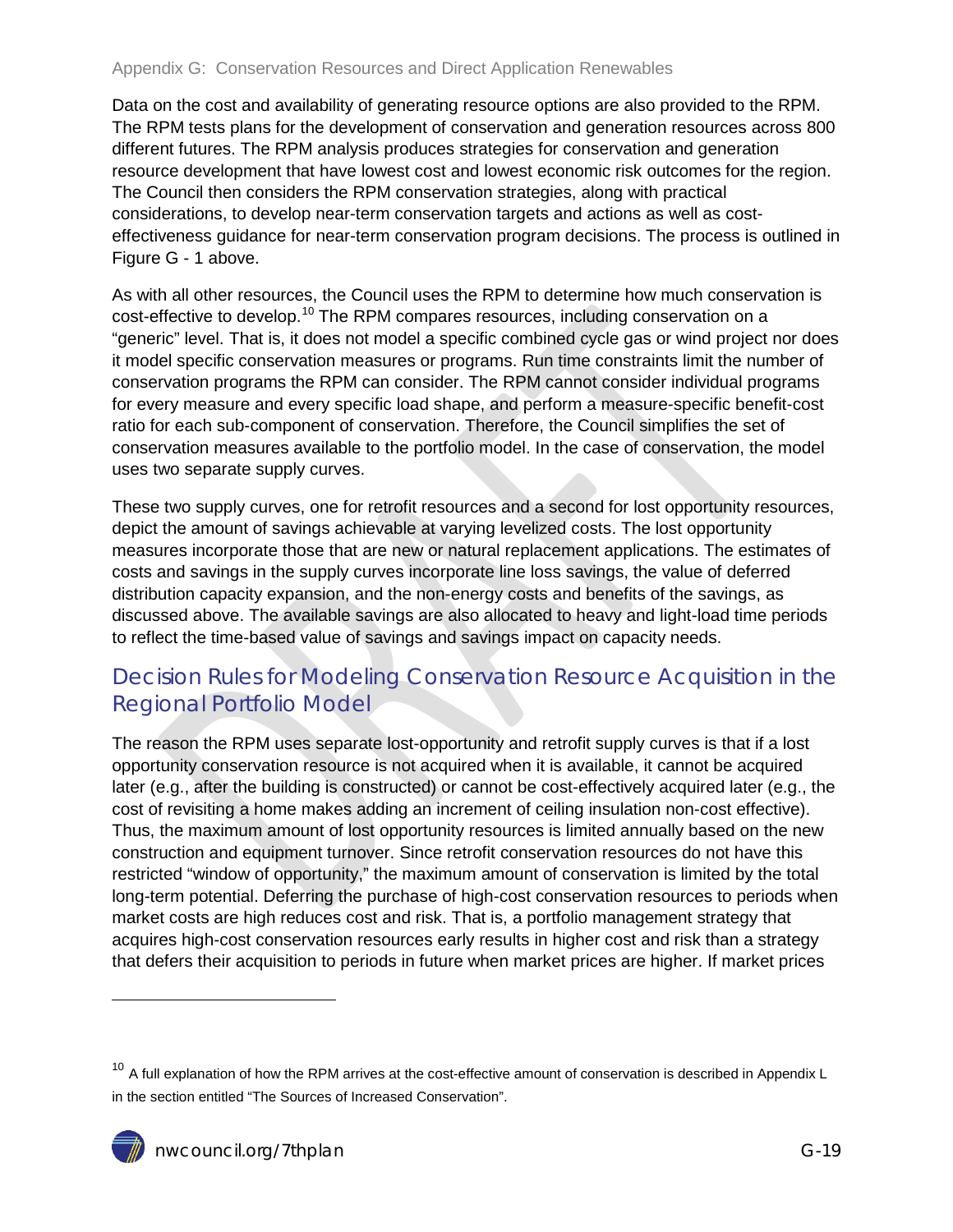are expected to increase over time, the value acquiring high-cost conservation resource is less in the near-term than in the long term.

The RPM models conservation resources using fourteen<sup>[11](#page-18-1)</sup> annual supply curve bins that represent the quantity of technically achievable conservation available each year from 2016 through 2035 at levelized cost. The supply curves are differentiated by levelized cost bin and by retrofit versus lost opportunity resources. The conservation in these cost bins carry with them the shape and capacity characteristics of the combined set of measures in the cost bin. The cost bins, used for both resources are in [Table G -](#page-19-0) 7, along with the average cost and total amount of conservation potential. Note, the RPM can select a portion of conservation within a bin.

<span id="page-19-0"></span>

| <b>Bin</b>     | <b>Cost Range</b><br>(2012\$/MWh) | Average Levelized<br>Cost (2012\$/MWh) |                 | <b>Maximum Conservation</b><br>(aMW) |          |              |
|----------------|-----------------------------------|----------------------------------------|-----------------|--------------------------------------|----------|--------------|
|                |                                   | LO                                     | <b>Retrofit</b> | LO                                   | Retrofit | <b>Total</b> |
|                | $<$ \$20                          | $$-25$                                 | $$ -48$         | 955                                  | 737      | 1,692        |
| 2              | \$20-50                           | \$37                                   | \$38            | 1,841                                | 1,609    | 3,450        |
| 3              | \$50-80                           | \$64                                   | \$65            | 2,173                                | 1,886    | 4,059        |
| $\overline{4}$ | \$80-110                          | \$96                                   | \$97            | 2,291                                | 2,068    | 4,359        |
| 5              | \$110-140                         | \$122                                  | \$123           | 2,429                                | 2,116    | 4,545        |
| 6              | \$140-170                         | \$149                                  | \$166           | 2,551                                | 2,144    | 4,695        |
| 7              | > \$170                           | \$538                                  | \$439           | 2,747                                | 2,297    | 5,044        |

Table G - 7: Levelized Cost Bins for Conservation

In addition to the numbers presented in the above table there are 42 aMW of potential from short-term lighting savings (pre-2020), all available at less than \$20 per megawatt-hour. This potential accounts for savings between the current baseline and the 2020 lighting standard of 45 lumens per watt. Since these savings do not persist past 2020, they are inputted separately from the other conservation measures (they are inputted as a contract purchase).

The amount of conservation resources technically achievable each year increases based on the assumption that programs are able to capture an ever larger share of the available potential over time, as determined by the ramp rates provided in [Figure G -](#page-10-2) 4. The RPM can acquire these technically achievable resources each year up to the quantity it determines to be costeffective over the full planning period and across the 800 futures tested by the RPM. However, the ramp rate for the measures in a specific cost bin are based on the year in which that bin is deployed in the resource strategy. For example, if bin 4 is deployed in 2020, the achievability for that bin will begin at a low value, based on the *first* year of ramp rate acquisition, or Program Year 1 in [Figure G -](#page-10-2) 4.

The final conservation input into RPM is the capacity value of the savings. Given the conservation measures have an associated savings shape (see [Figure G -](#page-16-1) 5), the contribution

 $\overline{a}$ 

<span id="page-19-1"></span> $11$  Seven cost bins for the two resource types (retrofit and lost opportunity)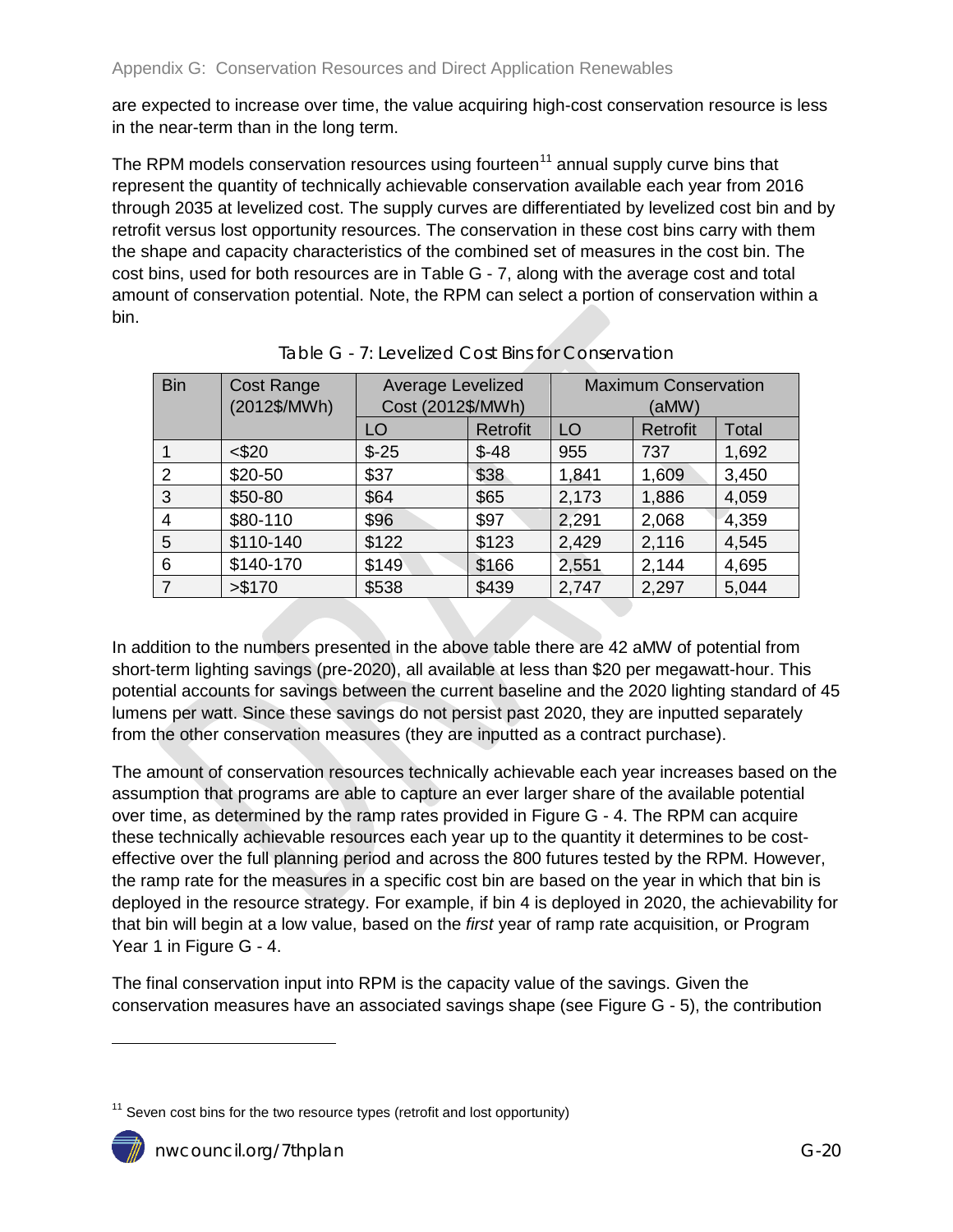<span id="page-20-1"></span>of savings during peak hours differs by this shape. For each levelized cost bin (see [Table G -](#page-11-1) 1), the Council calculated the peak contribution for both summer and winter peak hours. The peak contributions are provided in [Table G -](#page-20-1) 8.

| <b>Bin</b> | <b>Winter Peak Contribution</b><br>(MW/aMW) |                 | <b>Summer Peak Contribution</b><br>(MW/aMW) |          |  |
|------------|---------------------------------------------|-----------------|---------------------------------------------|----------|--|
|            | LO                                          | <b>Retrofit</b> | LO                                          | Retrofit |  |
|            | 1.9                                         | 1.4             | 0.8                                         | 1.3      |  |
| 2          | 1.9                                         | 1.5             | 0.9                                         | 1.4      |  |
| 3          | 1.9                                         | 1.6             | 1.0                                         | 1.3      |  |
|            | 2.0                                         | 1.7             | 1.1                                         | 1.3      |  |
| 5          | 2.1                                         | 1.7             | 1.1                                         | 1.3      |  |
| 6          | 2.2                                         | 1.7             | 11                                          | 1.3      |  |
|            | 2.2                                         | 1.8             | 1.2                                         | 1.3      |  |

Table G - 8: Peak to energy impact of measures by levelized cost bin.

### <span id="page-20-0"></span>Method for Determining the Cost-Effectiveness Limit for Conservation

Conservation program managers, the Regional Technical Forum, and regulators should use the benefit/cost ratio method outlined below to determine cost-effectiveness. This method assures that all the costs and benefits are captured, that the time-dependent shape of the savings are accounted for, and that the capacity contribution of the measures are fully taken into account. If a measure's benefit to cost ratio, from a total resource cost perspective, is greater than one, the measure is considered cost-effective. This ratio is calculated as follows, where all parameters are in constant dollar value<sup>12</sup>:

#### *Benefit*

$$
- \frac{Cost}{NPV (energy + capacity + other fuel + NEI + avoided periodic replacement)} = \frac{NPV (energy + capacity + other fuel + NEI + avoided periodic replacement)}{NPV (capital cost * (1 + admin) + annual O&M + other fuel + NEI + periodic replacement)}
$$

Where *NPV* is the net present value and:

$$
energy = kWh_{i,bb} * ((MP + C)_i + RMC) * (1 + 10\%)
$$

and

$$
capacity = kW_{peak,bb} * (T_{avoid} + D_{avoid} + Gen_{avoid}) * (1 + 10\%)
$$

 $\ddot{\phantom{a}}$ 

<span id="page-20-2"></span> $12$  In actuality, the formulation for the benefit-to-cost ratio is more complicated than this equation represents as the costs and benefits represent a stream of values over time. More details are provided in the ProCost users manual.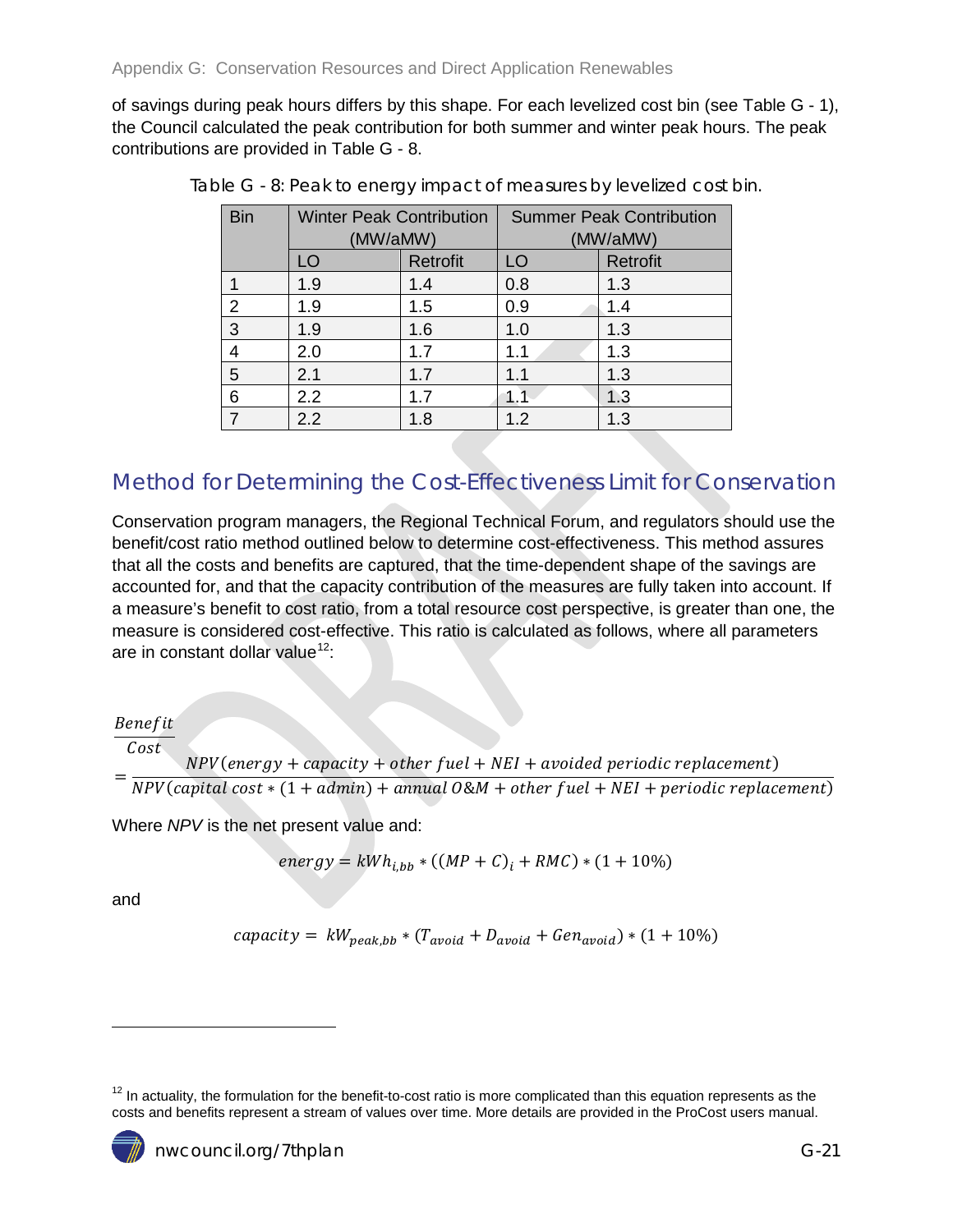The terms are defined as:

*NEI* = non-energy impacts

*admin* = administration cost adder (assumed 20%)

*kWh* = energy saved by time segment *i* (e.g. heavy/light load hours, monthly)

 $kW_{peak}$  = winter peak power saved

*bb* = busbar

*MP* = market price forecast (\$/kWh) by time segment *i*

*C* = carbon cost forecast (\$/kWh) by time segment *i*

*RMC* = risk mitigation credit for stochastic variation in inputs (\$/kWh)

*Tavoid* = deferred transmission capacity credit (\$/kW-yr)

*Davoid* = deferred distribution capacity credit (\$/kW-yr)

*Genavoid* = deferred generation capacity credit (\$/kW-yr)

*10%* = Regional Act conservation credit

Other terms were discussed in the section on calculating levelized cost above and shown in [Table G -](#page-11-1) 1.

This analysis is done in ProCost, which captures all the parameters in the formula above. In preparing the inputs for the RPM, the Council estimates the total resource net levelized cost for the measures that includes many of the parameters of the above formula. However, it does not include the deferred generation credit nor the dollar value of the energy savings. The deferred generation credit was included after RPM findings highlighted the region's need for capacity resources. For this analysis, the Council determined the best estimate for this parameter is the discounted cost for the marginal generation resource that would have been built in absence of conservation. The best fit resource for the region is an Aeroderivative simple-cycle combustion gas turbine (SCCT), with a levelized cost of \$190 per kilowatt-year.<sup>[13](#page-20-2)</sup> Given that the conservation target is sufficient to approximately offset the build of a SCCT each year, the value of *Genavoid* is the annual deferred cost of this SCCT. In calculating this amount, the Council recognizes that SCCT take approximately three years to build once the decision is made; i.e., the first year in the plan horizon that such a generator could be built is 2019. The resulting deferred generation credit is \$117 per kilowatt-year. Even though the measure energy savings are known, the total dollar value of these energy benefits is not known *a priori*; it is determined through the RPM findings. While the RPM uses a wide range of market prices, determined

<span id="page-21-0"></span> $13$  See Appendix H for more information on Aeroderivative gas turbines.



 $\overline{a}$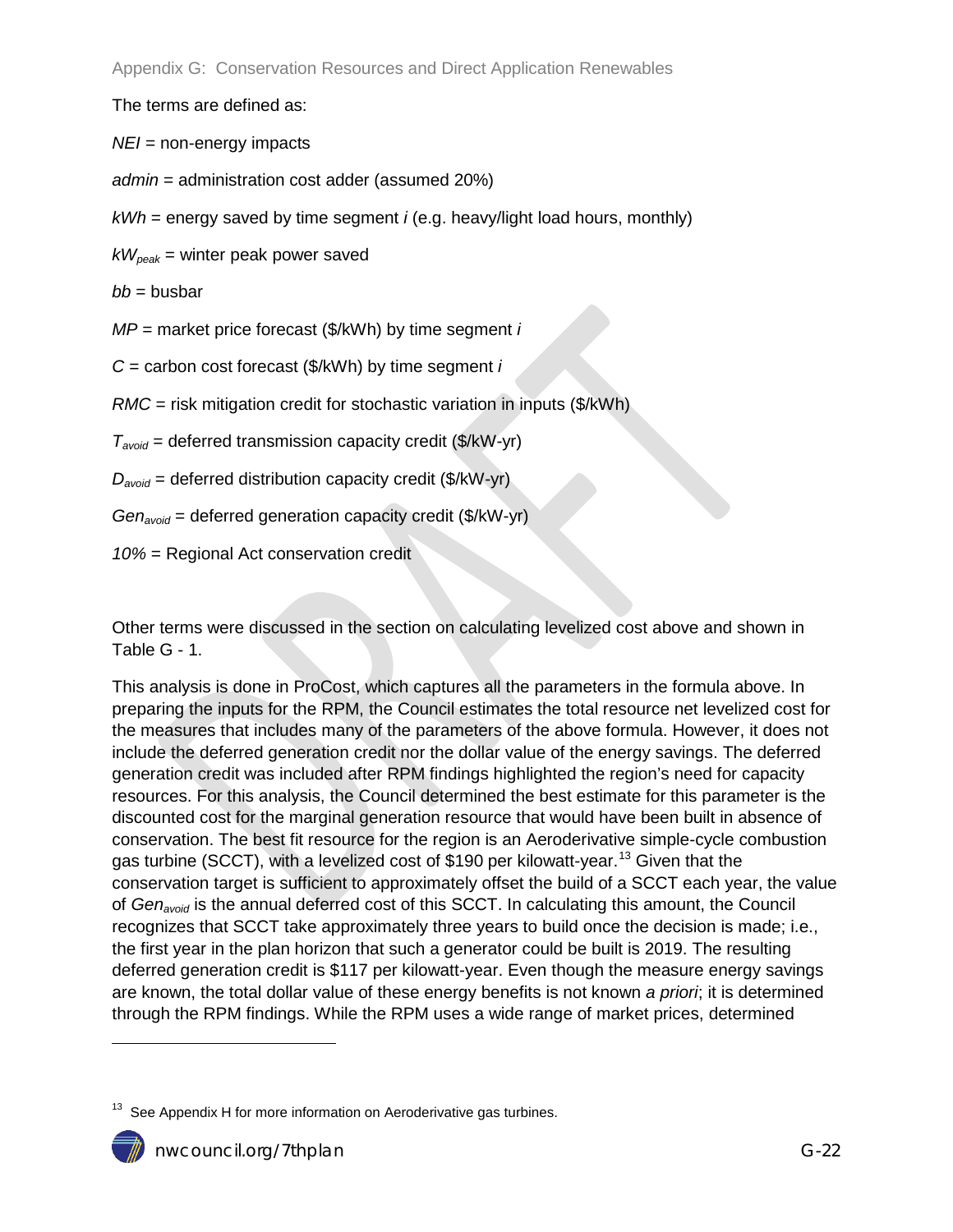stochastically, it would be untenable to calculate each measure's cost-effectiveness on a range of market prices. Instead, the Council chooses the base price forecast for this analysis determined using the avoided marginal dispatch cost estimated in the RPM. This value is a result of each RPM scenario, and reflects the variable cost of dispatching the marginal in-region resource.<sup>[14](#page-21-0)</sup> The market price includes two segments (heavy and light load hours) for each time period (monthly). This time variance of market price provides more value to measures that save energy during higher price periods (generally, heavy load hours in the winter). This is described more fully in the section "Value of Conservation with Respect to Time". In addition, the Council will use the Interagency Working Group's estimate of the social cost of carbon at the three percent discount rate.<sup>[15](#page-22-0)</sup> The Seventh Power Plan's Scenario 2B incorporates this carbon damage cost. The Council thus used the expected avoided marginal dispatch cost out of RPM from Scenario 2B that incorporates this cost in dollars per metric ton of carbon dioxide as well as the heat rates associated with the system (to convert to dollars per megawatt-hour). In other words, *MP + C* becomes a single price stream.

The final parameter is the risk mitigation credit, represented as the *RMC* factor in the energy benefits formula above. Because the Council uses the data from the RPM, a stochastic model with 800 futures run across a number of scenarios to determine the conservation target, the Council uses the risk mitigation parameter to approximate the value of conservation in reducing risk across all of the future unknowns. In other words, there is a premium to purchasing conservation to avoid more expensive resource development across the range of futures that is not represented from a single market price forecast used in ProCost or load forecast used to determine the supply curve inputs. The risk mitigation parameter is estimated so that the potential from all cost-effective measures (the economic achievable potential) is nearly equivalent to the conservation targets.

For the Seventh Power Plan, the Council finds that a *RMC* of \$0 per megawatt-hour is needed to achieve the targets provided in Chapter 4, Action Plan, item RES-1. In other words, adding in the deferred generator credit is sufficient to encompass the value of conservation in offsetting system risks.

[Table G -](#page-23-0) 9 shows the regional achievable savings by sector and major measure bundle derived using a cost-effectiveness limit as calculated above, using the base market price and load forecasts. Savings are shown for the near term (2021), mid-term (2026), and for the entire period covered by the Seventh Power Plan (through 2035).

The purpose of [Table G -](#page-23-0) 9 is to show the major sources of energy efficiency identified in the Council's Seventh Power Plan. It is not intended to dictate either the measures or the pace of their acquisition to be included in utility or system benefits charge administrator programs.

<span id="page-22-1"></span><span id="page-22-0"></span>More information on this estimate if provided in Chapter 15.



 $\ddot{ }$ 

 $14$  This price could be estimate by the market price out of Aurora<sup>XMP</sup>, but accounting for the regional resource builds, including conservation.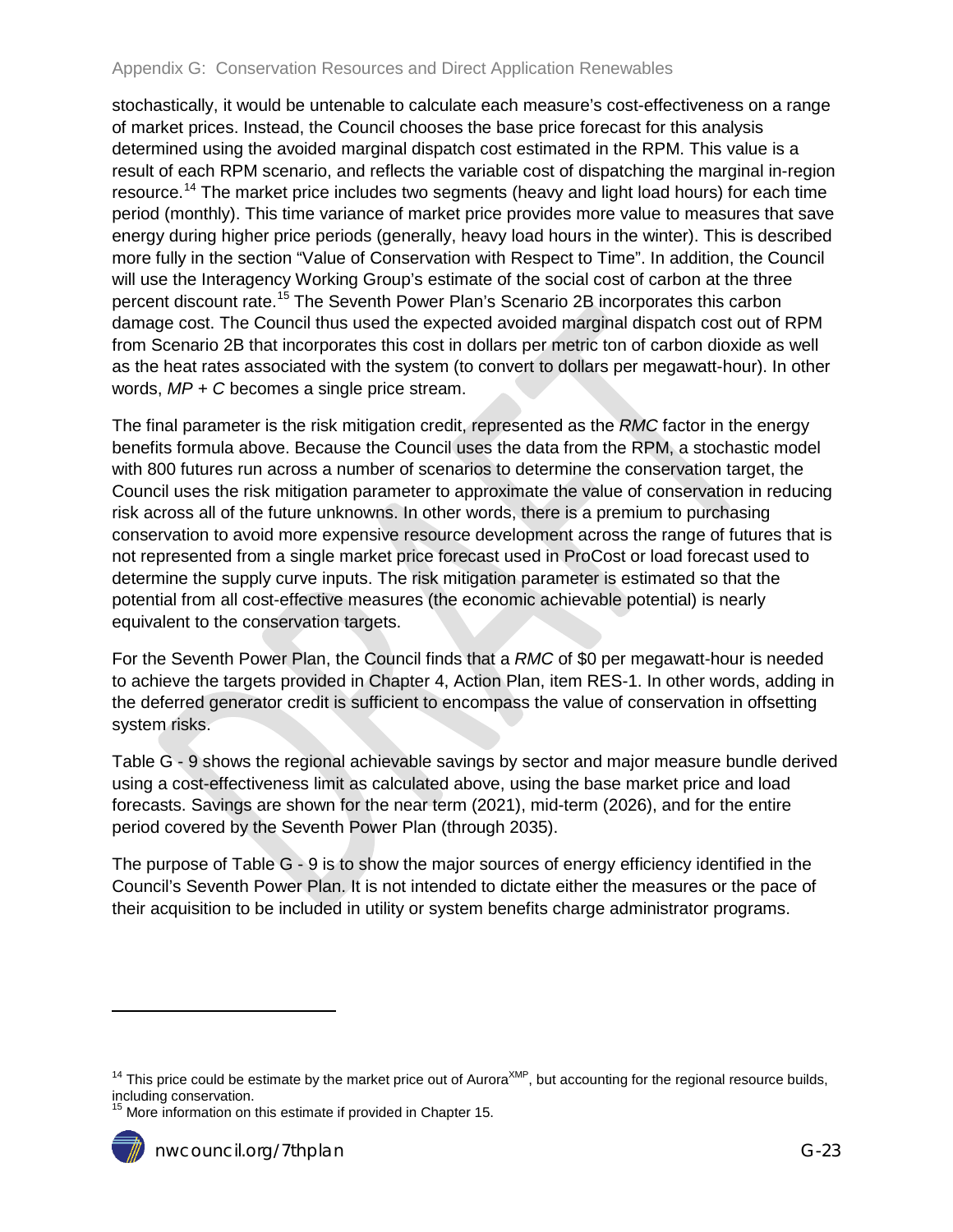<span id="page-23-0"></span>

| <b>Measure Bundle</b>              | aMW by         | aMW by         | aMW by         | <b>Description of Bundle</b>                                         |  |
|------------------------------------|----------------|----------------|----------------|----------------------------------------------------------------------|--|
|                                    | 2021           | 2026           | 2035           |                                                                      |  |
| <b>Residential</b>                 |                |                |                |                                                                      |  |
| <b>Heat Pump Water Heater</b>      | 9              | 58             | 247            | Efficiency factor of 2.0 or greater                                  |  |
| <b>Behavior</b>                    | 17             | 38             | 45             | Reduction in home energy usage through improved controls             |  |
| <b>Computers and Monitors</b>      | 32             | 33             | 36             | <b>Efficient Desktop PC and Efficient Monitor</b>                    |  |
| <b>Heat Pump Upgrades &amp;</b>    | 4              | 14             | 41             | Space heating conversion from electric resistance to heat pump       |  |
| <b>Conversions</b>                 |                |                |                | and to heat pumps above the federal standard                         |  |
| <b>Duct Sealing</b>                | 22             | 30             | 32             | Sealing existing ducts to <10% leakage                               |  |
| <b>Residential Appliances</b>      | 15             | 47             | 121            | Clothes Washer, Dishwasher, Microwave, Dryer                         |  |
| <b>Advanced Power Strips</b>       | 34             | 142            | 234            | Reduction in stand-by energy use of peripheral electronics           |  |
|                                    |                |                |                | equipment                                                            |  |
| Weatherization                     | 127            | 179            | 190            | Primarily high performance windows                                   |  |
| <b>Ductless Heat Pump</b>          | 34             | 99             | 226            | Converting zonal electric heating or electric forced air furnaces to |  |
|                                    |                |                |                | ductless heat pumps                                                  |  |
| Lighting                           | 192            | 409            | 504            | <b>LED</b> lamps                                                     |  |
| <b>Showerheads</b>                 | 67             | 100            | 121            | 2.0 gallons per minute or lower flow rate                            |  |
| <b>Other Residential Measures</b>  | 14             | 48             | 98             | Includes aerators, WIFI thermostats, HVAC commissioning, heat        |  |
|                                    |                |                |                | recovery ventilation                                                 |  |
| <b>All Residential Measures</b>    | 566            | 1,197          | 1,895          |                                                                      |  |
|                                    |                |                |                |                                                                      |  |
| <b>Commercial</b>                  |                |                |                |                                                                      |  |
| <b>Advanced Rooftop Controller</b> | 22             | 84             | 119            | System for controlling rooftop HVAC systems (rooftop units)          |  |
| <b>Bi-Level Stairwell Lighting</b> | $\overline{2}$ | 4              | 10             |                                                                      |  |
| <b>Commercial EM</b>               | 44             | 62             | 69             | Improved control of existing systems (energy management)             |  |
| <b>Compressed Air</b>              | $\mathbf 1$    | $\overline{2}$ | $\overline{4}$ |                                                                      |  |
|                                    |                |                |                | Ovens, steamers, hoods, sprayers, holding cabinets and other         |  |
| <b>Cooking Equipment</b>           | 6              | 23             | 63             | kitchen equipment                                                    |  |
| <b>Embedded Data Centers</b>       | 55             | 230            | 261            |                                                                      |  |

Table G - 9: Estimated Cost-Effective Conservation Potential in Average Megawatts 2021 and 2035

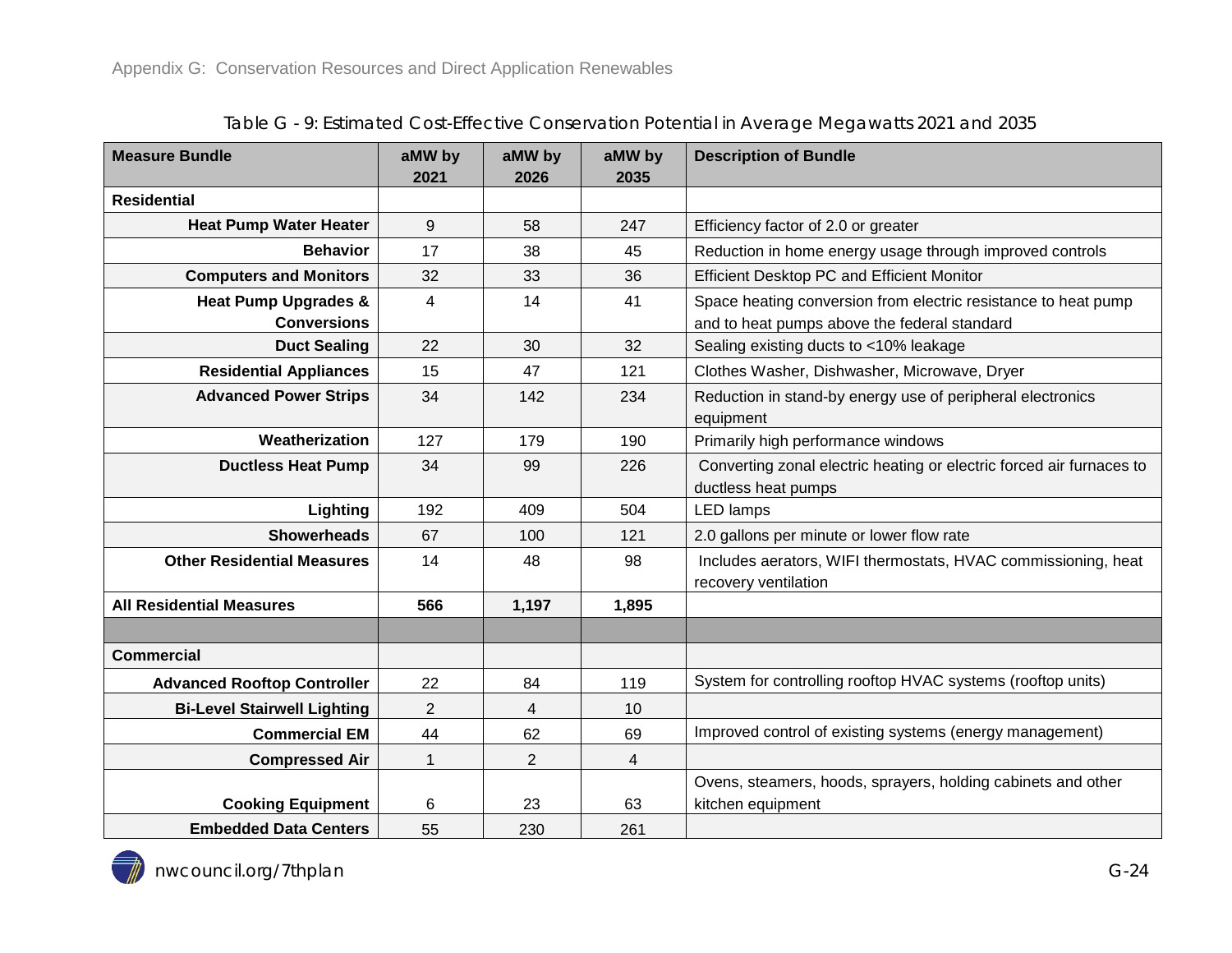| <b>Measure Bundle</b>                                      | aMW by         | aMW by          | aMW by                   | <b>Description of Bundle</b>                               |
|------------------------------------------------------------|----------------|-----------------|--------------------------|------------------------------------------------------------|
|                                                            | 2021           | 2026            | 2035                     |                                                            |
| <b>Direct Control Ventilation</b><br><b>Parking Garage</b> | 8              | 12              | 13                       |                                                            |
| <b>Direct Control Ventilation</b>                          |                |                 |                          |                                                            |
| <b>Restaurant Hood</b>                                     | 6              | 8               | 8                        |                                                            |
| <b>Demand Control Ventilation</b>                          | 11             | 16              | 16                       |                                                            |
| <b>Desktop</b>                                             | 13             | 28              | 56                       | <b>ENERGY STAR desktop computers</b>                       |
| <b>DHP</b>                                                 | 12             | 43              | 60                       | Ductless heat pumps in commercial applications             |
| <b>ECM-VAV</b>                                             | 5              | 14              | 34                       | Efficient motors in VAV applications                       |
| Economizer                                                 | 19             | 26              | 27                       | Rooftop economizer improvements                            |
| <b>Exterior Building Lighting</b>                          | 59             | 126             | 142                      |                                                            |
| <b>Grocery Refrigeration Bundle</b>                        | 37             | 52              | 57                       | Grocery store refrigeration measures                       |
| Laptop                                                     | 0              | $\mathbf 1$     | $\overline{\mathbf{4}}$  | <b>ENERGY STAR laptop computers</b>                        |
| <b>Light Emitting Capacitor</b><br><b>Exit Sign</b>        | 4              | 9               | 19                       |                                                            |
| <b>Lighting Controls Interior</b>                          | $\overline{2}$ | $6\phantom{1}6$ | 13                       | Interior lighting controls                                 |
| <b>Low Power LF Lamps</b>                                  | 15             | 40              | 40                       |                                                            |
|                                                            |                |                 |                          | Interior lighting measures based on lighting power density |
| <b>LPD Package</b>                                         | 126            | 229             | 393                      | reduction                                                  |
| <b>Monitor</b>                                             | 6              | 12              | 24                       |                                                            |
| <b>Motors Rewind</b>                                       | $\overline{2}$ | 4               | 5                        |                                                            |
| <b>Municipal Sewage Treatment</b>                          | 14             | 32              | 35                       | Measures for municipal sewage treatment facilities         |
| <b>Municipal Water Supply</b>                              | 6              | 13              | 14                       |                                                            |
| <b>Parking lot Lighting</b>                                | 6              | 8               | 8                        |                                                            |
| <b>Premium Fume Hood</b>                                   | 0              | 1               | $\overline{\mathcal{A}}$ |                                                            |
| <b>Pre-Rinse Spray Valve</b>                               | 1              | 1               | $\mathbf{1}$             |                                                            |
| <b>Secondary Glazing Systems</b>                           | 1              | $\overline{7}$  | 15                       |                                                            |
| <b>Showerheads</b>                                         | 3              | 4               | 4                        |                                                            |
| <b>Street and Roadway Lighting</b>                         | 30             | 57              | 61                       |                                                            |

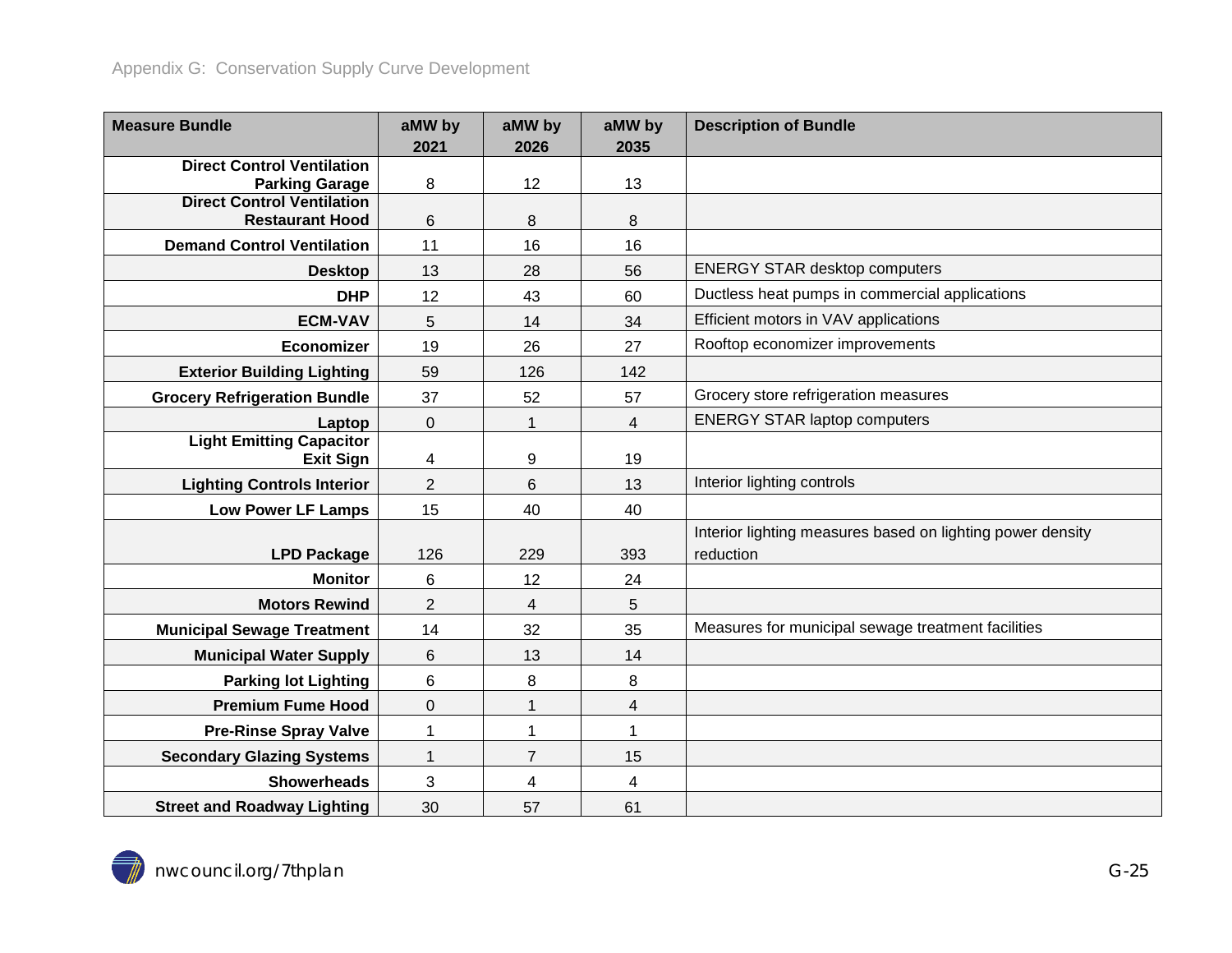| <b>Measure Bundle</b>                                                    | aMW by<br>2021 | aMW by<br>2026 | aMW by<br>2035 | <b>Description of Bundle</b>                                                     |  |
|--------------------------------------------------------------------------|----------------|----------------|----------------|----------------------------------------------------------------------------------|--|
| <b>VRF</b>                                                               | 6              | 27             | 80             | Variable refrigerant flow systems                                                |  |
| <b>Water Cooler Controls</b>                                             | $\overline{2}$ | 11             | 13             |                                                                                  |  |
| <b>WEPT</b>                                                              | 5              | 10             | 11             | Web-enabled programmable thermostats                                             |  |
| <b>Water Heater Tanks</b>                                                | 0              |                | $\overline{2}$ | Efficient water heater tanks                                                     |  |
| <b>All Commercial Measures</b>                                           | 530            | 1,203          | 1,686          |                                                                                  |  |
|                                                                          |                |                |                |                                                                                  |  |
| <b>Industrial</b>                                                        |                |                |                |                                                                                  |  |
| <b>Compressed Air</b>                                                    | 8              | 10             | 11             | Efficient equipment and system optimization across all industries                |  |
| <b>Energy Project Management</b>                                         | 36             | 78             | 86             | Multiple-system energy management, tracking and reporting in<br>large facilities |  |
| <b>Fans</b>                                                              | 24             | 52             | 57             | Efficient equipment and system optimization across all industries                |  |
| <b>Refrigeration in Food</b><br>Processing                               | 9              | 12             | 14             | Refrigeration equipment and system optimization                                  |  |
| <b>Controlled Atmosphere and</b><br><b>Refrigeration in Food Storage</b> | 40             | 56             | 62             | Refrigeration equipment and controlled atmosphere system<br>optimization         |  |
| <b>Clean Room HVAC Systems in</b><br>Hi-Tech                             | 8              | 13             | 14             | Industry-Specific Processes: Clean rooms and production<br>facilities            |  |
| <b>Integrated Plant Energy</b><br><b>Management</b>                      | 23             | 43             | 77             | Top tier whole plant optimization in large facilities                            |  |
|                                                                          |                |                |                | Lamp, ballast, fixture and control improvements across all                       |  |
| Lighting                                                                 | 27             | 35             | 38             | industries                                                                       |  |
| <b>Material Handling</b>                                                 | 12             | 27             | 29             | Efficient equipment and system optimization across all industries                |  |
| <b>Arc Furnaces in Metals</b>                                            | 0              | 0              | 0              | Industry-Specific Process: Arc furnace                                           |  |
| <b>Motors</b>                                                            | 3              | $\overline{7}$ | 8              | Efficient motor rewinds across all industries                                    |  |
| <b>Pulp Screening and Effluent</b><br><b>Treatment in Paper</b>          | 3              | 5              | 10             | Industry-Specific Process: Pulp screening, effluent treatment                    |  |
| <b>Plant Energy Management</b>                                           | 28             | 36             | 40             | Multiple-system O&M in large facilities                                          |  |
| <b>Refiners and Effluent Treatment</b><br>in Pulp                        | 3              | 5              | 8              | Industry-Specific Process: Effluent treatment, refiners                          |  |
| <b>Pumps</b>                                                             | 41             | 73             | 80             | Efficient equipment and system optimization across all industries                |  |

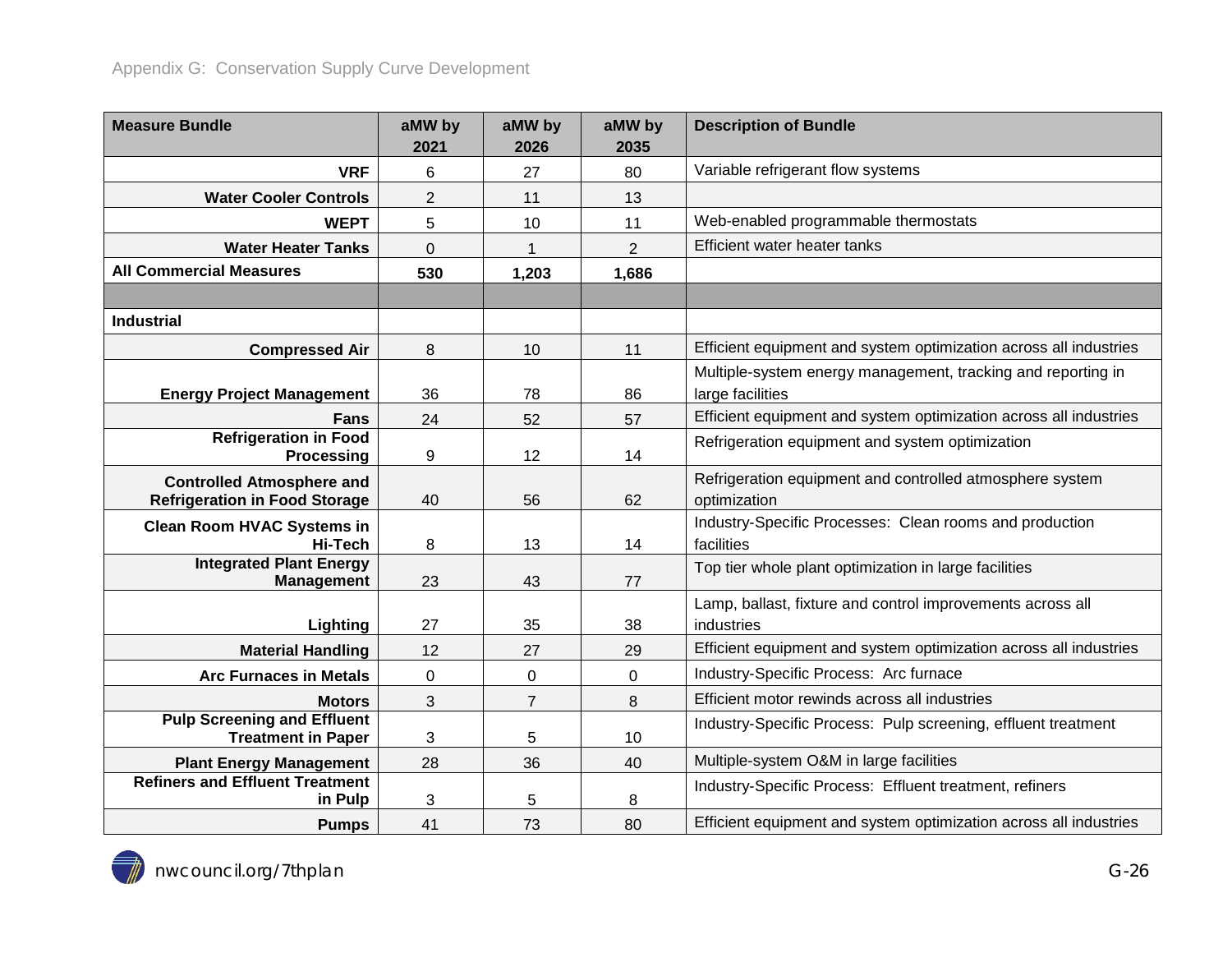| <b>Measure Bundle</b>                                                    | aMW by         | aMW by | aMW by | <b>Description of Bundle</b>                                      |  |
|--------------------------------------------------------------------------|----------------|--------|--------|-------------------------------------------------------------------|--|
|                                                                          | 2021           | 2026   | 2035   |                                                                   |  |
| <b>Material Handling, Drying and</b><br><b>Pressing in Wood Products</b> | 8              | 17     | 18     | Industry-Specific Process: Material handling, drying, pressing    |  |
| <b>All Industrial Measures</b>                                           | 274            | 470    | 553    |                                                                   |  |
|                                                                          |                |        |        |                                                                   |  |
| <b>Agriculture</b>                                                       |                |        |        |                                                                   |  |
| <b>Irrigation Hardware System</b>                                        | 33             | 53     | 69     | Leak reduction, lower pressure delivery, pump & system efficiency |  |
| <b>Efficiency</b>                                                        |                |        |        |                                                                   |  |
| <b>Irrigation Water Management</b>                                       | 24             | 30     | 41     | Scientific irrigation scheduling and low energy spray application |  |
| <b>Irrigation Motor</b>                                                  | $\overline{2}$ | 3      | 3      | VFD motors for water pumping                                      |  |
| <b>Dairy Efficiency Improvement</b>                                      | 0.5            | 1.1    | 1.2    | Refrigeration, Lighting and motor improvements                    |  |
| <b>Outdoor Lighting</b>                                                  | $\overline{2}$ | 3      | 3      | LED lighting for barns                                            |  |
| <b>All Agricultural Measures</b>                                         | 61             | 90     | 118    |                                                                   |  |
|                                                                          |                |        |        |                                                                   |  |
| <b>Utility Distribution</b>                                              |                |        |        |                                                                   |  |
| Reduce system voltage                                                    | 12             | 34     | 83     | Reduce system voltage w/ LDC voltage control method               |  |
| <b>Light system improvements</b>                                         | $\overline{7}$ | 20     | 50     | VAR management phase load balancing, and feeder load<br>balancing |  |
| <b>Major system improvements</b>                                         | 8              | 22     | 55     | Voltage regulators on 1 of 4 substations, and select              |  |
| <b>All Utility Distribution Efficiency</b>                               | 28             | 77     | 187    |                                                                   |  |
| <b>Measures</b>                                                          |                |        |        |                                                                   |  |
|                                                                          |                |        |        |                                                                   |  |
| <b>All Sectors</b>                                                       |                |        |        |                                                                   |  |
| <b>Total</b>                                                             | 1,460          | 3,036  | 4,439  |                                                                   |  |

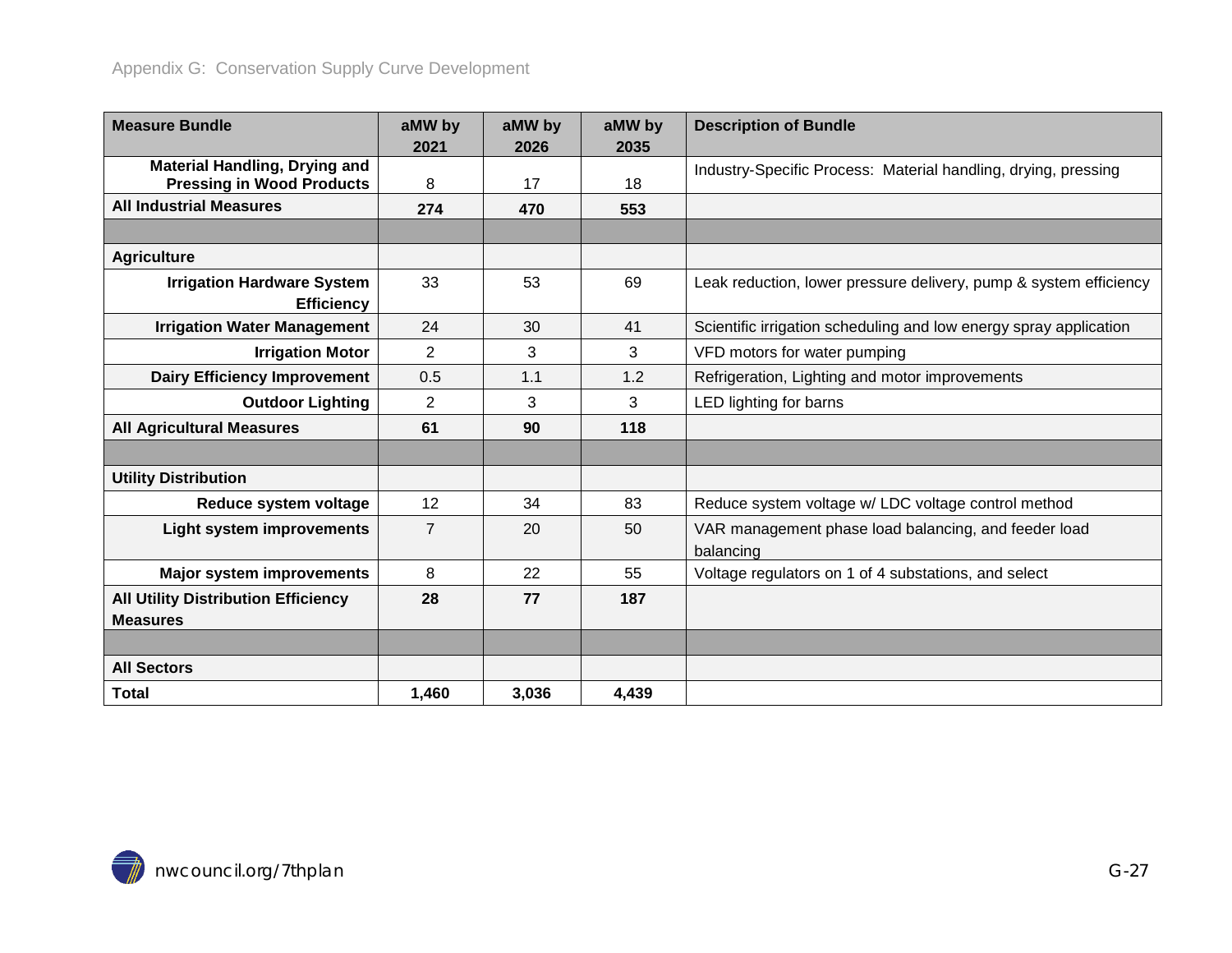# <span id="page-27-0"></span>SUPPLY CURVE WORKBOOK STRUCTURE

There are about 75 Excel workbooks used to develop the conservation assessment. In addition there are dozens of outside sources of data which are referenced. The volume of inputs, calculations, and analysis is too voluminous to include in this appendix so the workbooks are available from the Council website [\(http://www.nwcouncil.org/energy/powerplan/7/home\)](http://www.nwcouncil.org/energy/powerplan/7/home). Supporting data sources are identified and summarized in each measure workbook or otherwise made available to the extent it is not proprietary. Measure level workbooks are generally structured in a similar fashion across all sectors. [Figure G -](#page-27-1) 7 shows the main components and structure of the conservation assessment workbooks.

The name of the workbook contains the sector (e.g. Com for commercial) and the measure name (e.g. "Streetlight"). Each workbook contains measure input data, as well as cost and benefit results calculated using ProCost. Most of the measure workbooks are linked to a "Units Forecast" workbook, which contains the units forecast by sector and state, and a "Master" workbook which contains significant input data. The "ProCost Engine" is the tool used to calculate the TRC net levelized costs, busbar savings, peak demand impacts, and monthly heavy and light load hour savings contributions of the conservation measures.<sup>[16](#page-22-1)</sup> The "MC\_and\_Loadshape file contains many of the data inputs for ProCost, include the peak period definition, market price forecasts for natural gas, measure load shapes, etc.

<span id="page-27-1"></span>



 $\ddot{ }$ 

<span id="page-27-2"></span><sup>&</sup>lt;sup>16</sup> ProCost produces many more details related to the costs and benefits of measures, but are not used for developing the inputs to the Resource Portfolio Model.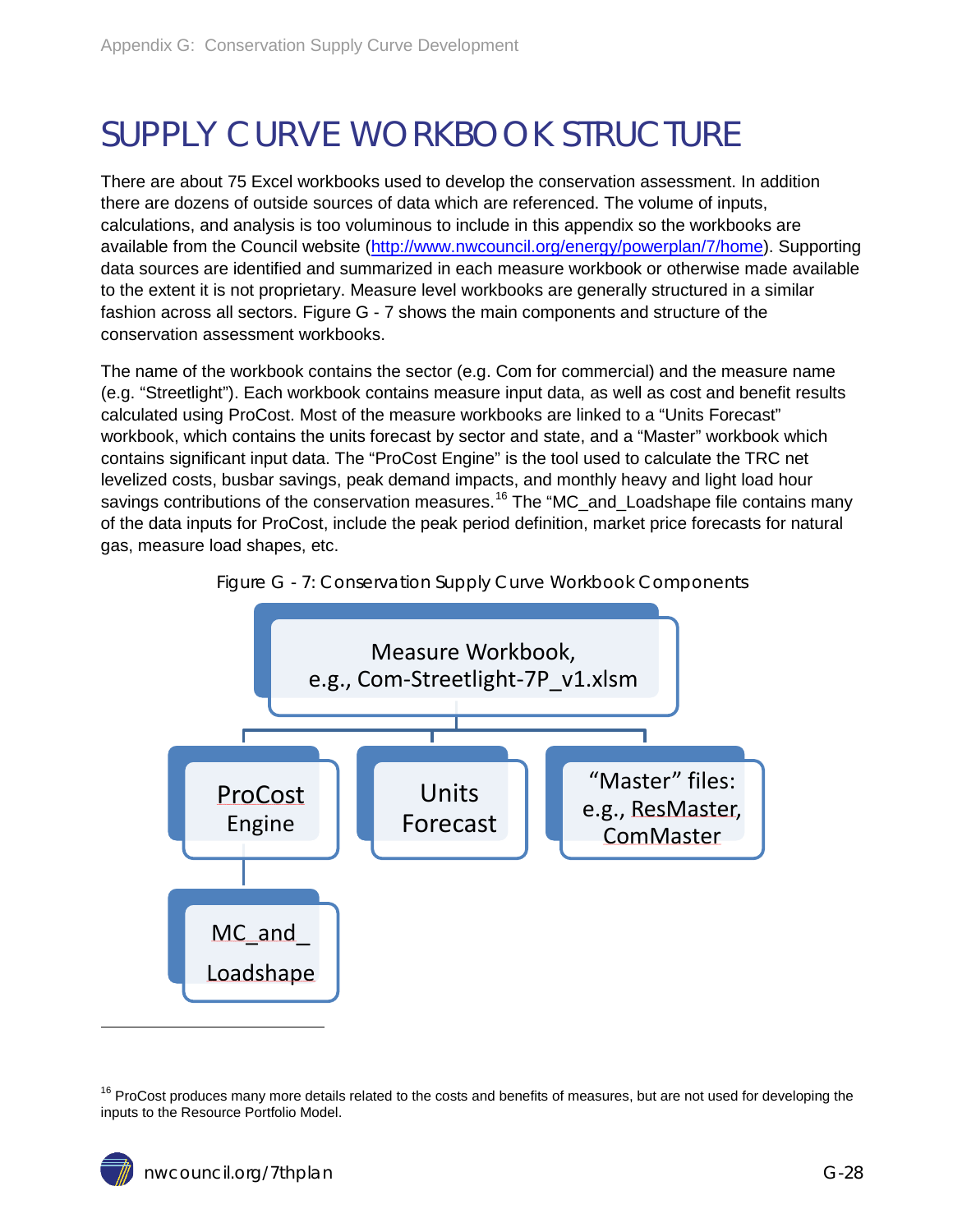The structure of each measure workbook is basically the same, as illustrated in [Figure G -](#page-28-0) 8. The "7PSourceSummary" worksheet provides descriptive information about the measure and its sources. This is the best place to start when trying to understand the assumptions for a measure or measure bundle.

In addition, in each workbook, there are primarily two different types of worksheets: data input worksheets and supply curve results. The primary data input worksheet is called "Measure Input" or "M\_Input\_Out" or something similar. This sheet contains the specific measure cost, savings, life, and other parameters specific to each measure permutation. These are the data that get run through ProCost to determine, in part, the TRC net levelized cost of each measure. The other worksheets, typically to the right of the Measure Input sheet, are supporting data.

The supply curve results worksheets are shown to the left of the blue line in [Figure G -](#page-28-0) 8. There could be three of these worksheets: new construction, natural replacement (NR), and retrofit applications. These sheets combine the measure data with information from the "Units Forecast" file to produce the technical achievable potential for the measure.

<span id="page-28-0"></span>

Figure G - 8: Conservation Supply Curve Workbook Structure

The layout of the "SC" worksheets is shown in [Figure G -](#page-29-2) 9**.** This is where all of the measure-related data get pulled together to produce achievable technical potential estimates. It includes forecast data (e.g., housing units, commercial building floor area), application of ramp rates, applicability factors, and turnover rates. These data are used to produce the achievable number of units for a given measure, which are multiplied by measure unit savings. The potential estimates are then summed by levelized cost bin to produce the supply curve.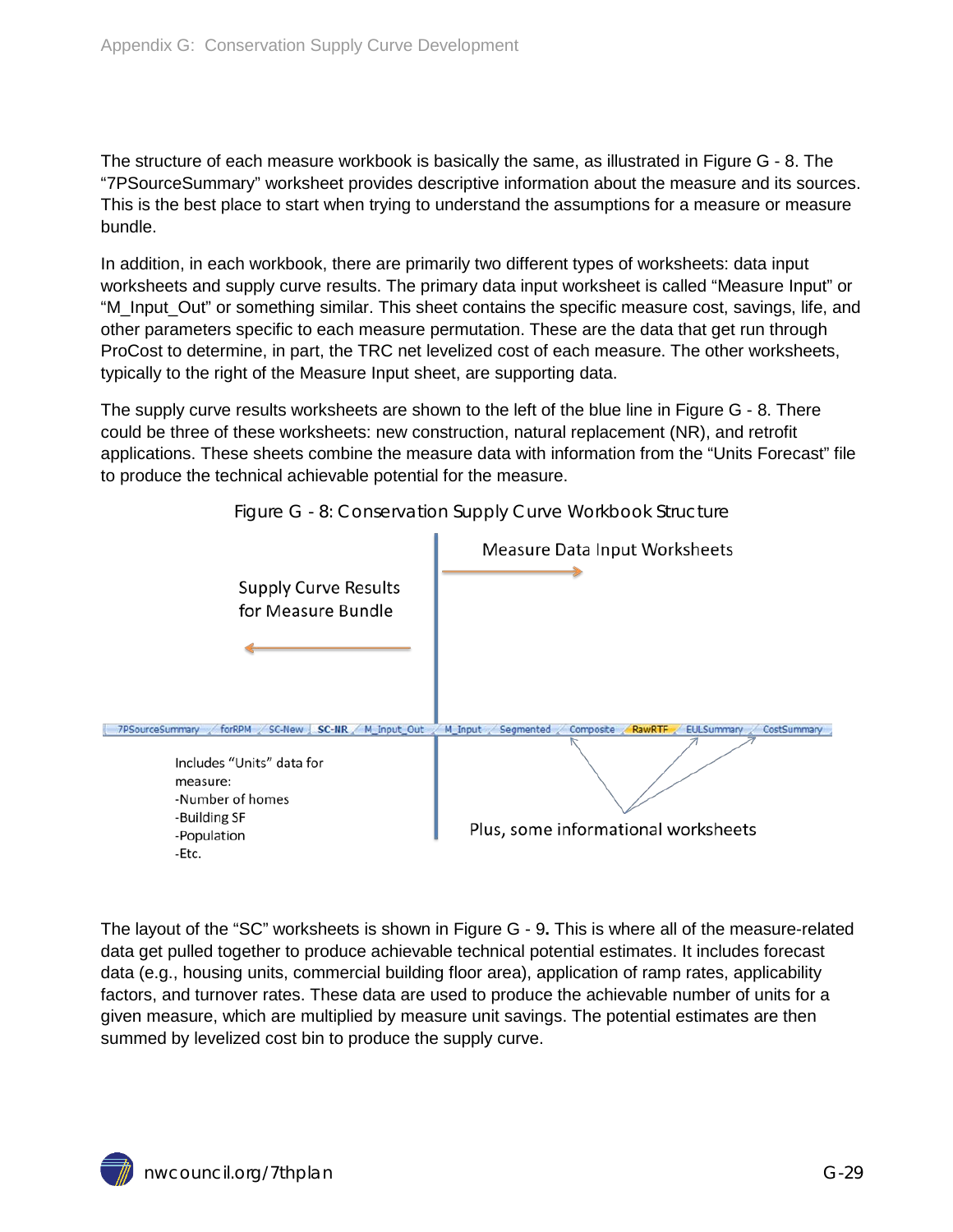<span id="page-29-2"></span>

Figure G - 9: Conservation Supply Curve Worksheet Layout

Finally, each workbook contains a "forRPM" worksheet. This sheet summarizes the key data required for the RPM inputs.

## <span id="page-29-0"></span>Note of Caution about B/C Ratio

The supply curve workbooks are used for developing the inputs to the RPM. It is the RPM that determines the cost-effective level of conservation required. Therefore, the benefit cost ratios (TRC B/C Ratio) produced by ProCost during this input stage of development are not relevant or accurate.

Subsequent to the Seventh Power Plan conservation supply curve development, additional components of avoided cost, including capacity and risk components are included for use in development of measures during the action plan period. The Regional Technical Forum will use the full set of cost-effectiveness assumptions in developing measures during this period. See the prior section "Determining the Cost-Effectiveness Limit for Conservation" for more detail.

# <span id="page-29-1"></span>RESIDENTIAL SECTOR

For the Council's conservation analysis the residential sector includes single family, multifamily units, and manufactured homes buildings. Single family buildings are defined as all structures with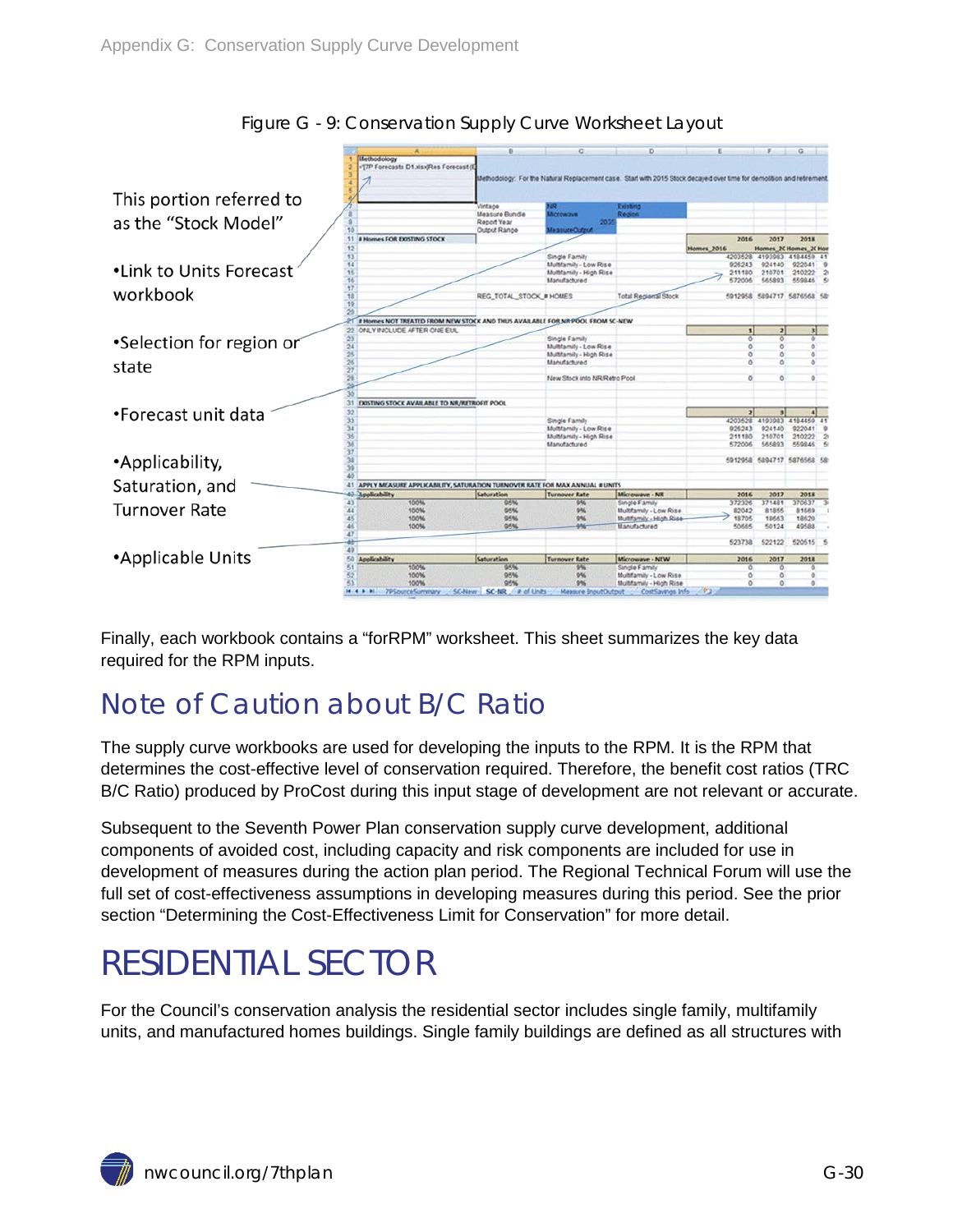four or fewer separate dwelling units, including both attached and detached homes. Multifamily structures include all housing with five our more dwelling units, up to four stories in height.<sup>[17](#page-27-2)</sup> Manufactured homes are dwellings regulated by the US Department of Housing and Urban Development (HUD) construction and safety standards (USC Title 42, Chapter 70). Modular homes, which are regulated by state codes, are considered single family dwellings.

One of primary inputs into the residential sector conservation assessment is the number of units that each conservation measure or measure bundle could be applied to in the region. Space conditioning savings are a function of both the characteristics of the structure and the climatic conditions where the home is located. Therefore, the Council's assessment includes estimates of the number of new and existing dwelling units of each type (i.e., single family, multifamily, manufactured homes) in nine different climate zones. The Council defines climate zones by specific combinations of heating and cooling degree days. [Table G -](#page-30-1) 10 shows the nine climate zones in the region.

<span id="page-30-1"></span>

| <b>Climate Zone</b>                        | <b>Heating Degree Days</b> | <b>Cooling Degree Days</b> |
|--------------------------------------------|----------------------------|----------------------------|
| <b>Climate Zone: Heating 1 - Cooling 1</b> | < 6,000                    | $300$                      |
| <b>Climate Zone: Heating 1 - Cooling 2</b> | < 6,000                    | $>$ 300 - 899              |
| <b>Climate Zone: Heating 1 - Cooling 3</b> | < 6,000                    | > 900                      |
| <b>Climate Zone: Heating 2 - Cooling 1</b> | $6,000 - 7,499$            | $<$ 300                    |
| <b>Climate Zone: Heating 2 - Cooling 2</b> | $6,000 - 7,499$            | $>$ 300 - 899              |
| <b>Climate Zone: Heating 2 - Cooling 3</b> | $6,000 - 7,499$            | > 900                      |
| <b>Climate Zone: Heating 3 - Cooling 1</b> | > 7,500                    | $<$ 300                    |
| <b>Climate Zone: Heating 3 - Cooling 2</b> | > 7,500                    | $> 300 - 899$              |
| <b>Climate Zone: Heating 3 - Cooling 3</b> | > 7,500                    | > 900                      |

Table G - 10: Regional Heating and Cooling Climate Zones

### <span id="page-30-0"></span>Measure Bundles

Nearly 60 residential-sector measures are analyzed in the Seventh Power Plan. These measure bundles do not and should not dictate the way measures are bundled for programmatic implementation. Many of the residential-sector measures are reviewed by the Regional Technical Forum (RTF) and incorporate those most recent data. However, in some cases, the final measures included in the Seventh Power Plan may be consolidated from the RTF measure list. For example, HVAC unit count information is of limited statistical significance between heating zones 2 and 3. As such, the savings for weatherization measures are estimated at the regional level, rather than individual climate zones, for each specific HVAC type. The measure bundles, each of which has an individual Excel workbook, are provided by end use in [Table G -](#page-31-1) 11.

 $\overline{a}$ 

<span id="page-30-2"></span> $17$  The conservation potential for water heating, lighting, appliances and consumer electronics in high rise multifamily dwellings (i.e., those covered by non-residential codes) are included in the residential sector. However, the savings from building shell and HVAC improvements in high rise multifamily buildings is not included in the Council's assessment of regional conservation potential due to lack of data.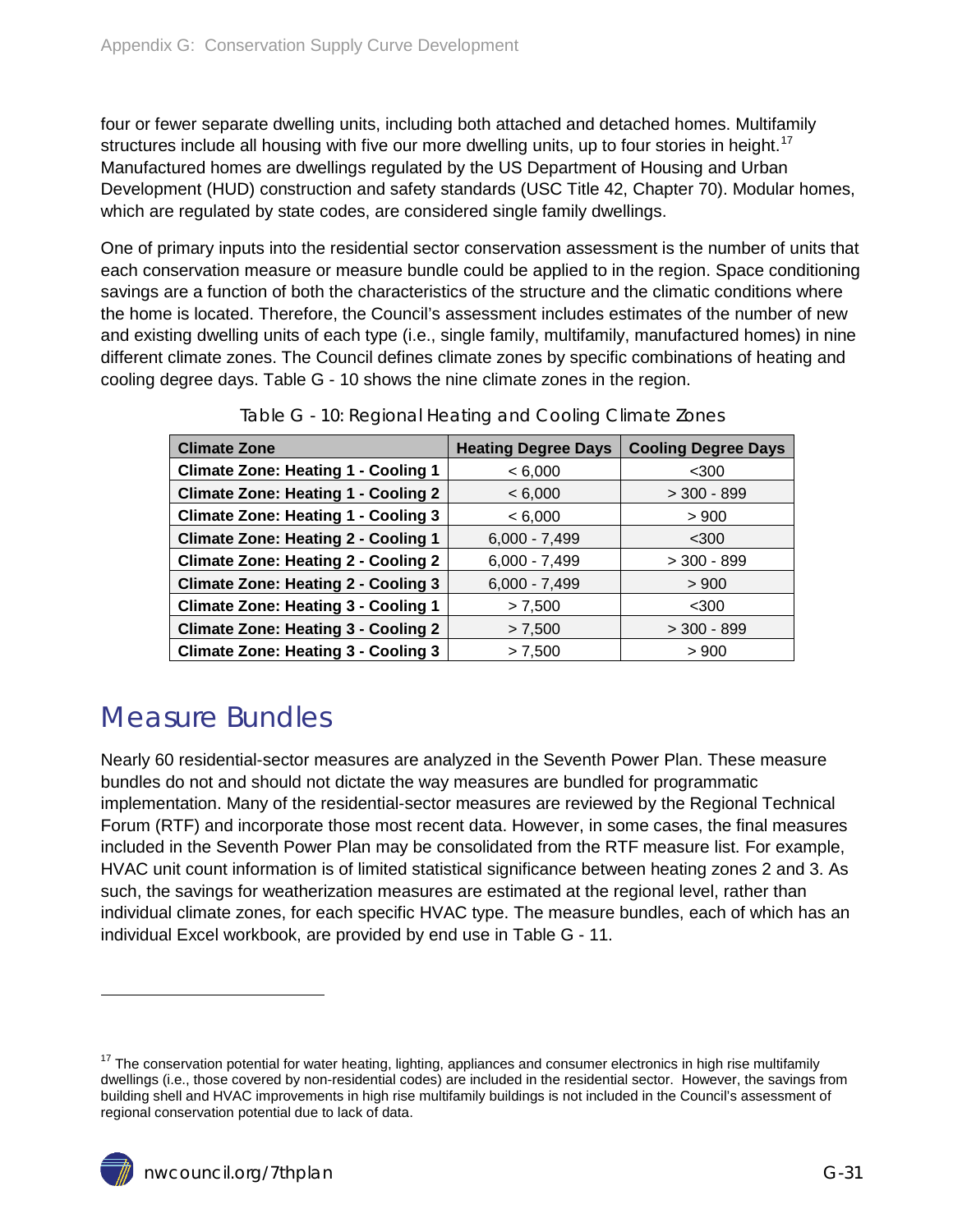<span id="page-31-1"></span>

| <b>End Use</b>                                                      | <b>Measure Bundle(s)</b>          |  |  |
|---------------------------------------------------------------------|-----------------------------------|--|--|
| <b>Dryer</b>                                                        | Heat pump clothes dryer           |  |  |
|                                                                     | <b>Monitor</b>                    |  |  |
|                                                                     | Desktop                           |  |  |
| Electronics<br><b>Food Preparation</b><br>Lighting<br>Refrigeration | Laptop                            |  |  |
|                                                                     | Advanced power strips             |  |  |
|                                                                     | Microwave                         |  |  |
|                                                                     | Electric oven                     |  |  |
|                                                                     | Controls, Commissioning, & Sizing |  |  |
|                                                                     | <b>Duct Sealing</b>               |  |  |
|                                                                     | Ductless heat pump                |  |  |
|                                                                     | DHP with ducted system            |  |  |
|                                                                     | Ground-source heat pump           |  |  |
| <b>HVAC</b>                                                         | Heat recovery ventilation         |  |  |
|                                                                     | Weatherization                    |  |  |
|                                                                     | Air-source heat pump conversion   |  |  |
|                                                                     | <b>ASHP</b> upgrades              |  |  |
|                                                                     | Variable-capacity heat pump       |  |  |
|                                                                     | WIFI enabled thermostats          |  |  |
|                                                                     | <b>LED lighting</b>               |  |  |
|                                                                     | LED lighting - pre 2020           |  |  |
|                                                                     | Refrigerator                      |  |  |
|                                                                     | Freezer                           |  |  |
|                                                                     | Aerator                           |  |  |
|                                                                     | <b>Clothes Washer</b>             |  |  |
|                                                                     | <b>Dishwasher</b>                 |  |  |
| <b>Water Heating</b>                                                | Wastewater heat recovery          |  |  |
|                                                                     | Heat pump water heater            |  |  |
|                                                                     | Showerheads                       |  |  |
|                                                                     | Solar water heater                |  |  |
| Whole Bldg/Meter Level                                              | <b>Behavior</b>                   |  |  |
|                                                                     | Electric vehicle supply equipment |  |  |

Table G - 11: Residential Measure Bundles by End Use

### <span id="page-31-0"></span>Overview of Methods

For the residential sector measures, the unit of measure is a function of the measure type. Most measures apply to a fraction of the building stock in a particular building type. For example, insulation measures are a function of the number of households with electric heat, refrigerator efficiency improvements are a function of the number of refrigerators that are replaced or purchase new each year, and the potential savings from heat pump water heaters are function of the number of single family homes with electric water heating.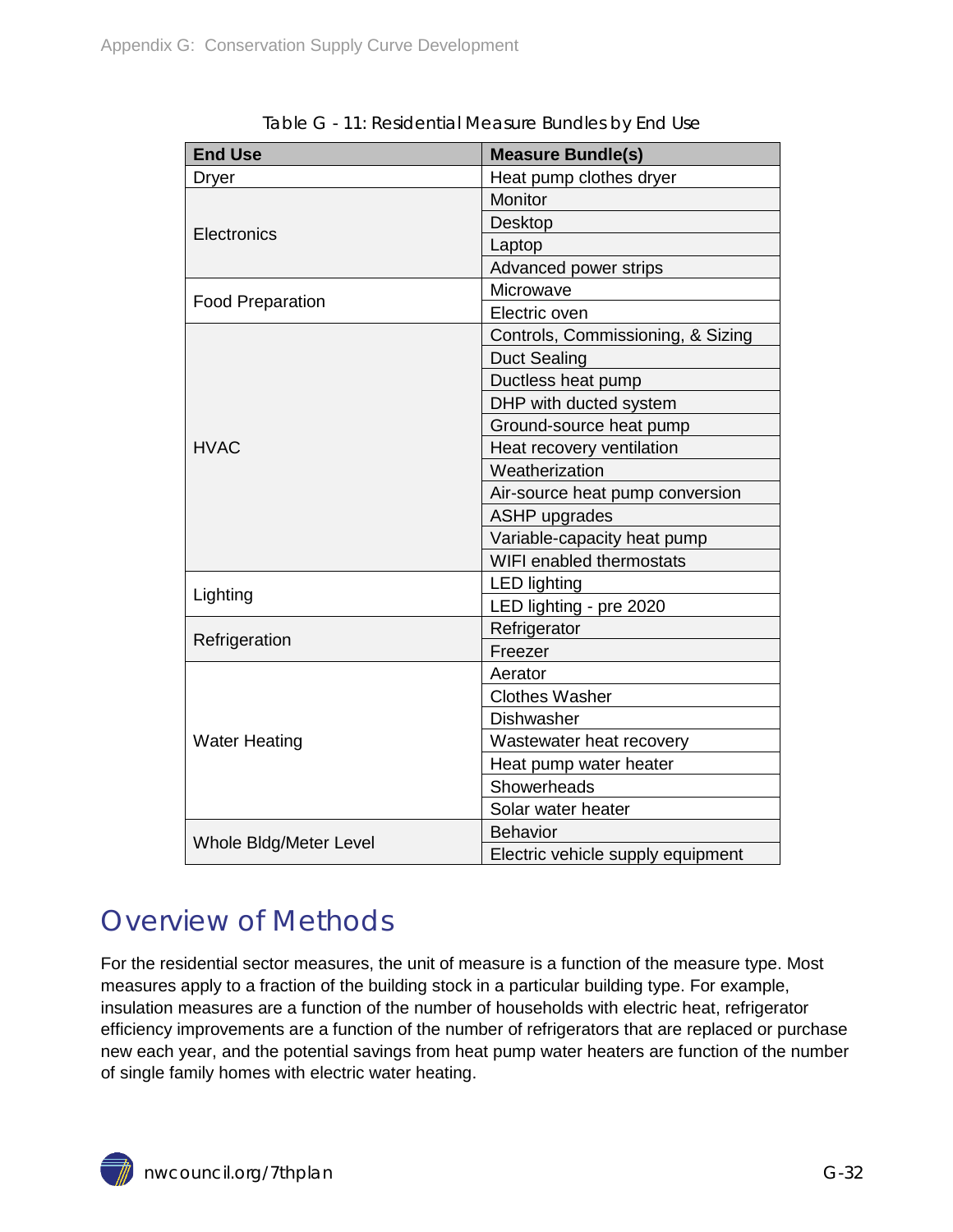For every measure or practice analyzed, there are five major methodological steps to go through. These steps establish number of units, baseline conditions, measure applicability, and measure achievability. For the residential-sector conservation measures, each of these is treated explicitly for each measure bundle.

#### <span id="page-32-0"></span>Physical Units

The conservation supply curves are developed primarily by identifying savings and cost per unit and estimating the number of applicable and achievable units that the measure can be deployed on. In the residential sector analysis, the applicable unit estimates for space conditioning, water heating, lighting, and appliances are based on the number of existing housing units and forecast of future housing growth from the Council's Demand Forecasting Model. The housing units from the forecasting model were allocated to climate zones based on the population weighted average heating and cooling degrees for each county in the region. The housing unit data by state are contained in the Excel workbook entitled "7P Forecast.xls." The estimates of physical units available include the number of units available annually. For example, for new buildings, the estimate of available new building stock is taken from the Council's baseline forecast for annual additions by building type. Similarly for equipment replacement measures the annual stock available is taken from estimates of the turnover rate of the equipment in question. For retrofit measures, the annual stock availability is a fraction of the estimated stock remaining at the end of the forecast period. Most of the unit saturations are from the Residential Building Stock Assessment (RBSA), which provided a detailed analysis of homes across the region. The breakdown of measures by climate zone and building type is available in a workbook entitled "RBSA Saturations.xls". These are incorporated into the individual supply curve workbooks as applicable. In addition, much of these data are also in the "Res\_Master.xls" workbook.

### <span id="page-32-1"></span>Baseline Characteristics

Baseline conditions are estimated from current conditions for existing buildings and systems. Estimates of current conditions and characteristics of the building stock come from several sources. Key among these are the market research projects of the Northwest Energy Efficiency Alliance (NEEA), selected studies from utilities, Energy Trust of Oregon, and other sources.

For new buildings and new and replacement equipment, baseline conditions are estimated from a combination of surveys of new buildings, state and local building energy codes, and federal and state appliance efficiency standards. The most recent survey data for new buildings is from the NEEA New Single Family and New Multifamily Buildings Characteristics studies completed in 2007 which looked at buildings built in the 2003-2004. For existing buildings, the Residential Building Stock Assessment (RBSA), completed in 2012, is the source for saturations of most equipment and appliances.

Baseline characteristics for major appliances (washers, dishwashers, refrigerators, and freezers) are generally the national sales weighted average efficiency levels, or based on equipment appliance database from the California Energy Commission. Cost data for appliances was obtained from an analysis of the Oregon Residential Energy Tax Credit data and Internet searches. Heating, cooling, insulation, and window cost were obtained from an analysis of program data from Puget Sound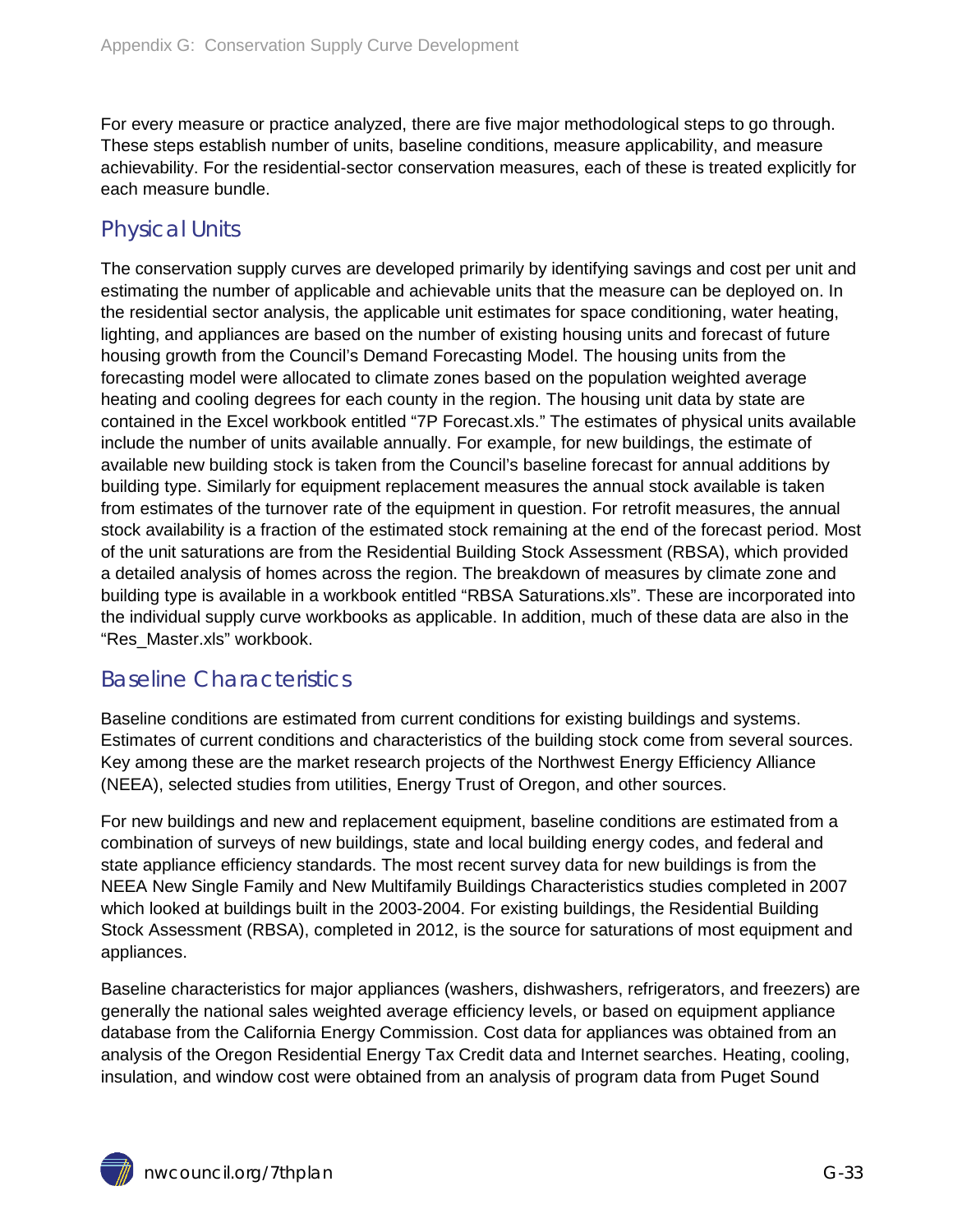Energy and the Energy Trust of Oregon. The assumptions were often tied to those determined by the Regional Technical Forum (RTF) in its development of unit energy savings.

#### <span id="page-33-0"></span>Measure Applicability

There are hundreds of applicability assumptions in the residential-sector conservation assessment. Applicability assumptions by measure appear in the Res\_Master workbook. The baseline saturation is provided in tab "BASE", the technical feasibility is provided in the tab "FEAS". The final applicability (the product of FEAS \* (1 - BASE)) is provided on tab "APPLIC".

#### <span id="page-33-1"></span>Measure Achievability

The measure achievability is provided in the Res\_Master workbook, tab "ACHIEV". The overall ramp rates are given on the top of the sheet, while the mapping to each measure index name is provided below.

## <span id="page-33-2"></span>Guide to the Residential Conservation Workbooks

[Table G -](#page-34-0) 12 provides a cross-walk between the measures included in the Council's assessment of regional conservation potential in the residential sector and the name of the individual workbooks. The most recent versions of these workbooks are posted on the Council's website and are available for downloading [http://www.nwcouncil.org/energy/powerplan/7/technical.](http://www.nwcouncil.org/energy/powerplan/7/technical) As noted above, there are additional conservation measures that were not included in the Seventh Power Plan due to limited data or resources. Some of these measures are: hot water pipe insulation, variable-speed drive pump for well water, brushless permanent magnet motor for HVAC systems, whole house attic fans, reflective roofs, and low-U doors.

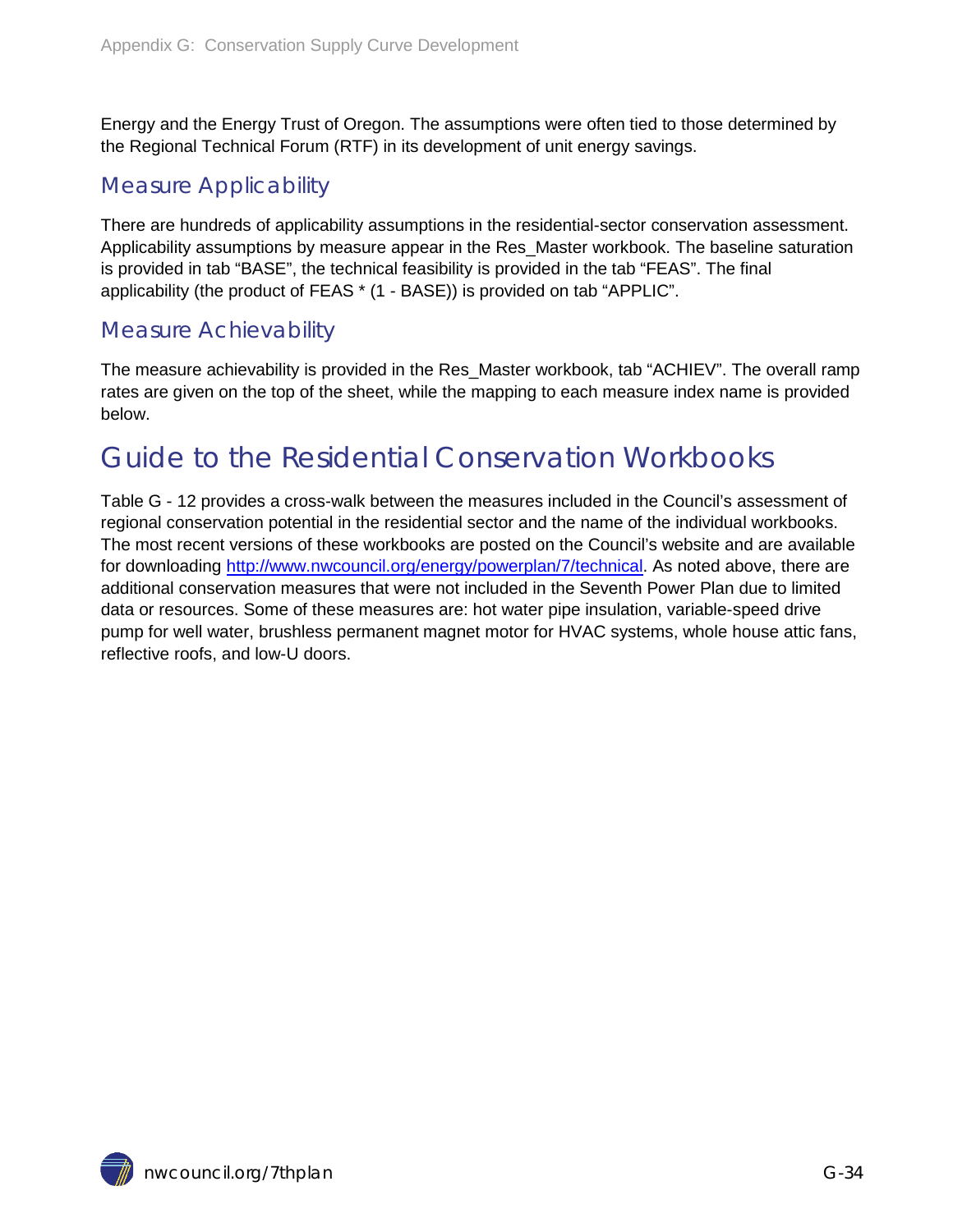<span id="page-34-0"></span>

| <b>File Name</b>                        | <b>File Scope</b>                               |
|-----------------------------------------|-------------------------------------------------|
| Res_Master.xlsx                         | Master workbook for residential conservation    |
|                                         | modeling                                        |
| Res-Lighting-7P_v3.xlsx                 | Lighting, above EISA 2020 requirements          |
| Res-Lighting_PPA-7P_v4.xlsx             | Short-term lighting below EISA 2020             |
|                                         | requirements                                    |
| Res-Dishwasher-7P v3.xlsx               | <b>Efficient Dishwasher</b>                     |
| Res-ClothesWasher-7P_v3.xlsx            | <b>Efficient Clothes Washer</b>                 |
| Res-GFX-7P_v2p.xlsx                     | Gravity film heat exchanger                     |
| Res-Showerhead-7P v4.xlsx               | Low-flow showerheads                            |
| Res-HPWH-7P_v3.xlsx                     | Heat pump water heaters                         |
| Res-EVCharger-7P_v1p.xlsx               | Tier 2 electric vehicle supply equipment        |
| Res-ClothesDryer-7P_v2.xlsx             | Heat pump clothes dryer                         |
| Res-RefrigFreezer-7P_v4.xlsm            | Efficient refrigerators and freezers            |
| Res-SWH-7P_v1.xlsx                      | Solar water heater                              |
| Res-Oven-7P v3.xlsx                     | <b>Efficient ovens</b>                          |
| Res-Microwave-7P_v3.xlsx                | <b>Efficient microwaves</b>                     |
| Res-Computers-7P_v4.xlsx                | Efficient desktop and laptop computers, and     |
|                                         | monitors                                        |
| Res-SF_HP-7P_v4.xlsx                    | Single-family heat pump (air-source and         |
|                                         | ductless) conversions and upgrades              |
| Res-MH_HP-7P_v2.xlsx                    | Manufactured homes heat pump (air-source and    |
|                                         | ductless) conversions and upgrades              |
| Res-Duct_Seal-7P_v3.xlsx                | Duct sealing                                    |
| Res-WiFitstat-7P_v3.xlsx                | WiFi thermostat for heat pump controls          |
| Res-Aerator-7P_v4.xlsx                  | Low-flow faucet aerator                         |
| Res-COP-7P_v2.xlsx                      | Behavior-program influenced reductions          |
| Res-HRV-7P_v1.xlsx                      | Heat recovery ventilation in new construction   |
| Res-GSHP-7P_v1.xlsx                     | Ground-source heat pump                         |
| Res-FAF_to_DHP-7P_v2.xlsx               | Forced-air furnace to ductless heat pump        |
|                                         | conversions                                     |
| Res-PowerStrips-7P_v5.xlsx              | Advanced power strips                           |
| Res-CCS-7P_v3.xlsx                      | Controls, commissioning, and sizing             |
| Res-SF_Wx-7P_v6.xlsx                    | Single-family weatherization improvements       |
| Res-MF_Wx-7P_v5.xlsx                    | Low-rise multi-family weatherization            |
|                                         | improvements                                    |
| Res-MH_Wx-7P_v3.xlsx                    | Manufactured housing weatherization             |
|                                         | improvements                                    |
| <b>RBSA Saturations.xlsx</b>            | Equipment and appliance saturations             |
| RTFStandardInformationWorkbook_v2_2.xls | Costs and benefits information that is standard |
|                                         | across multiple measure assessments,            |
|                                         | developed by the RTF                            |

Table G - 12: Residential Sector Supply Curve Input Workbooks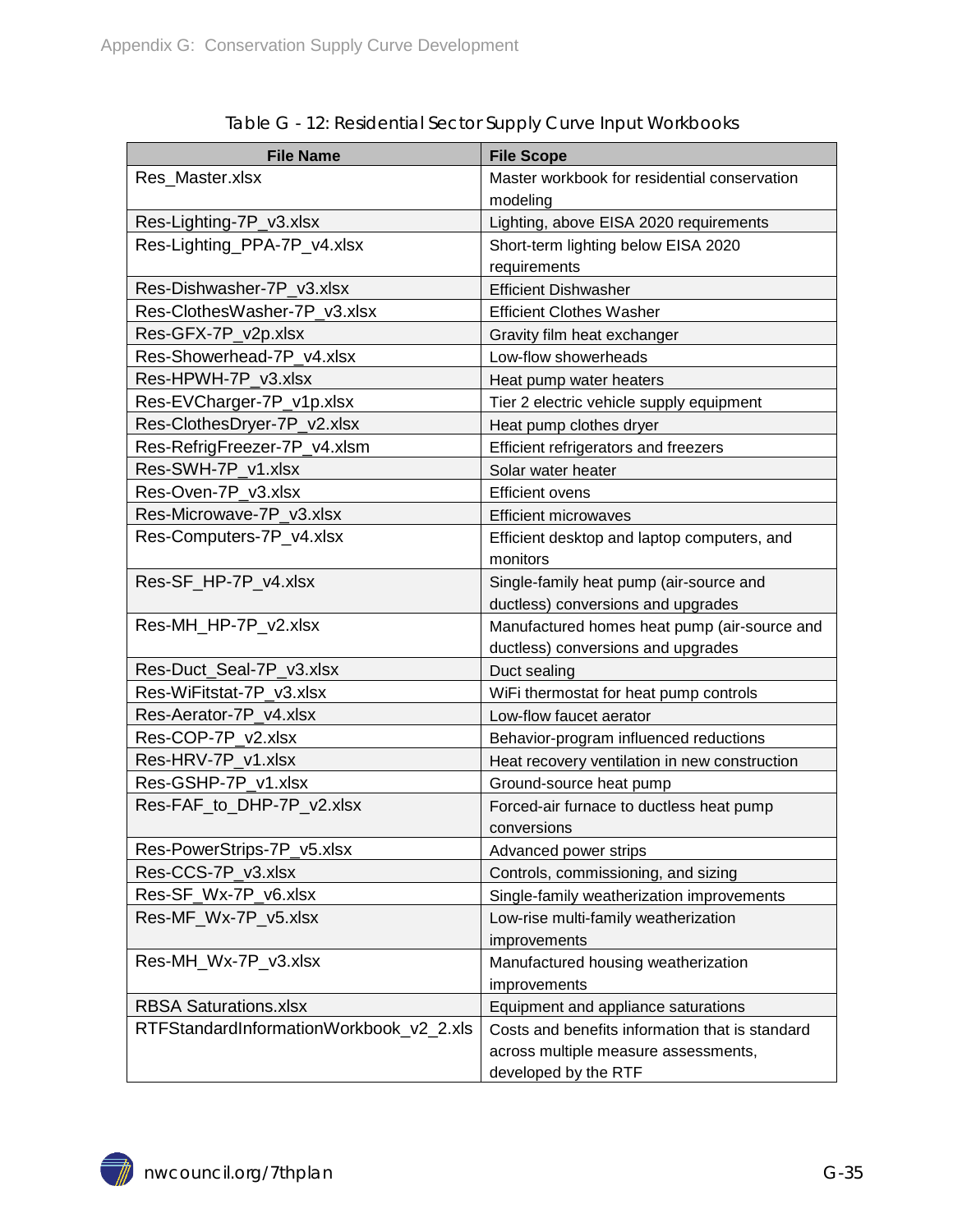All of the individual measure files are linked to the "Res\_Master.xls" file. This file contains the complete measure list, commercial building characteristics, baseline data, applicability factors, and ramp rates (achievability rates). The reference data in ResMaster are primarily in matrices by measure bundle and building type. The primary reference data in the ResMaster file are listed and described in [Table G -](#page-35-1) 13.

<span id="page-35-1"></span>

| <b>Sheet Name</b> | <b>Contents</b>                                                                               |
|-------------------|-----------------------------------------------------------------------------------------------|
| Overview          | Overview of model structure                                                                   |
| <b>MLIST</b>      | Master list of measure bundles                                                                |
| <b>FILES</b>      | List and links to measure-level files                                                         |
| <b>APPLIC</b>     | Applicability factors for the measure. Calculated from data on FEAS and BASE.                 |
| <b>FEAS</b>       | Technical feasibility for the measures.                                                       |
| <b>BASE</b>       | Baseline penetration of the measure. Fraction of stock where the measure is already in place. |
| <b>STOCK</b>      | Vintage cohort that the measure applies to                                                    |
| <b>TURN</b>       | Turnover rate for stock to which measure applies, based on measure life                       |
| <b>ACHEVE</b>     | Achievable rate of acquisition for measure bundles by year                                    |
| <b>SATS</b>       | Measure saturations by building type                                                          |

## <span id="page-35-0"></span>COMMERCIAL SECTOR

For the Council's conservation analysis in the commercial sector, the majority of the conservation measures are derived based on savings per square foot of floor area by a specific building type. In a few other cases, a commercial conservation measure may be based on population (savings per person) or a direct estimate of unit count, such as the number of streetlights.

The commercial sector in the Pacific Northwest includes 3,350 million square feet in 2013, which are divided into 18 distinct building segments for analysis. [Table G -](#page-36-1) 14 shows these segments and their associated floor area. Note that the office, retail, and food sales were further divided into categories by building size. In addition, over 900 million square feet of new floor space are expected to be added by 2035 based on the Council's medium forecast.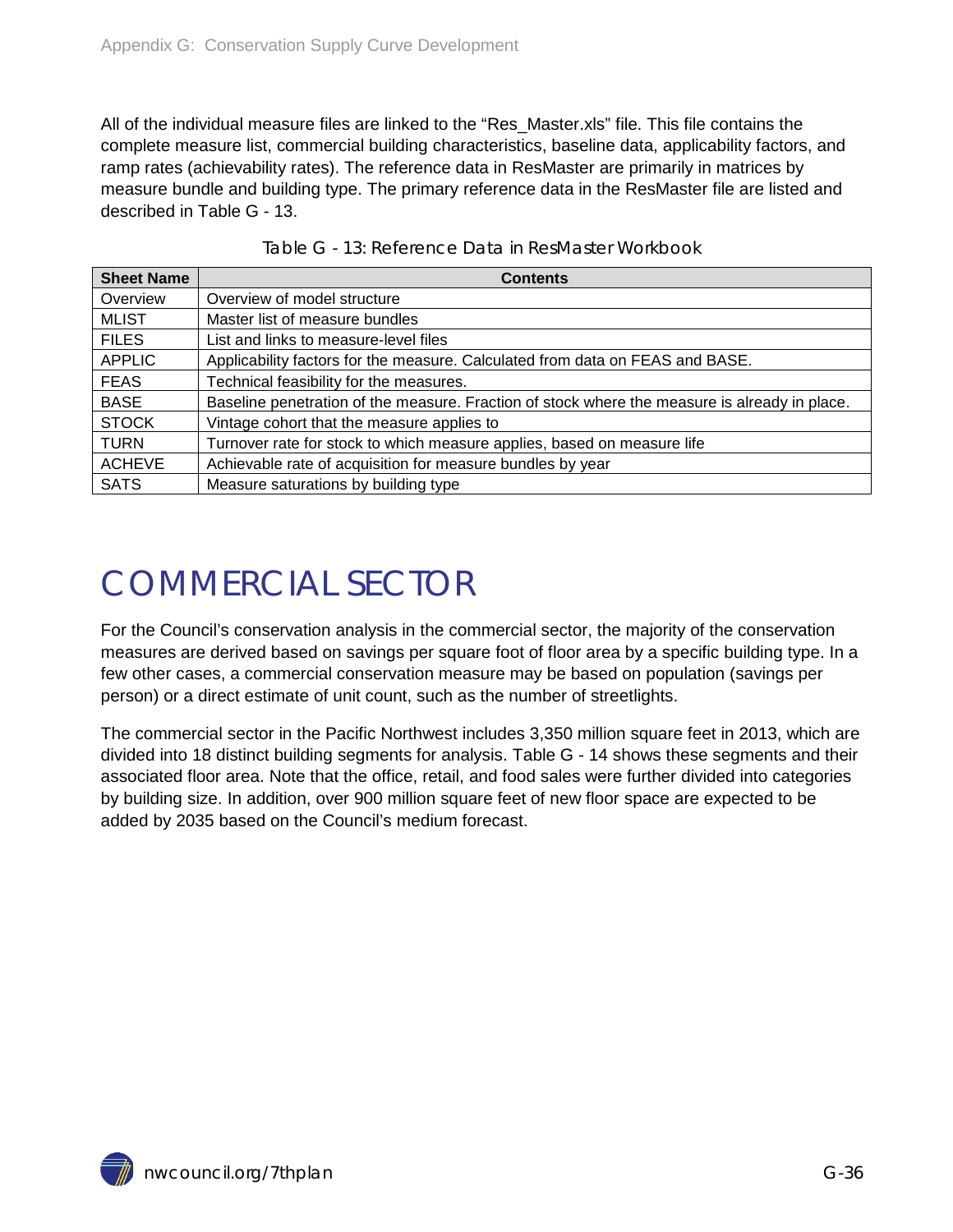<span id="page-36-1"></span>

| <b>Primary Activity</b>  | <b>7P Building Type</b> | Name Used in<br><b>Models</b> | <b>Gross Floor Area</b><br>in Square Feet | Regional<br><b>Floor Area</b><br>(million sf) |
|--------------------------|-------------------------|-------------------------------|-------------------------------------------|-----------------------------------------------|
| Office                   | Large Office            | Large Off                     | >50,000                                   | 323                                           |
| Office                   | Medium Office           | Medium Off                    | 5,000 to 50,000                           | 316                                           |
| Office                   | <b>Small Office</b>     | Small Off                     | < 5,000                                   | 95                                            |
| Retail                   | Extra Large Retail      | Xlarge Ret                    | >100,000                                  | 134                                           |
| Retail                   | Large Retail            | Large Ret                     | 50,000 - 100,000                          | 32                                            |
| Retail                   | <b>Medium Retail</b>    | Medium Ret                    | $5000 - 50,000$                           | 346                                           |
| Retail                   | <b>Small Retail</b>     | <b>Small Ret</b>              | < 5000                                    | 59                                            |
| School                   | School K-12             | School K-12                   | Any                                       | 245                                           |
| School                   | University              | University                    | Any                                       | 124                                           |
| Warehouse                | Warehouse               | Warehouse                     | Any                                       | 442                                           |
| <b>Retail Food Sales</b> | Supermarket             | Supermarket                   | > 5000                                    | 65                                            |
| <b>Retail Food Sales</b> | MiniMart                | MiniMart                      | < 5000                                    | 12                                            |
| Restaurant               | Restaurant              | Restaurant                    | Any                                       | 53                                            |
| Lodging                  | Lodging                 | Lodging                       | Any                                       | 171                                           |
| <b>Health Care</b>       | Hospital                | Hospital                      | Any                                       | 104                                           |
| <b>Health Care</b>       | <b>Residential Care</b> | <b>Residential Care</b>       | Any                                       | 125                                           |
| Assembly                 | Assembly                | Assembly                      | Any                                       | 369                                           |
| Other                    | Other                   | Other                         | Any                                       | 333                                           |

Table G - 14: Commercial Building Types

### <span id="page-36-0"></span>Measure Bundles

Nearly 40 individual commercial-sector measure bundles are analyzed in the Seventh Power Plan. These measures were bundled for analytical convenience and should not dictate the way measures are bundled for programmatic implementation. [Table G -](#page-37-0) 15 shows these commercial sector measure bundles with their associated end-uses.

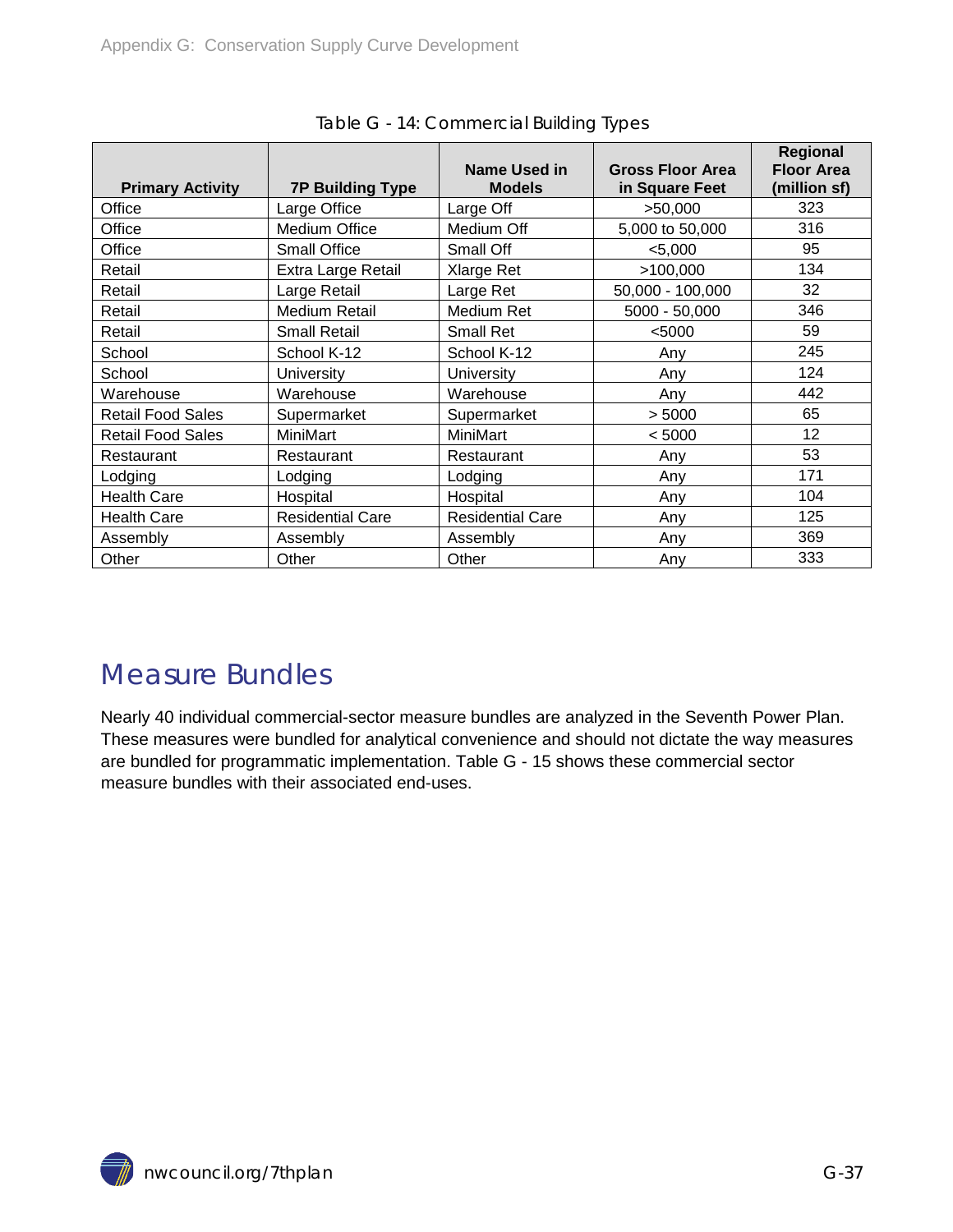<span id="page-37-0"></span>

| End-Use            | <b>Measure Bundle</b>                       |  | <b>End-Use</b>       | <b>Measure Bundle</b>               |
|--------------------|---------------------------------------------|--|----------------------|-------------------------------------|
| Compressed Air     | <b>Compressed Air</b>                       |  |                      | <b>Bi-Level Stairwell Lighting</b>  |
|                    | Data Centers                                |  |                      | <b>Exterior Building Lighting</b>   |
|                    | Desktop                                     |  |                      | <b>LEC Exit Sign</b>                |
| <b>Electronics</b> | Laptop<br>Monitor                           |  | Lighting             | Lighting Controls Interior          |
|                    |                                             |  |                      | Low Power LF Lamps                  |
|                    | <b>Smart Plug Power Strips</b>              |  |                      | <b>Lighting Power Density</b>       |
| Food               | Cooking Equipment                           |  |                      | Parking Garage Lighting             |
| Preparation        | Pre-Rinse Spray Valve                       |  |                      | Street and Roadway Lighting         |
|                    | <b>Advanced Rooftop Controller</b>          |  | Motors/Drives        | <b>ECM-Variable Air Volume</b>      |
|                    | <b>Commercial Energy Management</b>         |  |                      | <b>Motors Rewind</b>                |
|                    | DCV Parking Garage                          |  | Process Loads        | <b>Municipal Sewage Treatment</b>   |
|                    | DCV Restaurant Hood<br><b>DCV Buildings</b> |  |                      | Municipal Water Supply              |
|                    |                                             |  |                      | <b>Grocery Refrigeration Bundle</b> |
|                    | Ductless Heat Pumps                         |  | Refrigeration        | <b>Water Cooler Controls</b>        |
| <b>HVAC</b>        | Economizer<br>Premium Fume Hood             |  |                      | Water Heater Tanks                  |
|                    |                                             |  | <b>Water Heating</b> | Showerheads                         |
|                    | <b>Secondary Glazing Systems</b>            |  |                      | Clothes Washer                      |
|                    | Variable Speed Chiller                      |  |                      |                                     |
|                    | Variable Refrigerant Flow                   |  |                      |                                     |
|                    | Web-Enabled Programmable                    |  |                      |                                     |
|                    | Thermostats (WEPT)                          |  |                      |                                     |
|                    |                                             |  |                      |                                     |

Table G - 15: Commercial Measure Bundles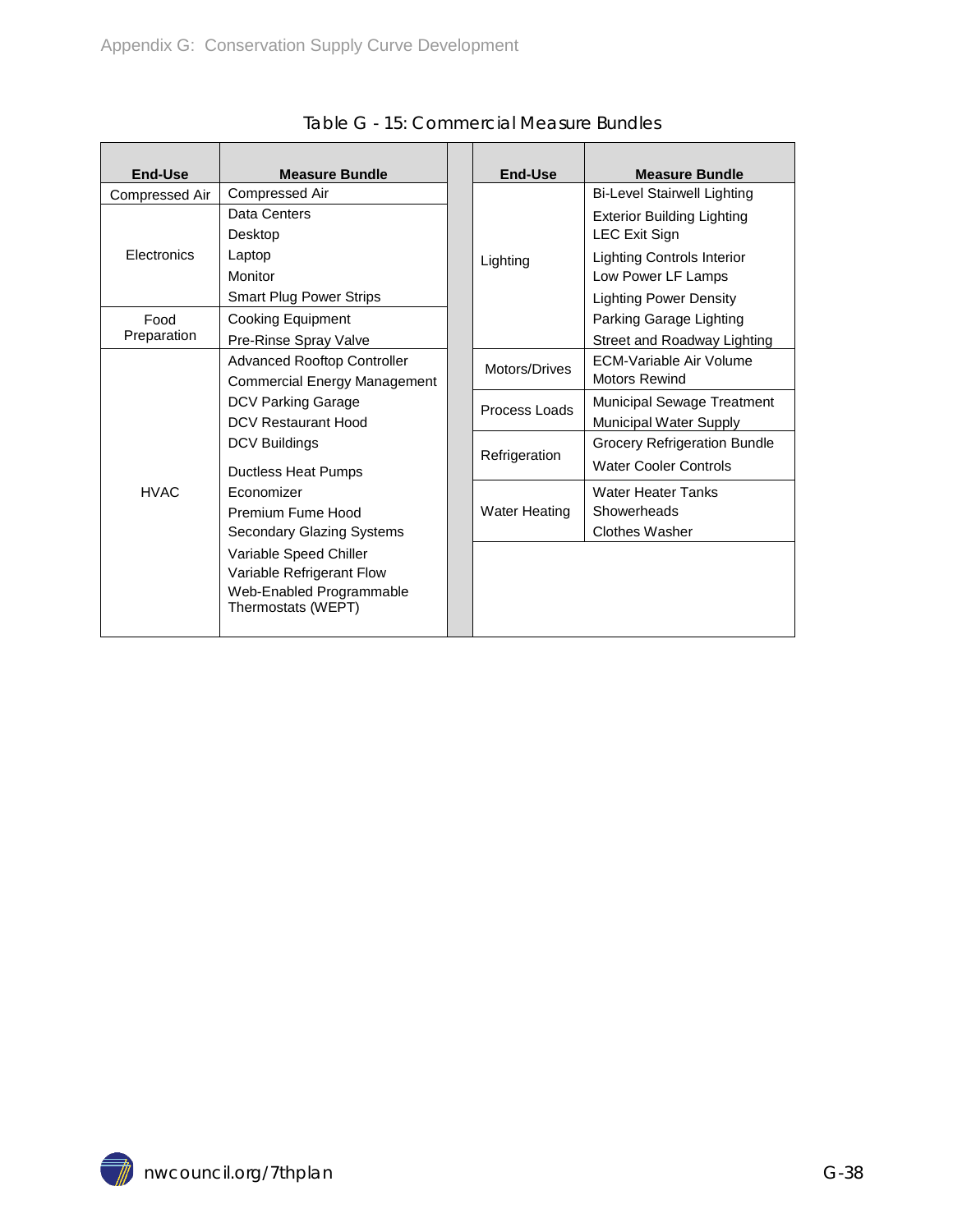As noted in Chapter 12, there are additional conservation measures that were considered but not included in the Seventh Power Plan due to limited data or resources. There are undoubtedly costeffective savings available from some of these measures and they should not be excluded from program consideration in plan implementation. These measures include:

- AC Heat Recovery for Water Heating (& Reverse Cycle Chillers)
- **Appliances Freezers, Refrigerators**
- Chiller retrofits
- Circulation pump ECM and drive
- **Drain water heat recovery**
- **Elevator efficiency**
- **Energy recovery ventilator**
- **Engine generator block heaters**
- **Exaporative cooling**
- **Heat pump conversion & upgrade**
- **Heat pump water heaters**
- Integrated Building Design<sup>[18](#page-30-2)</sup>
- **Low pressure distribution complex HVAC**
- **Packaged refrigeration equipment**
- **Perimeter daylighting controls (Advanced)**
- Pool blankets
- **Pool pumps**
- **Premium HVAC equipment**
- Roof insulation
- **Signage**

 $\overline{a}$ 

- Top daylighting
- **Ultra low energy building**
- **Variable speed chiller**
- <span id="page-38-0"></span>**Weatherization - School**

<span id="page-38-1"></span><sup>&</sup>lt;sup>18</sup> The Sixth Power Plan included a measure called Integrated Building Design" where synergistic effects of multiple measures in new buildings were captured as cost and performance savings above the application of individual measures. While the synergistic impacts of integrated design measures was not explicitly included in the Seventh Power Plan analysis, most new-building savings above code are being captured through individual measures in new buildings.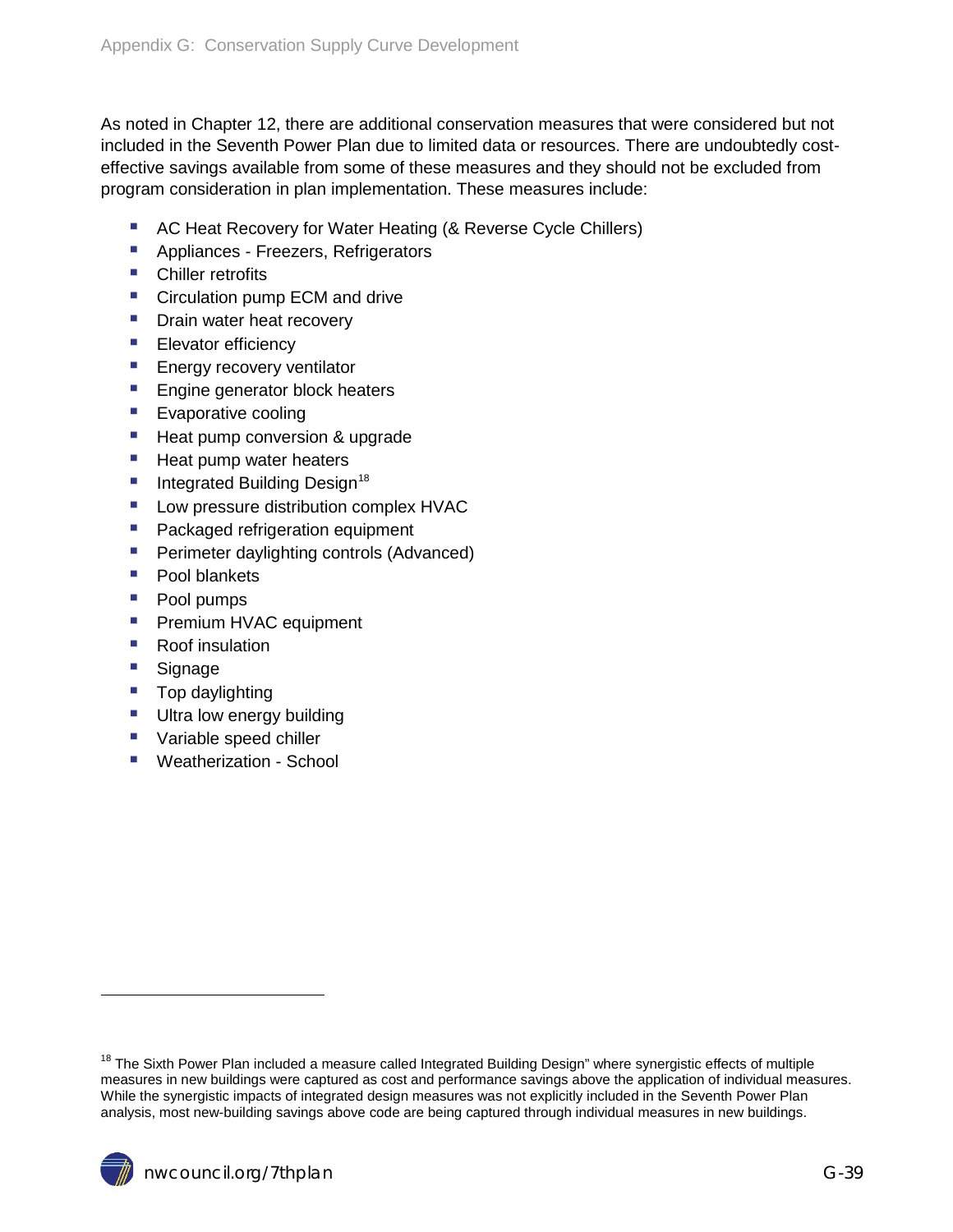## Overview of Methods

For the commercial sector measures, the unit of measure is a function of the measure type. Most measures apply to a fraction of the building floor area in a particular building type. For some measures, especially HVAC-related measures, the space heating fuel type is important. Some measures, like lighting, apply across all building types while others such as pre-rinse spray valves apply only to facilities with commercial kitchens.

For every measure or practice analyzed, there are five major methodological steps to go through. These steps establish number of units, baseline conditions, measure applicability, and measure achievability.

#### <span id="page-39-0"></span>Physical Units

The conservation supply curves are developed primarily by identifying savings and cost per unit and estimating the number of applicable and achievable units for which the measure can be deployed. In the commercial sector analysis, the applicable unit estimates are based on the existing building floor area by building type and forecast of future new building growth from the Council's Demand Forecasting Model. The floor space unit data by state are contained in the Excel workbook entitled "7P Forecast.xls." The estimates of physical units available include the number of units available annually.

For example, for new buildings, the estimate of available new building stock is taken from the Council's baseline forecast for annual floor area additions by building type. Similarly for equipment replacement measures the annual stock available is taken from estimates of the turnover rate of the equipment in question. For retrofit measures, the annual stock availability is a fraction of the estimated stock remaining at the end of the forecast period. These are incorporated into the individual supply curve workbooks as applicable. In addition, much of these data are in the "Com\_Master.xls" workbook.

For some measures, the applicable units are based on other metrics such population and forecasted population growth. [Table G -](#page-39-1) 16 shows examples of measure bundles and their corresponding unit savings basis and associated growth forecast.

<span id="page-39-1"></span>

| <b>Measure Bundle</b>                   | <b>Unit Savings Basis</b>    | <b>Growth Forecast</b>      |  |
|-----------------------------------------|------------------------------|-----------------------------|--|
| <b>Compressed Air</b>                   | kWh savings per motor        | Building floor space        |  |
|                                         | horsepower                   |                             |  |
| Computers, laptops, monitors, power     |                              |                             |  |
| strips, pre-rinse spray valves, cooking | Count of units               | Population forecast         |  |
| equipment, water coolers                |                              |                             |  |
| Water and wastewater                    | Million gallons per day flow | <b>Population forecast</b>  |  |
| All other measures                      | Floor area by building type  | <b>Building floor space</b> |  |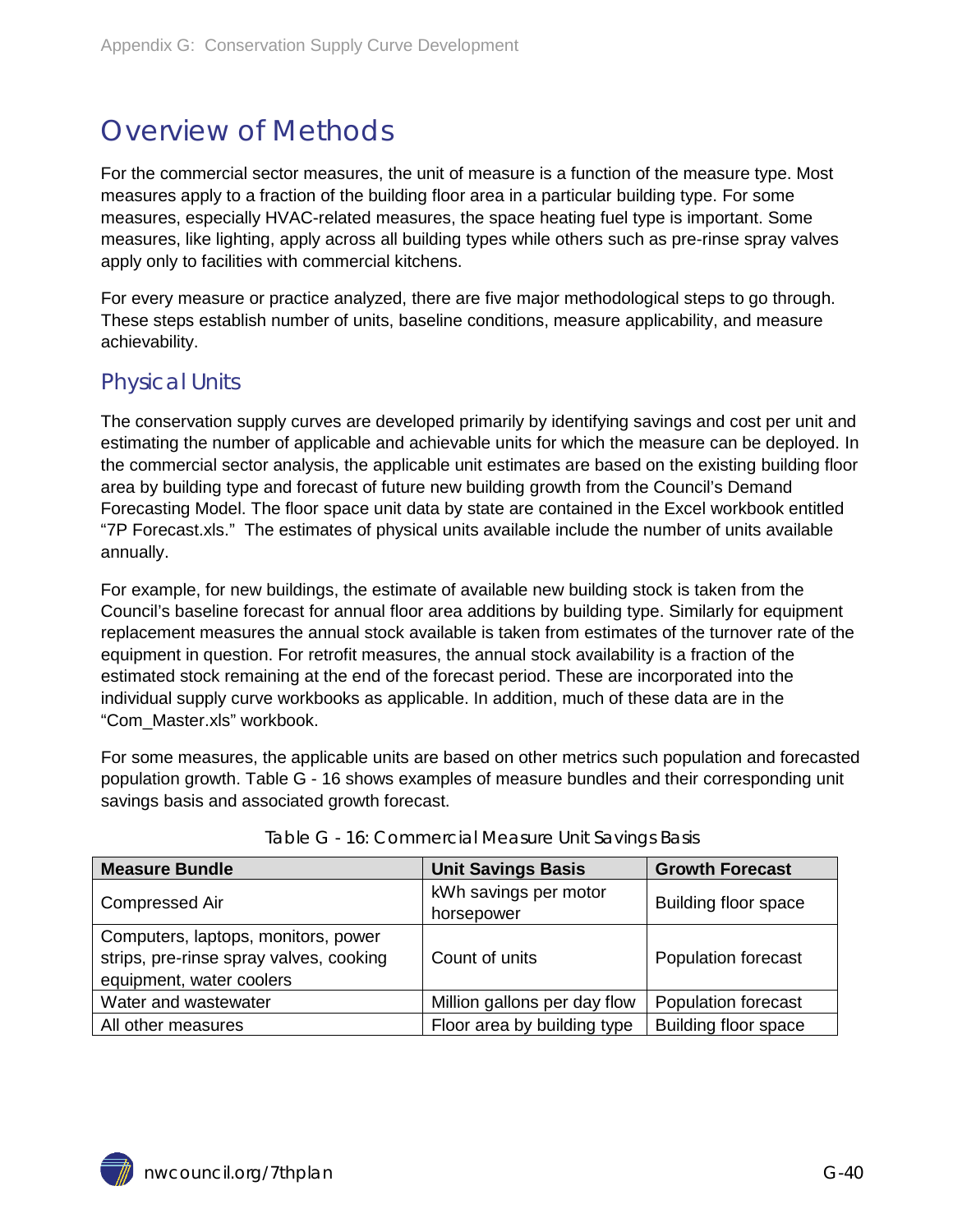### <span id="page-40-0"></span>Baseline Characteristics

Baseline conditions are estimated from current conditions for existing buildings and systems. Estimates of current conditions and characteristics of the building stock come from several sources. Key sources include the market research projects of the Northwest Energy Efficiency Alliance (NEEA), selected studies from utilities, Energy Trust of Oregon, and other sources.

For new buildings, new and replacement equipment, baseline conditions are estimated from a combination of surveys of new buildings, state and local building energy codes and federal and state appliance efficiency standards. The most recent survey data used is from the NEEA New Buildings Characteristics study completed in 2008 which looked at buildings built in the 2002-2004. In addition, data for the post 2004 cohort sample of the 2014 CBSA were used in some cases to represent new stock characteristics. Codes and standards are continually being upgraded. The baseline assumptions used for codes and standards in the Seventh Power Plan are those that were adopted by the end of 2014.

Baseline lighting systems are estimated from a combination of sources. The 2014 CBSA provided the mix of lighting systems types in common use by building type. There are five indoor fixture application types modeled each with separate baseline lamps and lighting power densities. A similar set of baselines characteristics is used for exterior lighting also based on CBSA. CBSA provided estimates of lighting power density and lighting hours of operation all of which are key components of the lighting baselines. Most lighting conservation measures are new, remodel, or replace on burnout situations where current practice baselines are used. To establish current practice baselines, CBSA lighting characteristics were adjusted to reflect applicable federal lighting standards and applicable state codes. For example, federal standards now require minimum efficacies for most four foot fluorescent lamps effective in 2014 and with an increase in efficacy mandated by 2018. A ballast efficacy standard also took effect in 2014. These federal standards reduce the lighting power densities for fluorescent lighting systems found in the CBSA because as the lamps and ballast burn out, they must be replaced with new more efficient models.

Embedded data centers are a growing end use in the commercial sector. The CBSA collected characteristics of data centers embedded in commercial buildings which established the baseline saturation of data centers and the equipment in them. Energy use in data centers is primarily driven by the density and utilization of the servers, storage, and network equipment with relatively fast turnover rates. No mandatory standards require minimum efficiencies for new and replacement equipment in data centers. Thus baseline estimates of efficiency are based instead on market trends and analysis of ENERGY STAR and other data. Significant commercial building modeling work was conducted in preparation of the Sixth Power Plan. The results of this work were again used to help establish baselines for some HVAC related measures in the Seventh Power Plan. For measures where significant achievements were recorded since the Sixth Power Plan, adjustments were made to the baseline electricity use intensity values.

### <span id="page-40-1"></span>Measure Applicability

There are hundreds of applicability assumptions in the commercial sector conservation assessment. Applicability assumptions by measure appear in the Com\_Master workbook. The baseline saturation is provided in tab "BASE", the applicability factors "APPLIC" and final applicability (1-BASE)\*APPLIC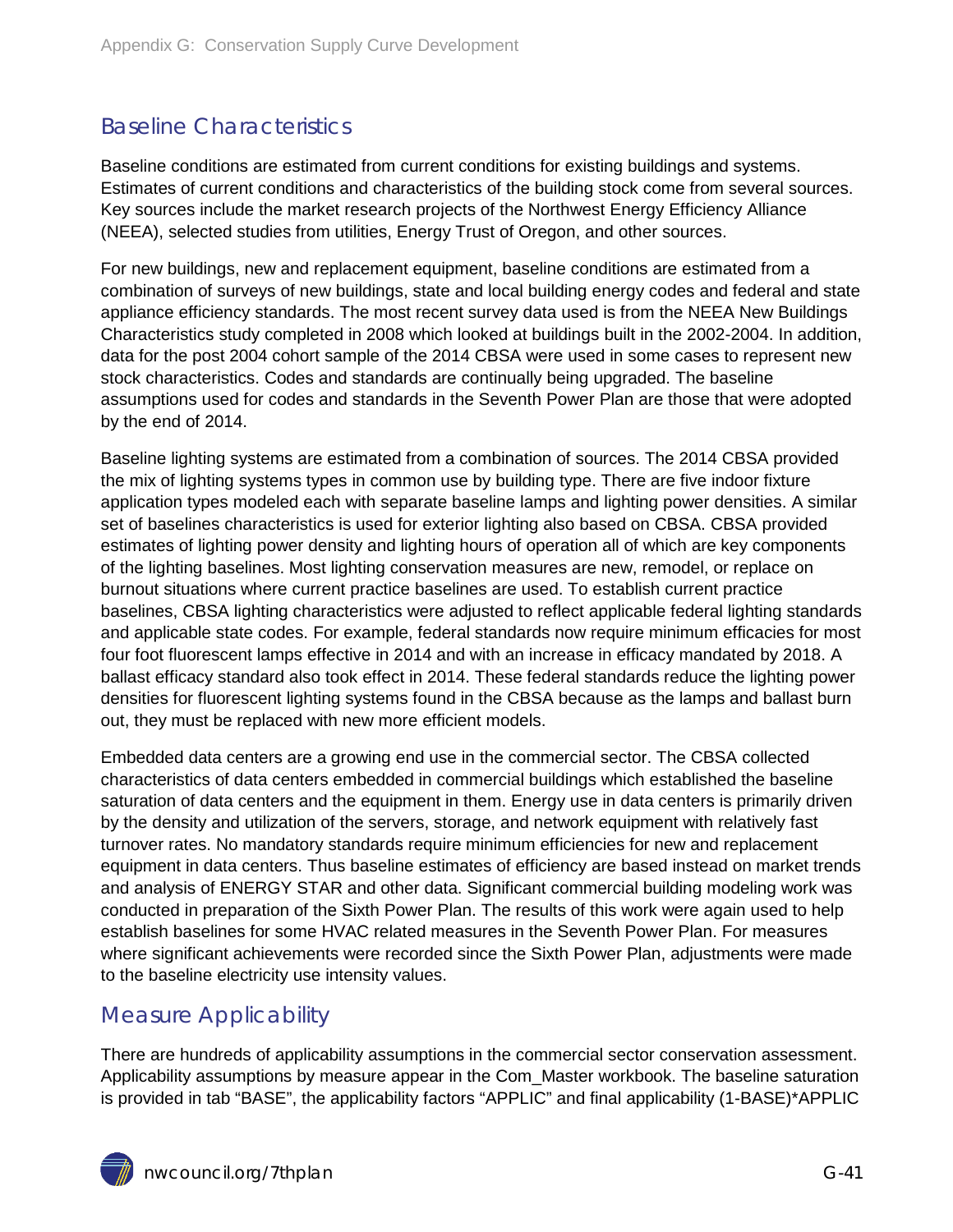is provided on tab "APPLIC". For some measures, applicability factors reside in the measure workbook.

#### <span id="page-41-0"></span>Measure Achievability

The measure achievability is provided in the Com\_Master workbook, tab "ACHIEV". The overall ramp rates are given on the top of the sheet, while the mapping to each measure index name is provided below.

## <span id="page-41-1"></span>Guide to the Commercial Conservation Workbooks

[Table G -](#page-42-0) 17 provides a cross-walk between the measures included in the Council's assessment of regional conservation potential in the commercial sector and the name of the individual workbooks. The most recent versions of these workbooks are posted on the Council's website and are available for downloading. <http://www.nwcouncil.org/energy/powerplan/7/technical>

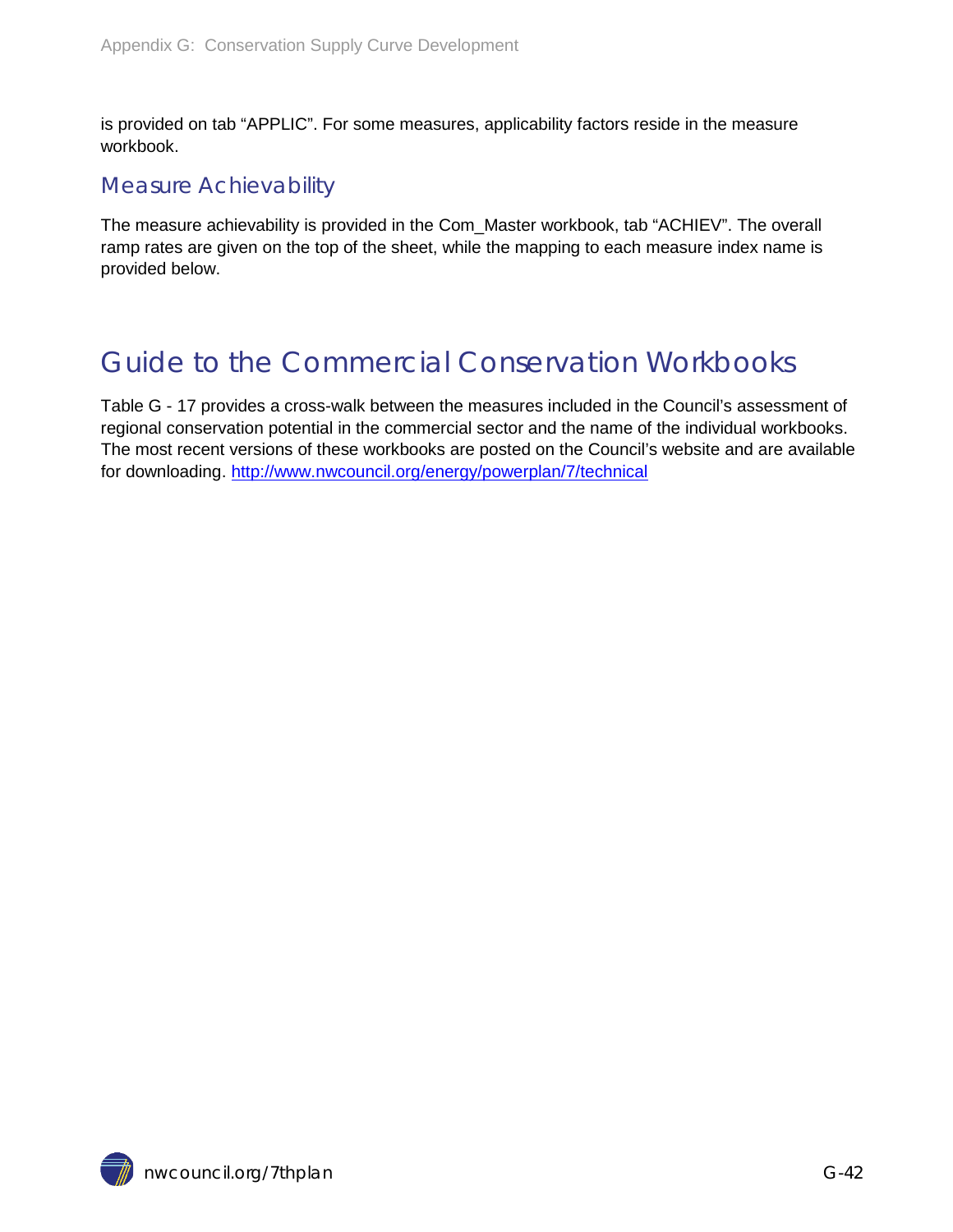<span id="page-42-0"></span>

| <b>File Name</b>                        | <b>File Scope</b>                                         |  |
|-----------------------------------------|-----------------------------------------------------------|--|
| Com_Master_7P.xlsx                      | Master workbook for commercial conservation modeling      |  |
| Com-Bi-Level Stairwell-7P_V2.xlsx       | Bi-level stairwell lighting                               |  |
|                                         | Compressed air demand reduction, VFD, controls, and       |  |
| COM-CompressedAir-7P_V3.xlsm            | equipment upgrades                                        |  |
| COM-Computers-7P_V2.xlsx                | Efficient desktop and laptop computers, and monitors      |  |
|                                         | Efficient commercial steamers, hot food holding cabinets, |  |
| COM-Cooking-7P_V5.xlsm                  | combination ovens, fryers, and convection ovens           |  |
| Com-DataCenters-7P_V4.xlsx              | Embedded data center improvements                         |  |
| Com-DCV-7P_V3.xlsm                      | Demand control ventilation                                |  |
| COM-DCV-Garage-7P_V3.xlsm               | Demand control ventilation in enclosed parking garages    |  |
| COM-DCV-KitchenVent-7P V2.xlsm          | Demand control ventilation for commercial kitchens        |  |
| COM-DHP-7P_V1.xlsm                      | Ductless heat pumps for small commercial buildings        |  |
| COM-ECM-VAV-7P_V3.xlsm                  | Electrically commutated motors for VAV systems            |  |
| COM-Economizer-7P_v1.xlsm               | Economizer maintenance and repair improvements            |  |
| Com-EM-7P_V4.xlsm                       | Energy management (controls optimization)                 |  |
| Com-ExitSign-7P_V2.xlsx                 | Light Emitting Capacitor (LEC) exit signs                 |  |
| Com-ExteriorLighting-7P_V13.xlsx        | <b>Exterior lighting</b>                                  |  |
| COM-FumeHood-7P_V2.xlsm                 | Laboratory fume hood controls                             |  |
| Com-Grocery-7P_V6.xlsx                  | Grocery refrigeration system improvements                 |  |
| Com-HPLowPowerGSFL-7P_V5.xlsx           | High performance low power fluorescent lamp               |  |
| Com-InteriorLightingControls-7P_V5.xlsx | Interior lighting controls                                |  |
| Com-LightingInterior-7P_v36.xlsx        | Interior lighting power density improvements              |  |
| COM-MotorsRewind-7P_v2.xlsm             | Motor rewinds                                             |  |
| Com-ParkingGarageLighting-7P_v6.xlsx    | Efficient lighting for parking garages                    |  |
| COM-PowerStrips-7P_V4.xlsm              | Advances power strips for offices                         |  |
| COM-PreRinseSpray-7P_V3.xlsm            | Pre-rinse valves for commercial kitchens                  |  |
| Com-RooftopController-7P_V5.xlsm        | Advanced rooftop controller (ARC)                         |  |
| COM-Showerhead-7P_v3.xlsm               | Low flow showerheads in hotels, athletic facilities       |  |
| Com-Streetlight-7P_V9.xlsx              | <b>LED</b> streetlights                                   |  |
| COM-VRF-7P_V5.xlsm                      | Variable refrigerant flow HVAC systems                    |  |
| COM-Wastewater-7P_V5.xlsm               | Municipal wastewater treatment system improvements        |  |
| Com-WaterCooler-7P_V4.xlsx              | Upgrade to ENERGY STAR and beyond water coolers           |  |
| COM-WaterSupply-7P_V5.xlsm              | Municipal water supply system improvements                |  |
| COM-WEPT-7P_V1.xlsm                     | Web-enabled programmable thermostats                      |  |
| COM-WHTanks-7p_v5.xlsm                  | Efficiency upgrades for tank-style electric water heaters |  |
| Com-WindowSGS-7P_V4.xlsx                | Secondary glazing window systems (interior retrofit)      |  |
| Int_Light_Comp-7P_v1.xlsx               | Data development common to all lighting measures          |  |
| PNLPricePerfLED.xlsx                    | Forecast of price and performance of solid state lighting |  |
| Standard Information Workbook_v2.2      | RTF data source for inputs common to all measures         |  |

Table G - 17: Commercial Sector Supply Curve Input Workbooks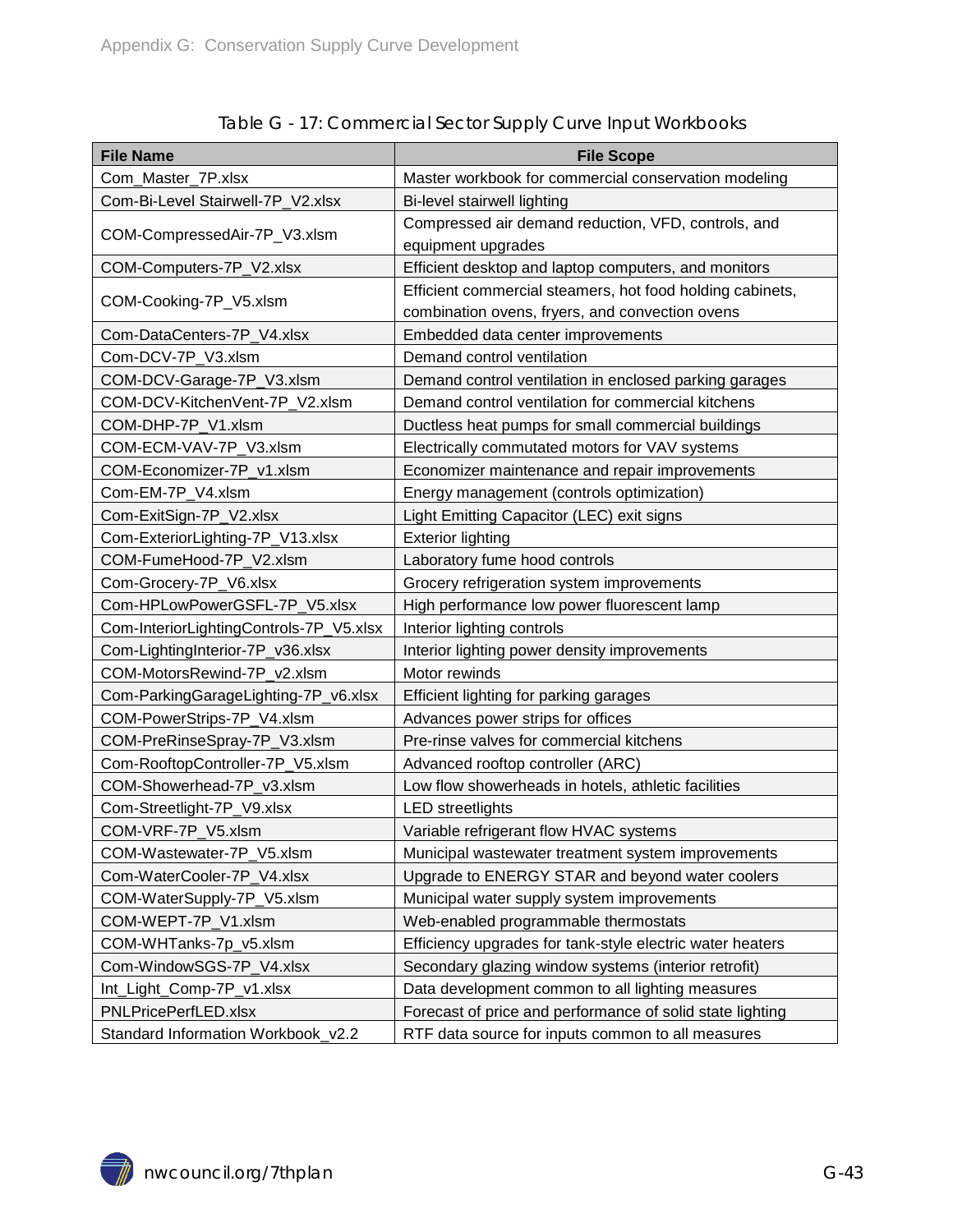All of the individual measure files are linked to the "Com\_Master\_7P.xls" file. This file contains the complete measure list, commercial building characteristics, baseline data, applicability factors, and ramp rates (achievability rates). The reference data in ComMaster are primarily in matrices by measure bundle and building type. The primary reference data in the ComMaster file are listed and described in [Table G -](#page-43-1) 18.

<span id="page-43-1"></span>

| <b>Sheet Name</b> | <b>Contents</b>                                                                              |
|-------------------|----------------------------------------------------------------------------------------------|
| Overview          | Overview of model structure                                                                  |
| <b>MLIST</b>      | Master list of measure bundles                                                               |
| <b>FILES</b>      | List and links to measure-level files                                                        |
| <b>APPLIC</b>     | Applicability factors for the measure. Fraction of stock for which the measure applies       |
| <b>BASE</b>       | Baseline penetration of the measure. Fraction of stock where the measure is already in place |
| <b>STOCK</b>      | Vintage cohort that the measure applies to                                                   |
| <b>TURN</b>       | Turnover rate for stock to which measure applies                                             |
| <b>ACHEVE</b>     | Achievable rate of acquisition for measure bundles by year                                   |
| <b>CHAR</b>       | Key characteristics for stock by vintage and building subtype. Used to develp applicability  |
| <b>FLOOR</b>      | Floor area by building segment                                                               |
| labels            | Building type list                                                                           |

## <span id="page-43-0"></span>INDUSTRIAL SECTOR

The Seventh Power Plan's assessment of conservation potential in the industrial sector covers a broad range of measures in [19](#page-38-1) industrial segments, but excludes the direct service industries.<sup>19</sup> The industrial sector utilizes a top-town methodology for estimating the conservation potential, so the key driver is total load by segment. The industrial segments and their 2016 (start year) and 2035 loads (end year) are shown in [Table G -](#page-44-1) 19.

 $\ddot{ }$ 

<span id="page-43-2"></span><sup>&</sup>lt;sup>19</sup> Direct service industries (DSIs) are large industrial facilities historically served directly by the Bonneville Power Administration.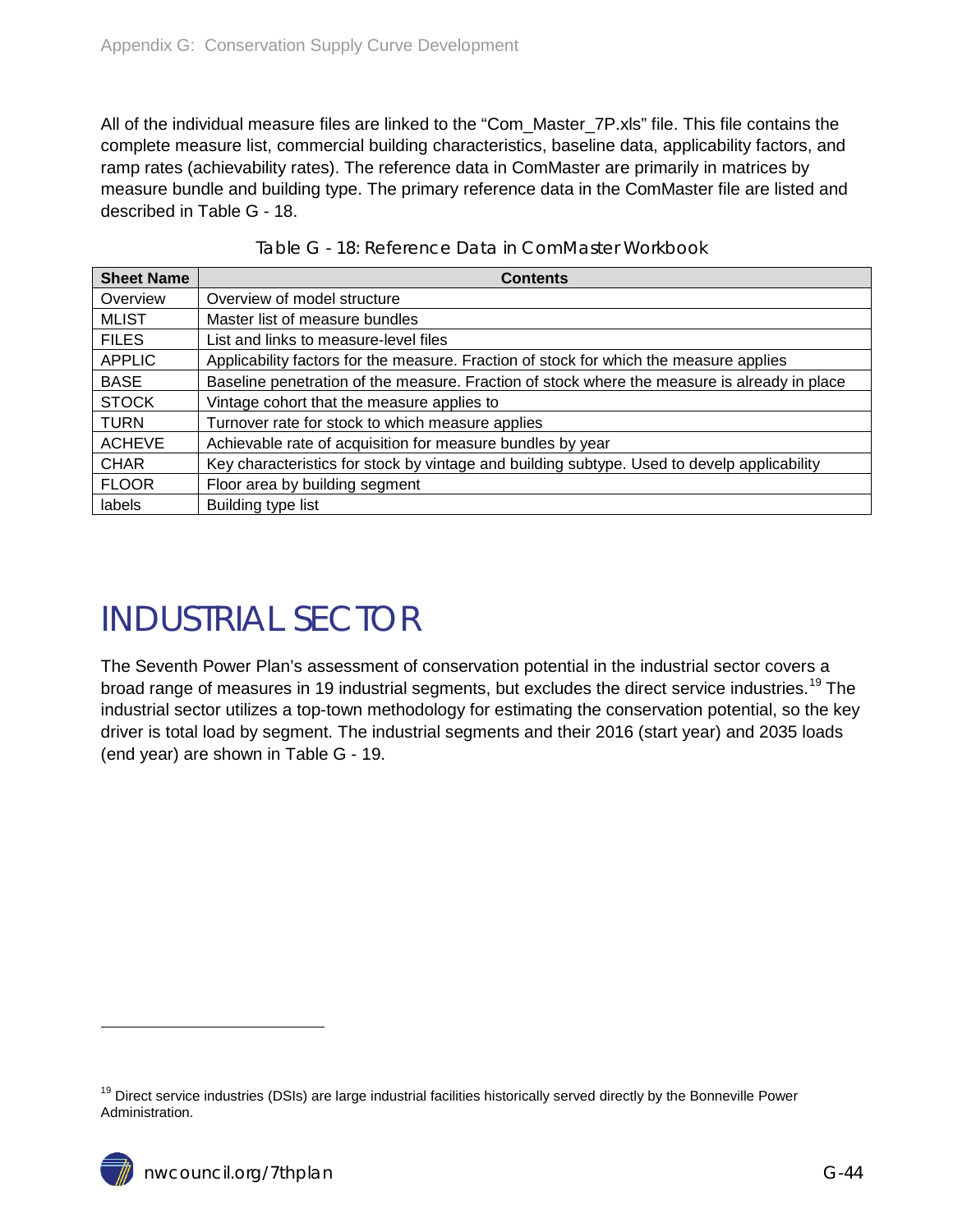<span id="page-44-1"></span>

| <b>Industrial Segment</b>    | 2016 aMW | 2035 aMW |
|------------------------------|----------|----------|
| <b>Mechanical Pulp</b>       | 336      | 486      |
| Kraft Pulp                   | 210      | 296      |
| Paper                        | 403      | 601      |
| <b>Foundries</b>             | 105      | 77       |
| Frozen Food                  | 151      | 142      |
| Other Food                   | 275      | 364      |
| Wood - Lumber                | 102      | 71       |
| Wood - Panel                 | 136      | 82       |
| Wood - Other                 | 250      | 174      |
| Sugar                        | 48       | 67       |
| Hi Tech - Chip Fab           | 115      | 114      |
| Hi Tech - Silicon            | 32       | 40       |
| Metal Fab                    | 139      | 76       |
| <b>Transportation, Equip</b> | 123      | 194      |
| Refinery                     | 87       | 131      |
| Cold Storage                 | 87       | 129      |
| <b>Fruit Storage</b>         | 190      | 386      |
| Chemical                     | 264      | 513      |
| Misc Manf                    | 460      | 539      |
| Total                        | 3,514    | 4,482    |

Table G - 19: Industrial Loads in 2016 and 2035

### <span id="page-44-0"></span>Measure Bundles

The industrial sector has a wide range of segments, end-using equipment, and function. The energy conservation measures need to apply to the end-use loads and therefore there is significant diversity in the number and type of industrial conservation measures. The industrial measure bundles are shown in [Table G -](#page-45-2) 20.

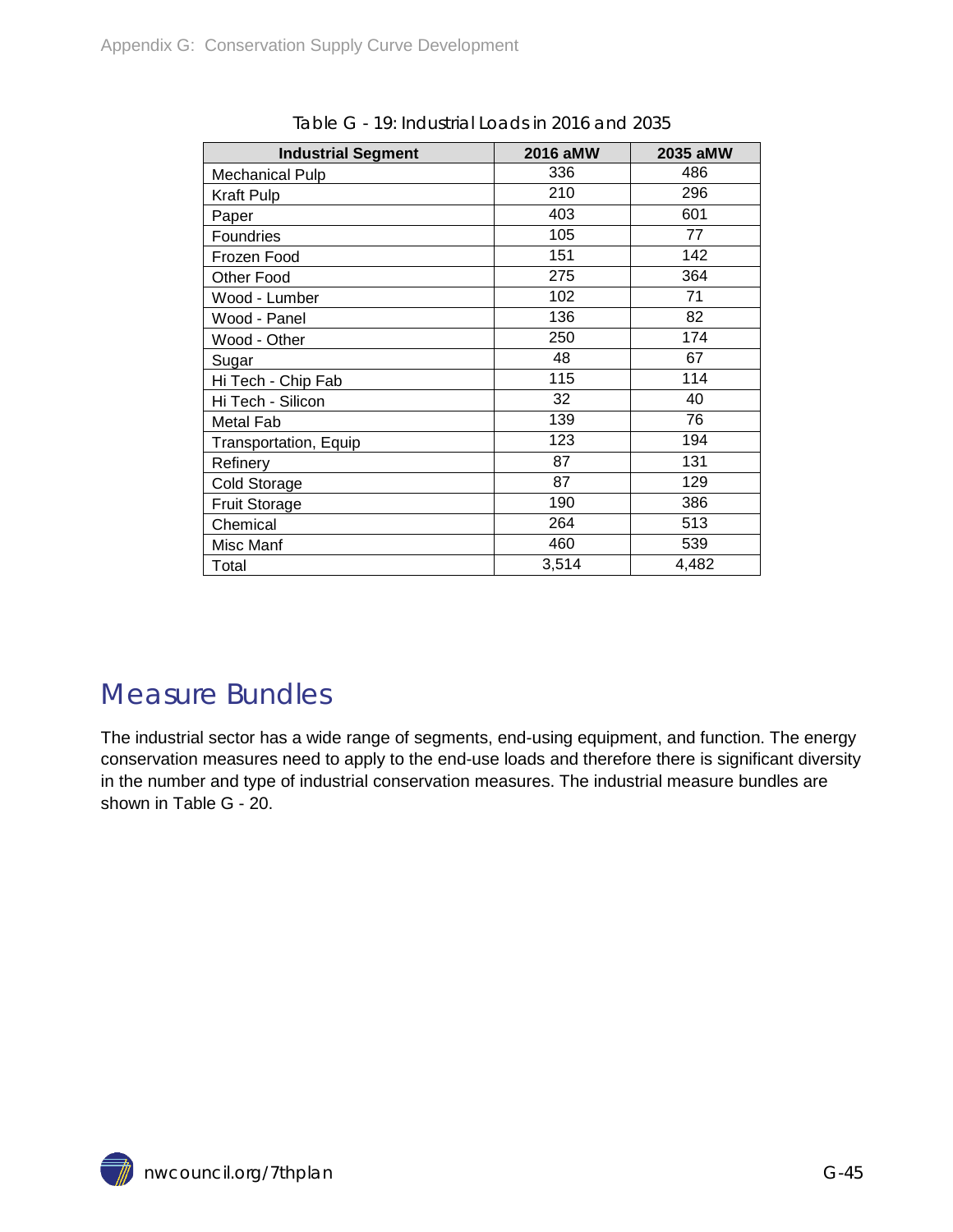<span id="page-45-2"></span>

| Air Compressor Demand Reduction    | Fan Energy Management              | Mech Pulp: Premium Process            |
|------------------------------------|------------------------------------|---------------------------------------|
| Air Compressor Equipment1          | Fan Equipment Upgrade              | Mech Pulp: Refiner Plate Improvement  |
| Air Compressor Equipment2          | Fan System Optimization            | Mech Pulp: Refiner Replacement        |
| Air Compressor Optimization        | Food: Cooling and Storage          | Metal: New Arc Furnace                |
| CA Retrofit -- CO2 Scrub           | Food: Refrig Storage Tuneup        | Motors: Rewind 101-200 HP             |
| CA Retrofit -- Membrane            | Fruit Storage Refer Retrofit       | Motors: Rewind 201-500 HP             |
| Clean Room: Change Filter Strategy | <b>Fruit Storage Tuneup</b>        | Motors: Rewind 20-50 HP               |
| Clean Room: Chiller Optimize       | <b>Groc Dist Retrofit</b>          | Motors: Rewind 501-5000 HP            |
| Clean Room: Clean Room HVAC        | Groc Dist Tuneup                   | Motors: Rewind 51-100 HP              |
| Cold Storage Retrofit              | HighBay Lighting 1 Shift           | Panel: Hydraulic Press                |
| Cold Storage Tuneup                | HighBay Lighting 2 Shift           | Paper: Efficient Pulp Screen          |
| <b>Efficient Centrifugal Fan</b>   | HighBay Lighting 3 Shift           | Paper: Large Material Handling        |
| Efficient Lighting 1 Shift         | Integrated Plant Energy Management | Paper: Material Handling              |
| <b>Efficient Lighting 2 Shift</b>  | Kraft: Efficient Agitator          | Paper: Premium Control Large Material |
| <b>Efficient Lighting 3 Shift</b>  | Kraft: Effluent Treatment System   | Paper: Premium Fan                    |
| Elec Chip Fab: Eliminate Exhaust   | <b>Lighting Controls</b>           | Plant Energy Management               |
| Elec Chip Fab: Exhaust Injector    | Material Handling VFD1             | Pump Energy Management                |
| Elec Chip Fab: Reduce Gas Pressure | Material Handling VFD2             | <b>Pump Equipment Upgrade</b>         |
| Elec Chip Fab: Solidstate Chiller  | <b>Material Handling1</b>          | Pump System Optimization              |
| <b>Energy Project Management</b>   | Material Handling2                 | Wood: Replace Pneumatic Conveyor      |

#### Table G - 20: Industrial Measure Bundles

### <span id="page-45-0"></span>Overview of Methods

The industrial sector conservation assessment utilizes a top down methodology rather than the bottom-up methods used in the other sectors. The overall industrial load is forecasted by state and region. As part of this forecast, the loads are disaggregated into the 19 industrial segments. The consumption estimates were then split into estimates of electricity use by major process end use. Then energy conservation measures are applied to the use by end use estimates as a percent savings with associated costs. Finally, factors for measure applicability, measure interaction, and achievability rates over time are applied.

### <span id="page-45-1"></span>Physical Units

The overall structure of the industrial sector model is shown in [Figure G -](#page-46-1) 10. The physical units are derived from the forecasted 2035 industrial load. Each industrial segment has a unique set of enduse loads, and each end-use load has a measure or set of measures associated with it. Since the measures are defined as a percent savings share of the end-use load, the resulting savings are total for the region rather than for an individual facility or process.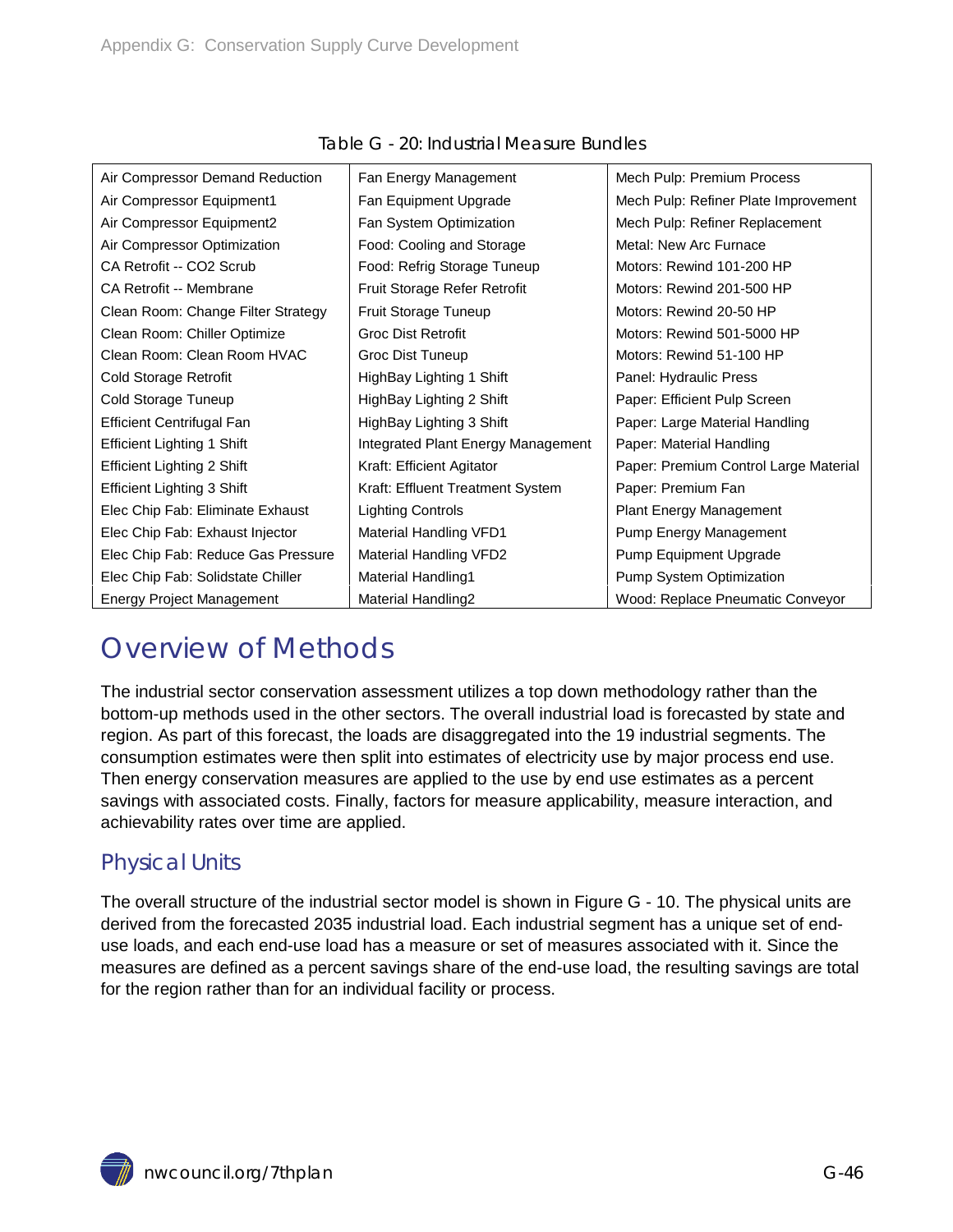<span id="page-46-1"></span>

Figure G - 10: Industrial Model Structure

### <span id="page-46-0"></span>Baseline Characteristics

The baseline characteristics of the industrial sector are defined by the electricity end-uses in each of the segments. The original research and model development for the industrial sector was conducted prior to the development of the Sixth Power Plan. For the Seventh Power Plan, the same model, methodology and measure list were used. However, significant updates were made to the baseline conditions.

One of the primary baseline components is the industrial load by segment (shown previously in [Table G -](#page-44-1) 19). These baselines loads are based on the regional end-use load forecast for the industrial sector (see Chapter 7 and Appendix E). Loads for each segment were developed using a variety of sources including the Industrial Facility Site Assessment (IFSA).

A second major baseline component is the share of consumption by end-use. Estimated end-use shares from the Sixth Plan were reviewed and revised using new data sources including the IFSA and the Energy Information Agency's 2010 Manufacturing Energy Consumption Survey.

Finally, measure baseline saturation updates were made by reviewing the conservation measures completed since the Sixth Power Plan. Data were provided by the Six Going on Seven project sponsored by BPA, which included data from 2010-2013. Savings data were projected for 2014 and 2015. These achieved savings were used to update the baseline saturation of measures.

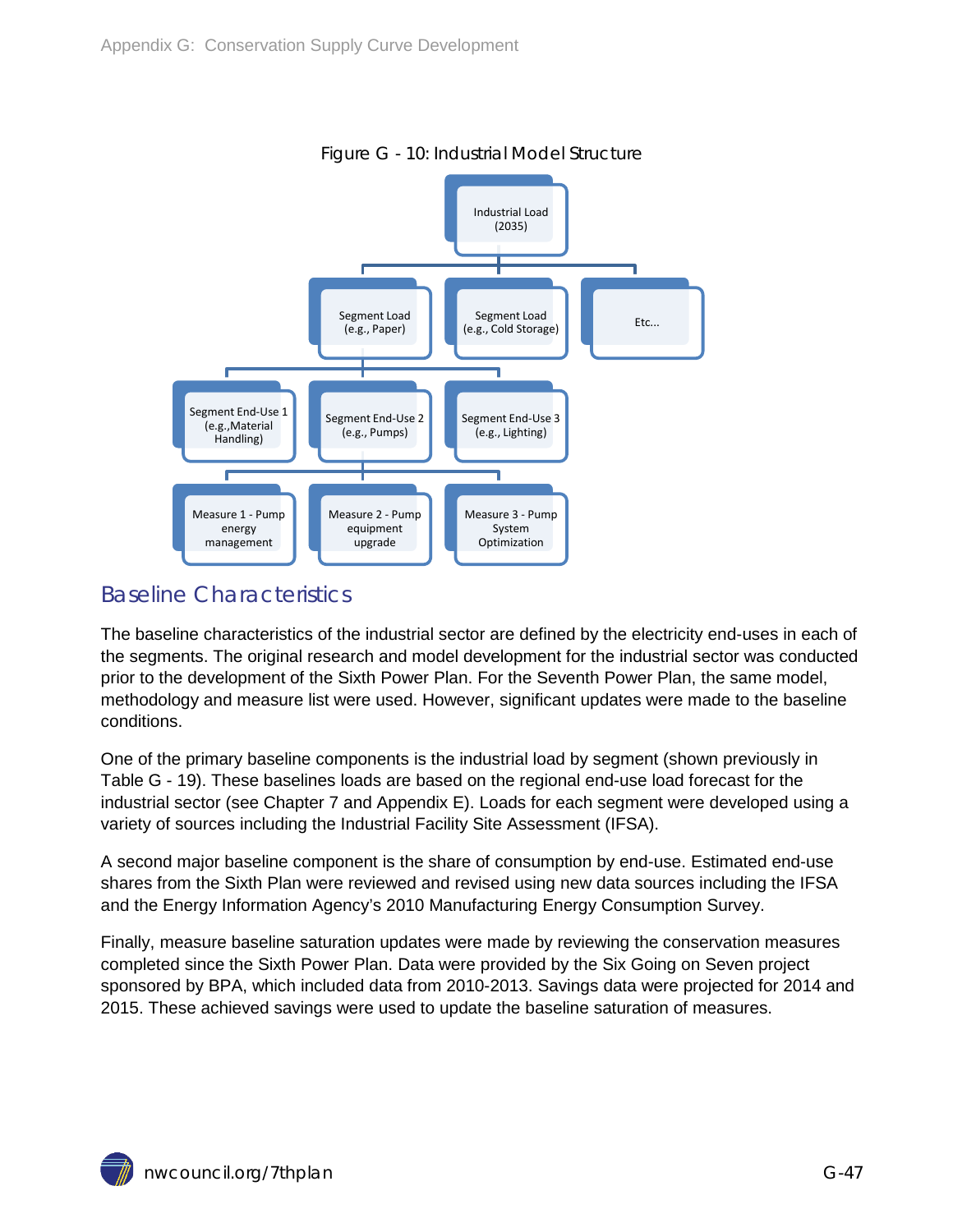### <span id="page-47-0"></span>Measure Applicability

Each of the 60 or so industrial measures has a physical applicability number associated with it, along with a "fraction incomplete" factor. The combination of these makes up the measure applicability.

#### <span id="page-47-1"></span>Measure Achievability

The industrial measure technical achievability is largely 85 percent, similar to the other sectors. However, the industrial sector has a few measures that have less than 85 percent achievability due to limiting factors within a given industry or measure group, including the electronic chip fabrication (25%), pulp and paper (50%), and energy management (50%-75%). New ramp rates were applied to the measures for the Seventh Power Plan. Since most of these measures were new in the Sixth Power Plan, the pace of achievement since 2010 played a significant role in selection and application of ramp rates. The industrial measures are all considered retrofit.

### <span id="page-47-2"></span>Guide to the Industrial Sector Workbooks and Data

[Table G -](#page-47-3) 21 provides of the individual workbooks utilized in the industrial sector assessment. The most recent versions of these workbooks are posted on the Council's website and are available for downloading. <http://www.nwcouncil.org/energy/powerplan/7/technical>

<span id="page-47-3"></span>

| <b>Item</b>                                                 | <b>Description</b>                                                                                                                                                                                                                   |  |  |
|-------------------------------------------------------------|--------------------------------------------------------------------------------------------------------------------------------------------------------------------------------------------------------------------------------------|--|--|
| <b>Measure Analysis Tool</b>                                | Excel workbook containing the major elements of the industrial                                                                                                                                                                       |  |  |
| Industrial_tool_7thPlan v05.xlsm                            | sector characterization, the estimates of end use splits and the<br>details on the energy conservation measures                                                                                                                      |  |  |
| <b>NPCC Supply Curve</b>                                    | Excel workbook which translates the costs and savings from the                                                                                                                                                                       |  |  |
| $IND-AII-7P-V3.xlsm$                                        | Measure Analysis Tool into supply curve data for the Regional<br>Portfolio Model. Uses ProCost to develop TRC Net levelized costs.                                                                                                   |  |  |
| <b>Achievements and Applicability</b><br><b>Adjustments</b> | This workbook contains the detailed data and mapping for the<br>measures and measure saturation. The IFSA and the Six Gong on                                                                                                        |  |  |
| Achievements and Applicability v07.xlsm                     | Seven data were utilized for updating measure baselines.                                                                                                                                                                             |  |  |
| <b>Systems Whole Plant</b><br><b>Optimization Overview</b>  | Description of the system optimization and whole plant measure<br>bundles, the input assumptions, and supporting sources. This<br>document was created for the Sixth Power Plan, but the Seventh<br>Plan utilizes the same measures. |  |  |

Table G - 21: Industrial Sector Supply Curve Input Workbooks

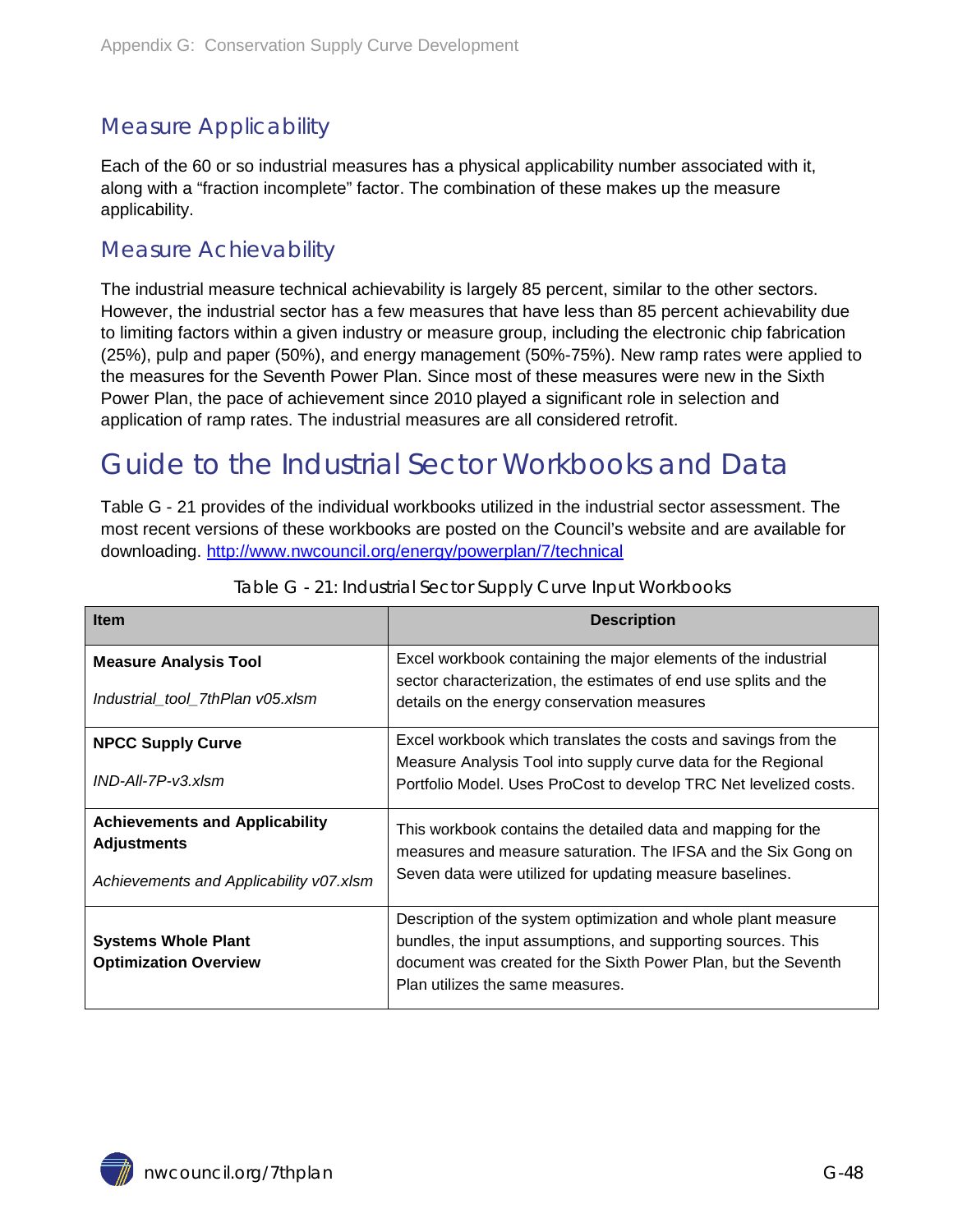# <span id="page-48-0"></span>AGRICULTURAL SECTOR

The Seventh Power Plan's assessment of conservation potential in the agriculture sector covers irrigation hardware system efficiency improvements, irrigation water management (scientific irrigation scheduling [SIS] and low-energy spray application [LESA]), and dairy farm milk processing. Consistent with the conservation assessments in prior plan's, the largest potential savings in the agriculture sector are available through irrigation hardware system efficiency improvements, including reducing system operating pressures, reducing system leaks, and improving pump efficiency. The next largest savings in this sector come from improved water management practices followed by efficient barn lighting and dairy milk processing savings. This is the first Council plan to estimate savings from LESA and efficient barn lighting.

### <span id="page-48-1"></span>Measure Bundles

Seven measure bundles are considered in the Seventh Power Plan, five of which are irrigation measures. The five irrigation bundles are:

- 1. Generic irrigation hardware system efficiency improvements and three "operation and maintenance" (e.g., gasket and nozzle replacement) measures,
- 2. Irrigation water management practices were considered as a bundled measure consisting of moisture monitoring hardware and software,
- 3. Converting high/medium pressure center pivot systems to low-pressure systems,
- 4. Low-energy spray application, using ultra-low pressure (<10psi) center pivot systems,
- 5. Efficient green motor rewind practices for irrigation motors.

The remaining two measure bundles include improving the energy efficiency of dairy milking barns and milk processing and converting barn area lighting to high-efficiency LEDs.

### <span id="page-48-2"></span>Overview of Methods

Many of the assumptions for agriculture measures are based on Sixth Power Plan assumptions. Exceptions are irrigation hardware efficiency, barn area lighting, and green motor rewinds, which have incorporated recent RTF analysis. The Seventh Power Plan has updated irrigated acreage assumptions from the 2013 Farm and Ranch Irrigation Survey.

Irrigation water management savings (SIS) were estimated using a spreadsheet developed by the Columbia Basin Ground Water Management Association (GAMA). This spreadsheet was modified to reflect the average water savings achieved in Bonneville's 2005 study of irrigation water management practices. This evaluation documented the average water savings from scientific irrigation water management as well as the cost of carrying out improved practices. This approach is equivalent to that used in the Sixth Power Plan. Research to be completed in 2016 will better inform available acreage for SIS and baseline practices.

Dairy efficiency improvements were based on detailed audits and retrofits of 30 dairies in New York carried out by the New York State Energy Research and Development Administration (NYSERDA). This approach is equivalent to that used in the Sixth Power Plan. However, baseline saturations were adjusted upwards to account for many of the measures becoming standard practice.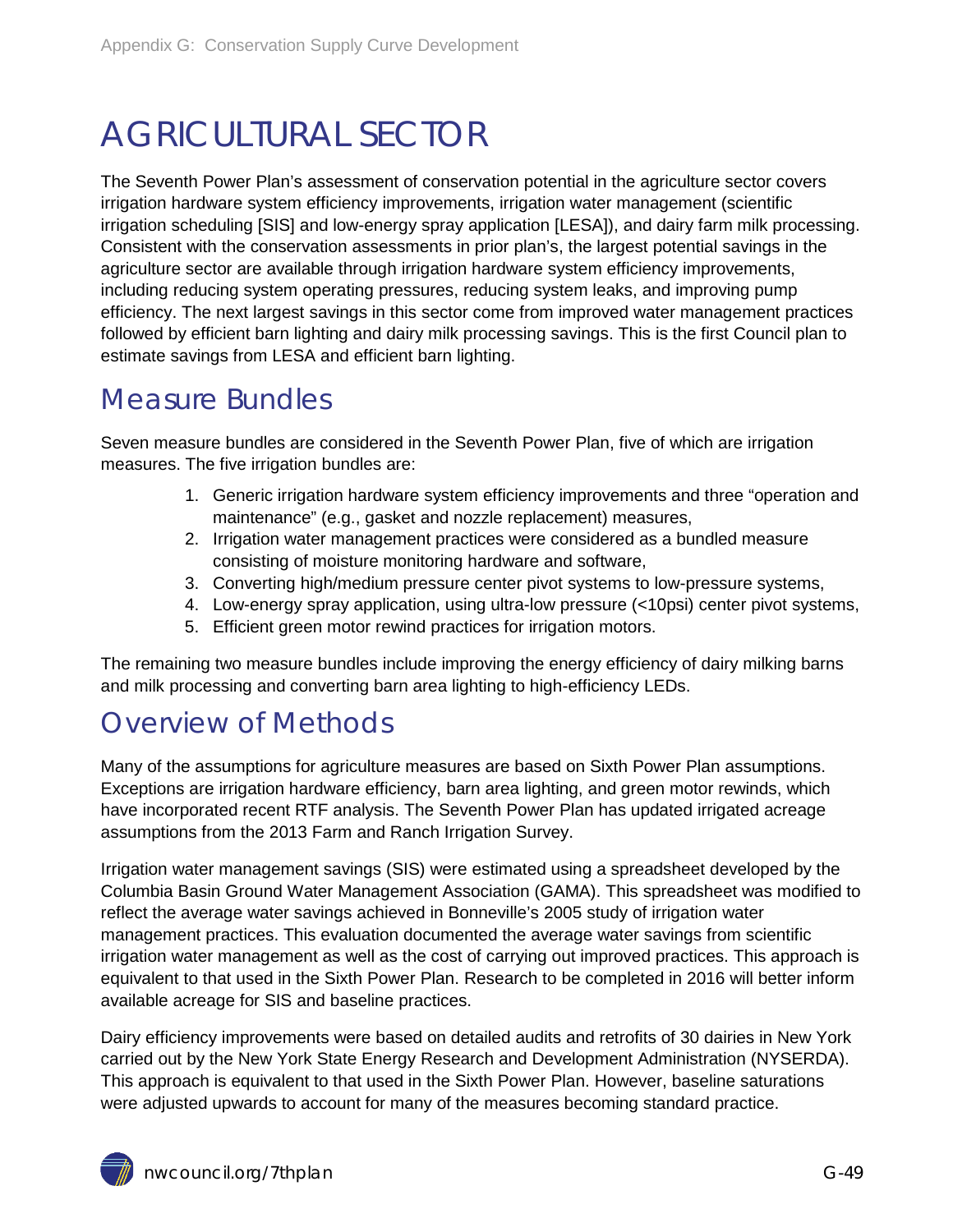### <span id="page-49-0"></span>Physical Units

The conservation supply curves are developed primarily by identifying savings and cost per unit and estimating the number of applicable and achievable units that the measure can be deployed on. In the irrigation sector analysis, the applicable unit estimates for irrigated acreage, system types and annual water application were drawn from the 2013 USDA Farm and Ranch Irrigation Survey (FRIS). GAMA provided data on the acreage and crop types present in Columbia Basin Project. The estimate of current diary production in the region also comes from the USDA and the US Department of Commerce. Staff developed a forecast of future milk production growth in the region using historical trends.

### <span id="page-49-1"></span>Baseline Characteristics

Baseline conditions for irrigation hardware system efficiency improvements were estimated from the USDA Farm and Ranch Irrigation Survey and discussions with Bonneville and utility staff with indepth experience working with farmers on these systems. Baseline characteristics (i.e., the average amount of water applied by crop type and acreage) for irrigation water management in the Columbia Basin Project was provided by GAMA. Dairy efficiency in the region was assumed to parallel that found by NYSERDA.

#### <span id="page-49-2"></span>Measure Applicability and Measure Achievability

No quantitative study has been conducted in the region to determine the current saturation and remaining opportunities for improvement in either irrigation system hardware or on diaries. Therefore, judgment, based on discussions with Bonneville and utility program staff served as the basis estimating the remaining number of systems and diaries in the region that could carry out costeffective energy efficiency improvements. Where quantitative data was available (e.g. the acreage irrigated with high pressure systems), these data were used to size the remaining opportunities for savings.

## <span id="page-49-3"></span>Guide to the Agriculture Conservation Workbooks

The eight workbooks containing the Agriculture Sector conservation resource assessment are downloadable from the web [http://www.nwcouncil.org/energy/powerplan/7/technical.](http://www.nwcouncil.org/energy/powerplan/7/technical) These are provided in [Table G -](#page-50-2) 22. As noted above, the Seventh Power Plan does not include all potential measures. Some missing measures include: high-volume low-speed fans, variable speed drives for well pumps, and low-energy livestock waterer. Also, efficiency improvements for indoor agriculture (including greenhouses) were not explicitly analyzed.

nwcouncil.org/7thplan G-50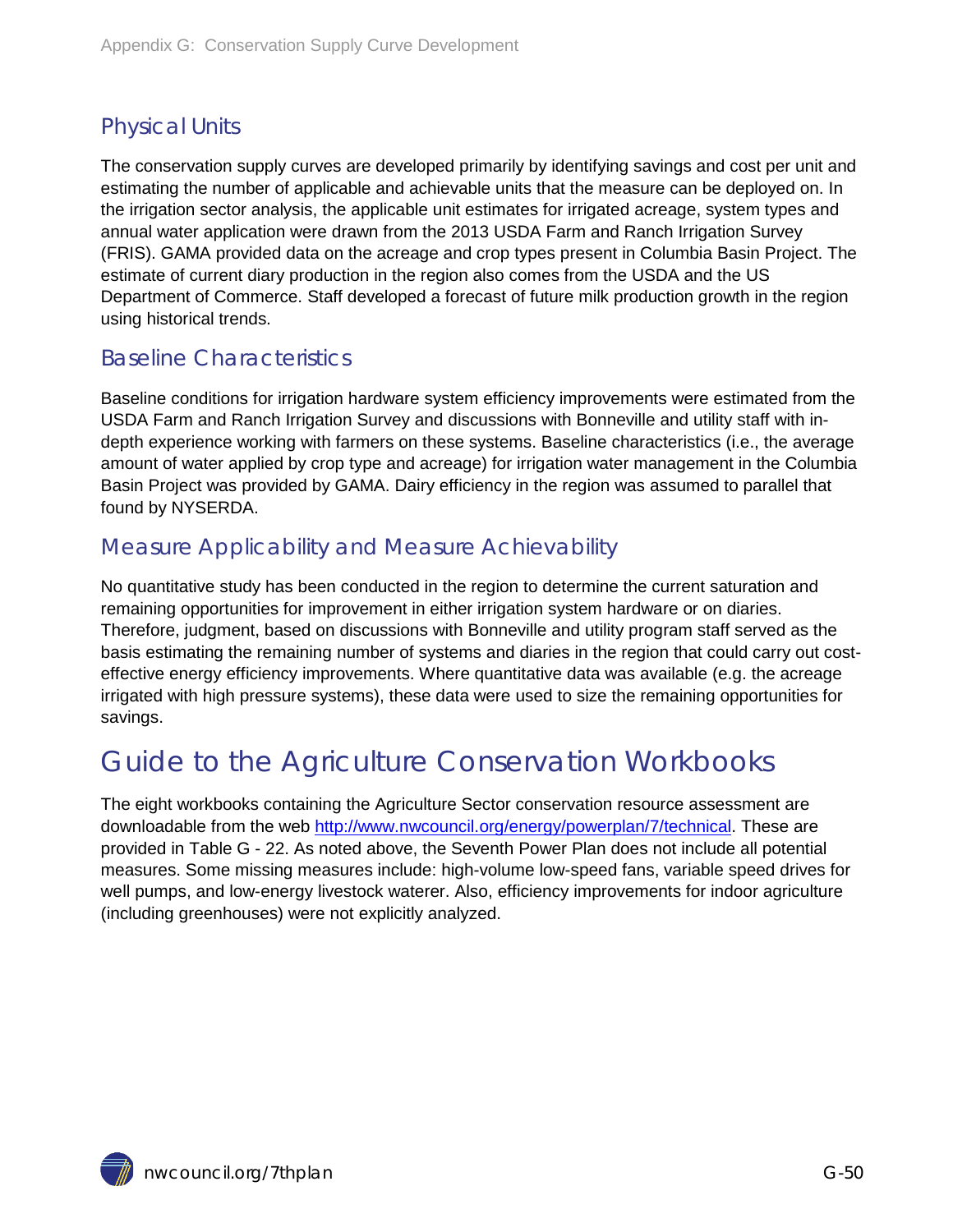<span id="page-50-2"></span>

| <b>File Name</b>            | <b>File Scope</b>                                     |
|-----------------------------|-------------------------------------------------------|
| Ag_Master.xlsx              | Master workbook for agriculture conservation modeling |
| Ag-Area_Lights-7P_v3.xlsx   | LED barn area lighting                                |
| Ag-Convert_P_Irr-7P_v3.xlsx | Conversion of high/medium pressure to low-pressure    |
|                             | irrigation systems                                    |
| Ag-Dairy-7P_v2.xlsx         | Dairy farm efficiency measures                        |
| Ag-Irr_Eff-7P_v2.xlsx       | Low energy spray application irrigation               |
| Ag-Irr_Hardware-7P_v4.xlsx  | Irrigation hardware improvements                      |
| Ag-Irr_Motor-7P_v3.xlsx     | Green motor rewind                                    |
| Ag-Irr_WaterMgmt-7P_v2.xslx | Irrigation water management (SIS)                     |

| Table G - 22: Agriculture Sector Supply Curve Workbooks |  |  |
|---------------------------------------------------------|--|--|
|                                                         |  |  |

# <span id="page-50-0"></span>DISTRIBUTION SYSTEM

The Seventh Power Plan includes an update to the conservation potential assessment on the region's electric distribution system that was conducted for the Sixth Power Plan. The original assessment is based on a study completed in 2007 by the Northwest Energy Efficiency Alliance (NEEA). Significant conservation potential was identified the distribution system improvements. A majority of the savings is derived from conservation voltage regulation (CVR) which is a reduction of energy consumption resulting from a regulation of feeder voltage within closer tolerances to minimum standards (ANSI standard C84.1). Baseline energy use, cost data, and revised voltage control measure savings estimates were updated for the Seventh Power Plan.

### <span id="page-50-1"></span>Measure Bundles

The distribution system efficiency assessment includes four measures to regulate voltage and upgraded systems to achieve energy and capacity savings. The measures differ with respect to the techniques used to manage voltage and other system electrical characteristics to maximize efficiency.

- 6. Lowers the distribution voltage level only using the line drop compensation voltage control method.
- 7. System improvements including reactive power management, phase load balancing, and feeder load balancing using either line drop compensation or end-of-line voltage control methods.
- 8. Voltage regulators on 1 of every 4 substations and select reconductoring on 1 of every 2 substations.
- 9. Lowers the distribution voltage level using the end-of-line voltage control method.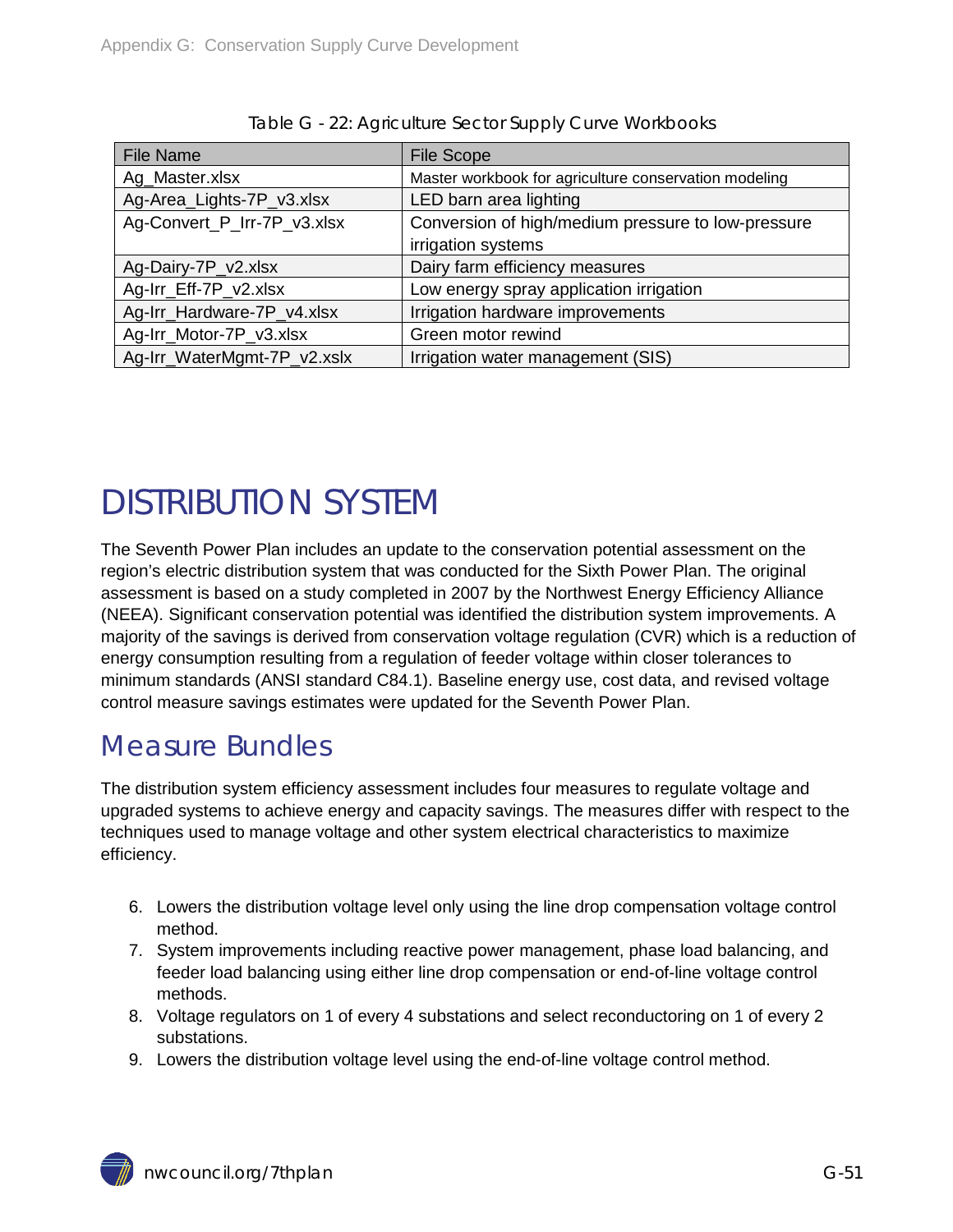## <span id="page-51-0"></span>Overview of Methods

The distribution system conservation assessment uses savings estimates from measured data on actual projects conducted on utility feeders over the course of one year, or more from the 2007 study and subsequent data from a few more recent projects. Savings are a function of the reduction in voltage, the end-use equipment at customers' sites including the mix of resistive and conductive loads, and electrical characteristics of the distribution system configuration. Savings estimates vary by utility for the largest utilities. For smaller utilities, average system characteristics from the measured data set were used to represent electrical and load conditions in smaller utilities. Savings also differ across residential, commercial and industrial feeders. Savings on residential feeders are highest. Costs and savings for four major measures were identified and applied to a descriptive data set of the region's distribution system. The dataset contains system loads by customer class, substation counts, feeder counts, customer counts and climate zones for 137 regional utilities. Savings accomplished since the Sixth Power Plan were accounted for.

### <span id="page-51-1"></span>Physical Units

The distribution efficiency savings, especially conservation voltage regulation, come from adjusting the feeder voltage which results in a small percentage of the overall kWh consumption. Therefore, the primary units are the total electricity sales by utility, along with the number and type of substations for the utility.

### <span id="page-51-2"></span>Baseline Characteristics

Baseline updates include the savings accomplishments, updated regional energy use (2012, by utility), and updated knowledge about utility-specific savings inputs.

#### <span id="page-51-3"></span>Measure Applicability

Measure applicability is estimated for residential, commercial and industrial feeders by measure. Applicability is highest for residential feeders (80 – 85 percent) and lowest for industrial feeders (10 – 15 percent). Two key factors which drive the savings are conservation voltage regulation factor and the percent change in voltage achievable. These are taken from the 2007 NEEA study or subsequent utility-specific updates. These input assumptions are worksheet 'RegionWideSubstations'.

### <span id="page-51-4"></span>Measure Achievability

The Council generated a very slow ramp rate for achievability based on regional experience with the measures to date and advice from its Conservation Resources Advisory Committee. The ramp rate is unique to the distribution efficiency measure set. Sheet 'ACHIEV' contains the details.

## <span id="page-51-5"></span>Guide to the Distribution Efficiency Workbooks

The distribution efficiency data and calculations are contained in a single workbook (see [Table G -](#page-52-2) [23\)](#page-52-2), available on the web [http://www.nwcouncil.org/energy/powerplan/7/technical.](http://www.nwcouncil.org/energy/powerplan/7/technical) One of the key worksheets in this file is called "RegonWideSubstations" that contains a listing of utilities and

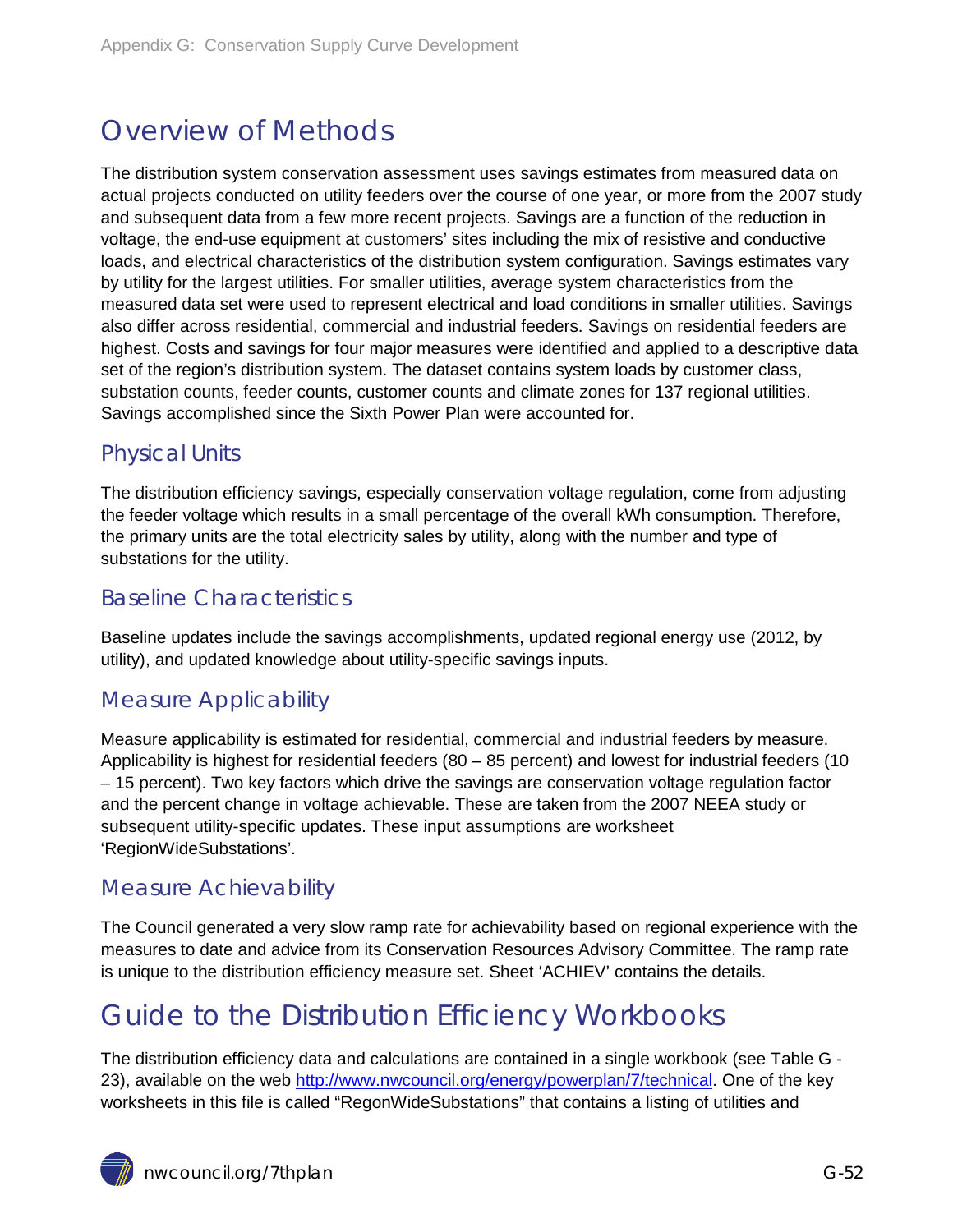associated data for the DE measures. Selected other worksheets and their corresponding scopes are also listed in [Table G -](#page-52-2) 23.

<span id="page-52-2"></span>

| <b>File Name</b>                  | <b>File Scope</b>                                                  |
|-----------------------------------|--------------------------------------------------------------------|
| DE-Distribution-7P_V4.xlsx        | This file contains all data and calculates for the DE              |
|                                   | assessment                                                         |
| <b>Worksheet Name</b>             | <b>Worksheet Scope</b>                                             |
| <b>SC-Retro</b>                   | Contains the final DE supply curve                                 |
| 7PSourceSummary                   | Descriptive information about the measures and assumptions         |
| Rollup                            | Summary of the measure data                                        |
| <b>RegionWideSubstations</b>      | Detailed substation information by utility, applicability factors, |
|                                   | savings factors, calculations of savings potential by utility and  |
|                                   | measure and regional totals                                        |
| Approach for 7 <sup>th</sup> Plan | Descriptive summary of the approach                                |
| SixGoingOnSeven                   | Measure achievement data since the Sixth Power Plan                |

Table G - 23: Distribution System Supply Curve Workbook

## <span id="page-52-0"></span>DISTRIBUTED PHOTOVOLTAICS

Distributed solar photovoltaics (distributed PV) are broadly considered "behind-the-meter" PV panels that are generally mounted on the rooftop of a house, commercial building, or other structure to provide on-site electricity. The primary use of this electricity is for the building with any excess generation sold back to the grid or stored in batteries.

## <span id="page-52-1"></span>Measure Bundles

The Council's analysis considered the potential from distributed PV for the residential and commercial sectors, considering installations on both the west and east side of the Cascade Mountains, to account for variant insolation levels. For analytic simplicity, Portland, Oregon was used as the proxy for the west-side installation, and Boise, Idaho was the proxy for the east-side installations. There were four measure bundles considered:

- 1. Residential west side
- 2. Residential east side
- 3. Commercial west side
- 4. Commercial east side

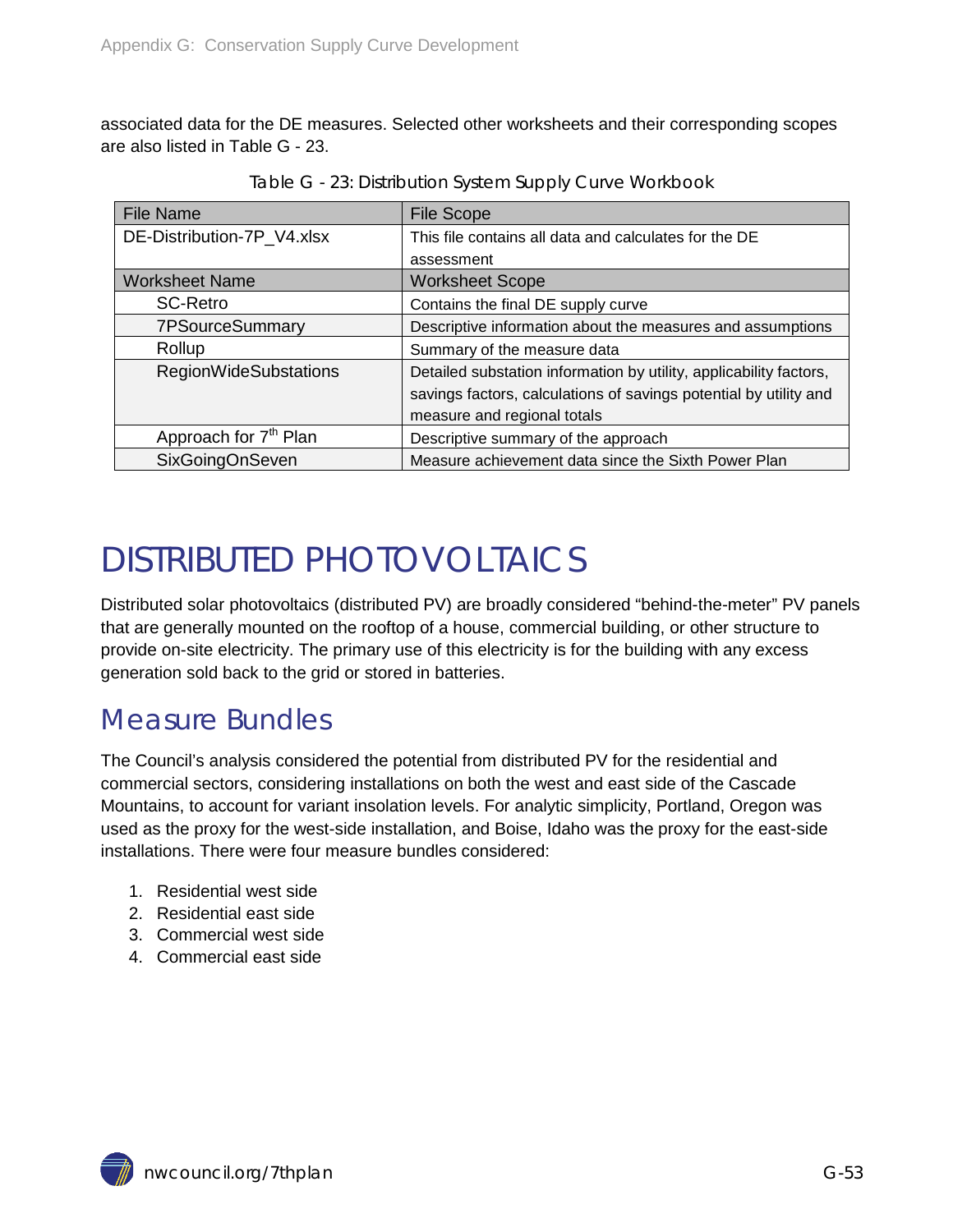## <span id="page-53-0"></span>Overview of Methods

The Council estimated the potential for distributed PV based on roof area estimates taken from the recent Pacific Northwest residential and commercial stock assessments, accounting for shading factors and rooftop orientation. The solar calculator PVWatts $\mathbb{R}^{20}$  $\mathbb{R}^{20}$  $\mathbb{R}^{20}$  was used to set the expected annual capacity factor for both the east and west side of the Cascade Mountains. PVWatts also produces hourly generation shapes. Costs are based on program data from Energy Trust of Oregon, with assumptions of cost declines, resulting in a 2025 cost of about 66 percent of 2014 costs. The overall approach to estimating the technical potential for distributed PV is provided in [Figure G -](#page-53-2) 11, where the details are discussed below.



<span id="page-53-2"></span>

### <span id="page-53-1"></span>Physical Units

 $\ddot{ }$ 

The distributed PV potential is estimated based on the total area of residential and commercial roofs.<sup>[21](#page-53-3)</sup> The Council estimates approximately 2.6 billion square feet of commercial roof area by 2035. For residential buildings, the total roof area is calculated from the assumed average single family home size (2,300 square feet), number of stories (1.4 per home), and total number of buildings (6.3 million in 2035), totaling approximately 10.4 billion square feet.

<span id="page-53-5"></span>Not all the available roof area is usable for a PV array. Obstructions, shading, and orientation all limit where an array could be mounted. The Council used estimates of 25 percent of available roofs for residential and 60 percent for commercial can have a PV array.<sup>[22](#page-53-4)</sup> As such, the available roof area

<span id="page-53-3"></span><sup>&</sup>lt;sup>20</sup> http://rredc.nrel.gov/solar/calculators/pvwatts/version1/change.html<br><sup>21</sup> Industrial rooftops were not considered as part of the analysis.<br><sup>22</sup> DNV GL, *A Review of Distributed Energy Resources* for NYISO, 2014

<span id="page-53-4"></span>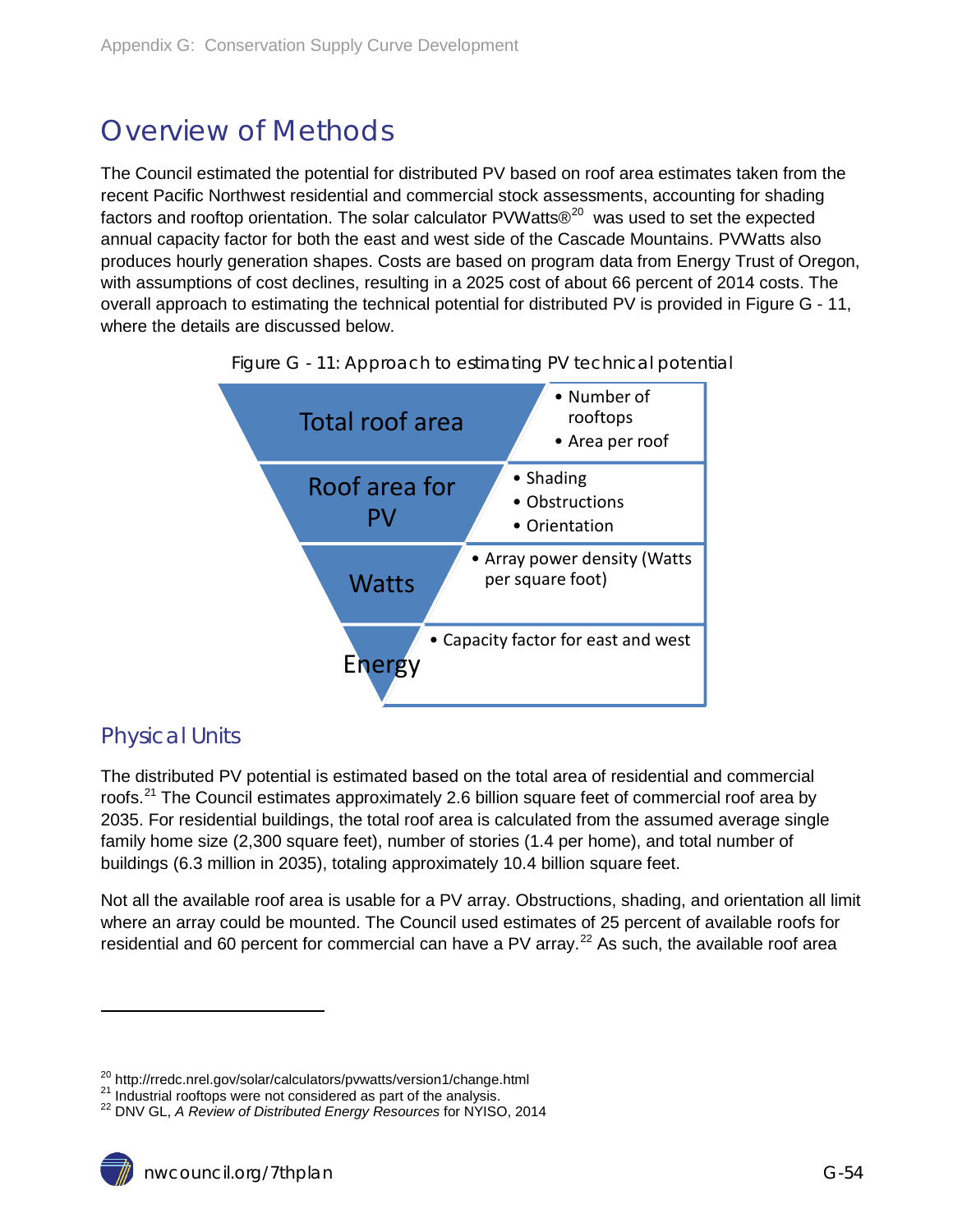decreases to 2.4 billion square feet for residential and 1.6 billion square feet for commercial. These roofs are split approximately 34 percent on the east side and 66 percent on the west side.

#### <span id="page-54-0"></span>Baseline Characteristics

To estimate the energy generated from the arrays, the Council assumed an array power density of 12.4 watts per square foot.<sup>[22](#page-53-5)</sup> This results in a total distributed PV nameplate capacity technical potential of about 50,000 megawatts (DC) in 2035. To estimate the energy produced, the Council used PVWatts which estimated the average capacity factor for distributed PV as 13 percent for the west side and 17 percent for the east side of the Cascades. The resulting total technical potential is about 5,500 average megawatts in 2035.

#### <span id="page-54-1"></span>Measure Applicability and Achievability

Rooftop solar PV is an emerging technology. There are many barriers to complete adoption of what is technically achievable. The Council estimated the maximum achievable technical potential based on sensitivity analysis done by the National Renewable Energy Lab (NREL) as part of its SunShot Vision project, an assessment in which there is solar provides a significant share of electricity demand in the U.S. The NREL study analyzed many factors that will influence the pace of penetration of rooftop PV. These included PV prices, regional solar resources, local electricity rates, financing structures, net-metering policy, incentives, and other market characteristics. [Figure G -](#page-55-1) 12 shows the ramp rates that the Council developed from the NREL study to estimate achievable fractions of technical potential by year. The figure shows the high and low range of achievability as well as the potential assumed to be adopted in the baseline demand forecast.

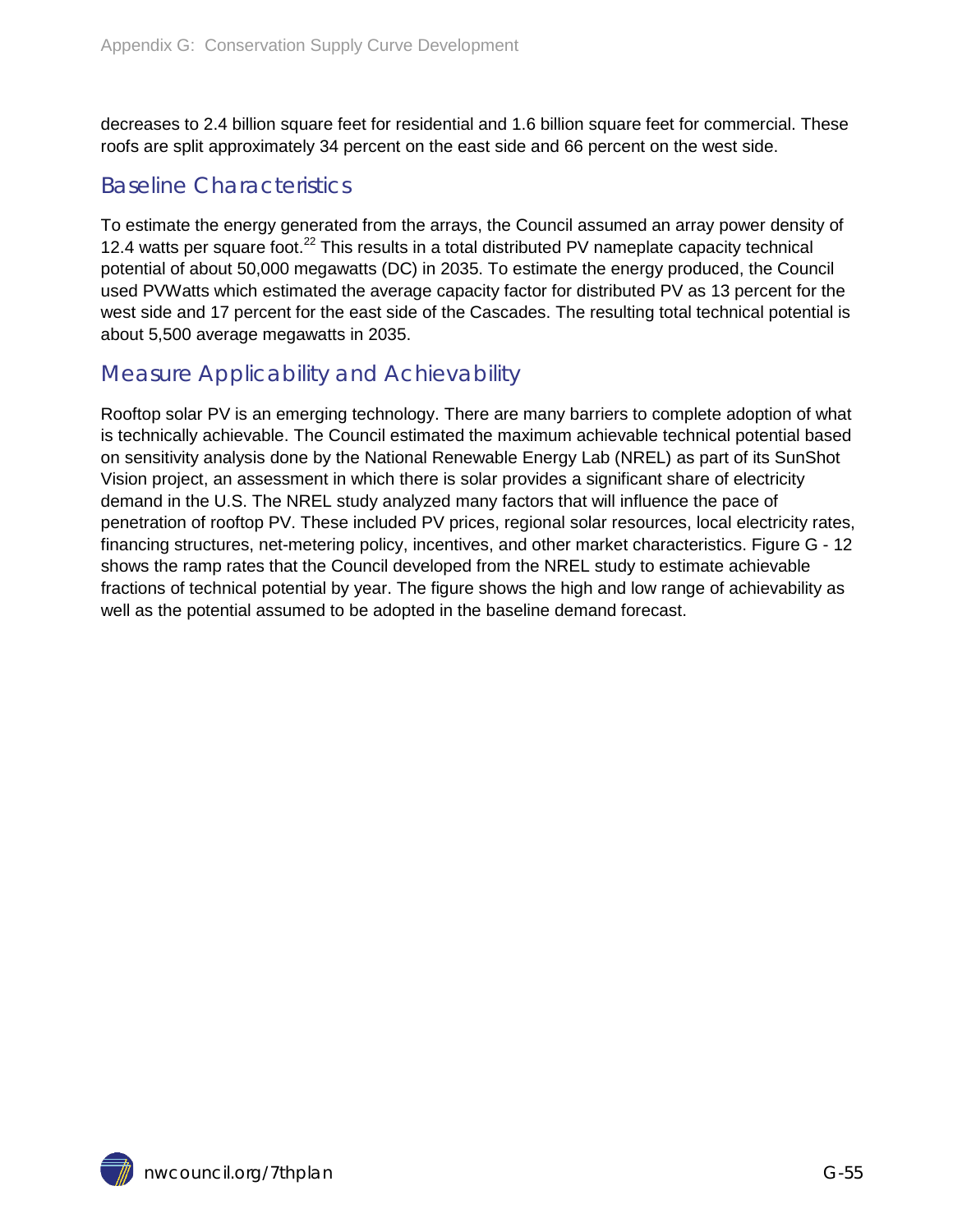<span id="page-55-1"></span>

Figure G - 12: Ramp Rates for Achievable Solar PV Potential

### <span id="page-55-0"></span>Measure Costs

The costs for distributed PV are based on Energy Trust of Oregon program data, for residential and commercial systems. PV has experience rapid decrease in costs in the past few years and these declines are projected to continue. The projected costs for distributed PV declines at the same rates as those used for utility-scale PV (see Chapter 13) and are based on a variety of secondary sources including cost trends from projects planned and constructed in the 2010-2016 period plus forecast estimates from several consulting groups and NREL. The total installation costs (all in 2012\$) are summarized in [Table G -](#page-55-2) 24 and reflect the lower average price for commercial installations and the range of costs. The commercial costs include a 10 percent federal tax credit.

<span id="page-55-2"></span>

| Sector & Cost             | Cost per kW<br>in 2014 | Cost per kW<br>in 2025 | Cost per kW<br>in 2035 |
|---------------------------|------------------------|------------------------|------------------------|
| RES (Average)             | \$4,500                | \$3,000                | \$2,700                |
| <b>RES (Low Quartile)</b> | \$3,700                | \$2,400                | \$2,200                |
| COM (Average)             | \$3,700                | \$2,200                | \$2,000                |
| COM (Low Quartile)        | \$2,800                | \$1,700                | \$1,500                |

Table G - 24: Distributed PV Costs